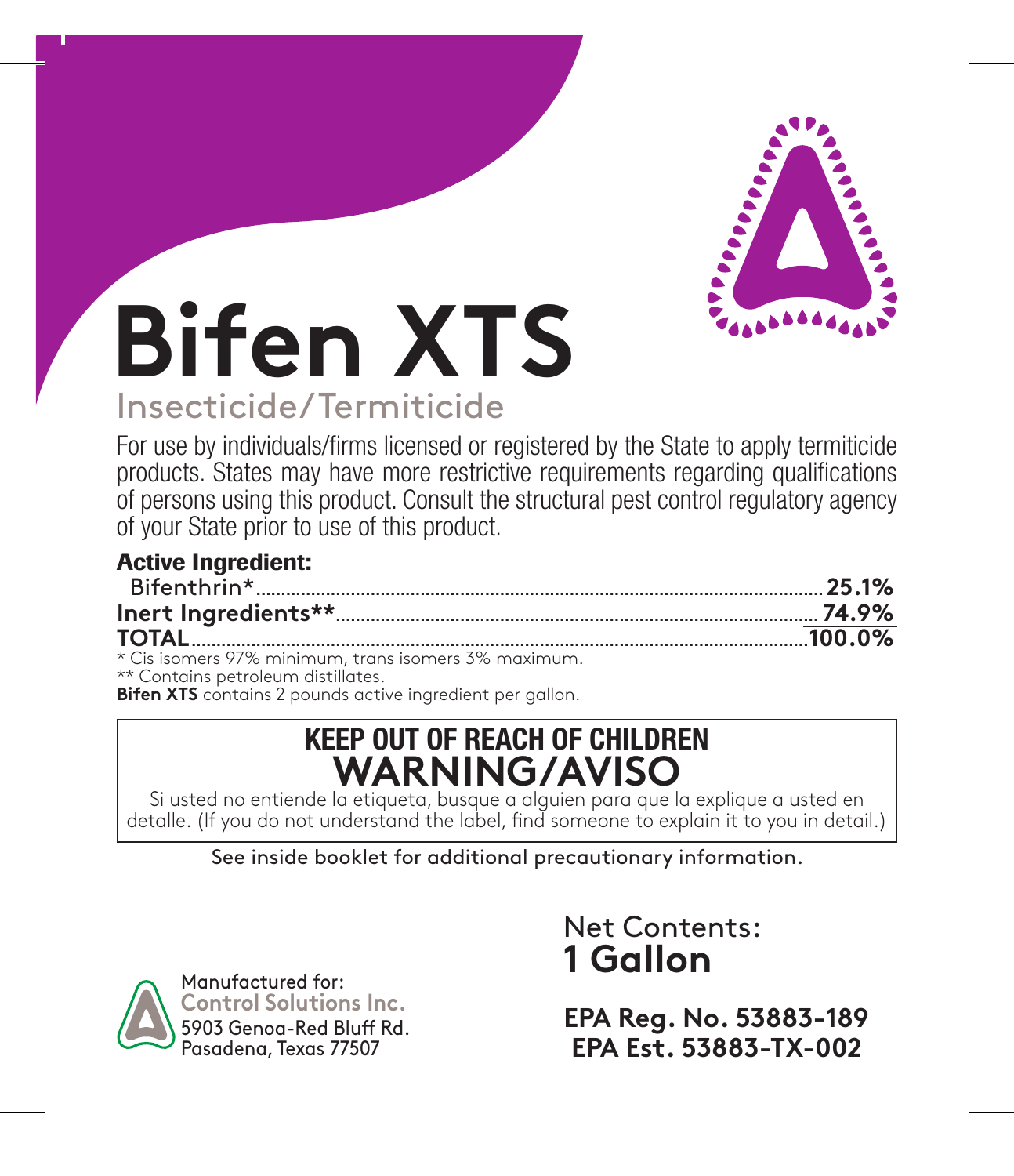# KEEP OUT OF REACH OF CHILDREN WARNING

# FIRST AID

|                            | .                                                                                                                                                                                                                                                   |
|----------------------------|-----------------------------------------------------------------------------------------------------------------------------------------------------------------------------------------------------------------------------------------------------|
|                            | Have the product container or label with you when calling a poison control center or doctor, or going for treatment.                                                                                                                                |
| l If<br>swallowed: I       | • Immediately call a Poison Control Center or doctor.<br>• Do not induce vomiting unless told to do so by a poison control center or doctor.<br>• Do not give any liquid to the person<br>• Do not give anything by mouth to an unconscious person. |
| If inhaled:                | • Move person to fresh air.<br>• If person is not breathing, call 911 or an ambulance, then give artificial respiration, preferably by<br>mouth-to-mouth, if possible.<br>• Call a poison control center or doctor for further treatment advice.    |
| If on skin<br>or clothina: | • Take off contaminated clothing.<br>• Rinse skin immediately with plenty of water for 15-20 minutes.<br>• Call a poison control center or doctor for treatment advice.                                                                             |
| If in eyes:                | • Hold eye open and rinse slowly and gently with water for 15-20 minutes.<br>• Remove contact lenses, if present, after the first 5 minutes, then continue rinsing eye.                                                                             |

Note to Physician: This product is a pyrethroid. This product also contains aromatic hydrocarbons. Because of the<br>risk of hydrocarbon pneumonitis if even tiny amounts are aspirated into the lung during emesis, consideratio be given to gastric lavage with endotracheal tube in place. Treatment is symptomatic and supportive. Animal and vegetable fats, milk, cream and alcohol may increase absorption and should not be administered.

Have the product container or label with you when calling a poison control center or doctor, or going for treatment. For additional information on this product (including health concerns, medical emergencies or pesticide incidents), you may call the National Pesticide Information Center at 1-800-858-7378, Monday through Friday from 7:30 AM to 3:30 PM Pacific Time. After 3:30 PM Pacific Time and on weekends, call your poison control center. You may also contact SafetyCall® (866) 897-8050 for emergency medical treatment information.

See other panels for additional precautionary information.

# PRECAUTIONARY STATEMENTS

# Hazards to Humans (And Domestic Animals)

# Warning/Aviso

Si usted no entiende la etiqueta, busque a alguien para que la explique a usted en detalle. (If you do not understand the label, find someone to explain it to you in detail.)

May be fatal if swallowed. Causes substantial but temporary eye injury. Do not get in eyes or on clothing. Harmful if inhaled, or absorbed through skin. Avoid breathing vapor or spray mist and contact with skin. Wash thoroughly with soap and water after handling and before eating, drinking, chewing gum, using tobacco or using the toilet. Remove and wash contaminated clothing before reuse.

All pesticide handlers (mixers, loaders, and applicators) must wear long-sleeved coveralls worn over a minimum of short-sleeved shirt and short pants, socks, chemical-resistant footwear, chemical-resistant gloves and protective eyewear. After the product is diluted in accordance with label directions for use, and/or when mixing and loading using a closed spray tank transfer system, or an in-line injector system, shirts, pants, socks, shoes, and waterproof gloves are sufficient. In addition, all pesticide handlers must wear a respiratory protection device (NIOSH approved respirator with any R, P, or HE filter, or a or a NIOSH approved respirator with an organic vapor (OV) cartridge or canister with any R, P or HE prefilter) when handling the concentrate or when working in a non-ventilated space. All pesticide handlers must wear protective eyewear when working in non-ventilated space or applying termiticide by rodding or sub-slab injection.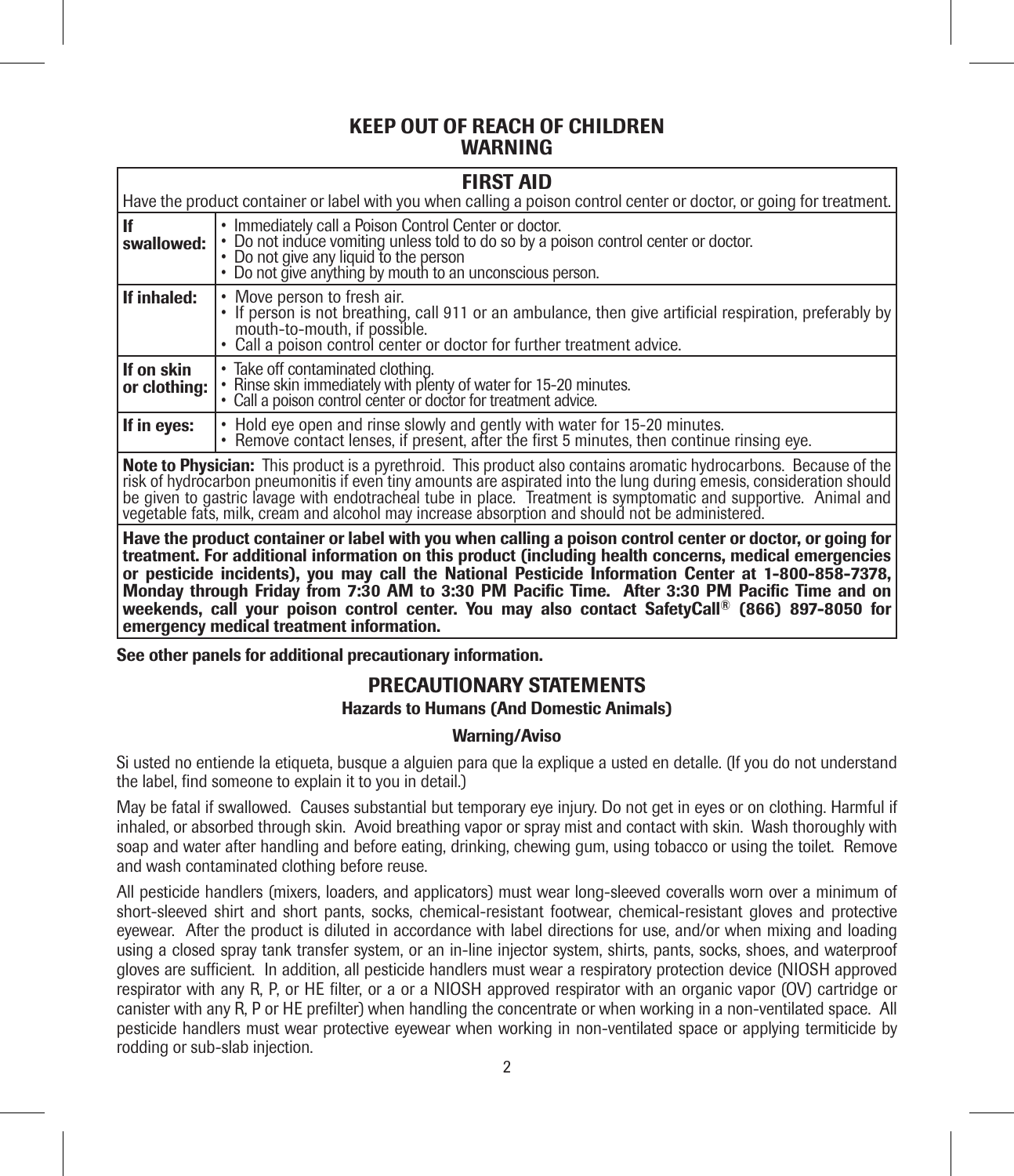# Environmental Hazards

This pesticide is extremely toxic to fish and aquatic invertebrates. Do not apply when weather conditions favor drift from treated areas. Care should be used when spraying to avoid fish and reptile pets in/around ornamental ponds.

This pesticide is highly toxic to bees exposed to direct treatment or residues on blooming crops or weeds. Do not apply Bifen XTS or allow it to drift to crops or weeds on which Bees are actively foraging. Additional information may be obtained from your Cooperative Extension Service.

To protect the environment, do not allow pesticide to enter or run off into storm drains, drainage ditches, gutters or surface waters. Applying this product in calm weather when rain is not predicted for the next 24 hours will help to ensure that wind or rain does not blow or wash pesticide off the treatment area. Rinsing application equipment over the treated area will help avoid run off to water bodies or drainage systems.

# Physical/Chemical Hazards

Combustible. Do not use or store near heat or open flame.

Do not apply this product in or on electrical equipment due to the possibility of shock hazard.

# DIRECTIONS FOR USE

It is a violation of Federal Law to use this product in a manner inconsistent with its labeling.

Do not apply by air.

Do not use in greenhouses or nurseries.

Do not water the treated area to the point of run-off.

Do not make applications during rain.

Application is prohibited directly into sewers or drains, or to any area like a gutter where drainage to sewers, storm drains, water bodies, or aquatic habitat can occur. Do not allow the product to enter any drain during or after application.

All outdoor applications must be limited to spot or crack-and-crevice treatments only, except for the following permitted uses:

(1) Treatment to soil or vegetation around structures;

- (2) Applications to lawns, turf, and other vegetation;
- (3) Application to building foundations, up to a maximum height of 3 feet.

Other than applications to building foundations, all outdoor applications to impervious surfaces such as sidewalks, driveways, patios, porches, and structural surfaces (such as windows, doors, and eaves) are limited to spot and crackand-crevice applications, only.

Application is prohibited directly into sewers or drains, or to any area like a gutter where drainage to sewers, storm drains, water bodies, or aquatic habitat can occur. Do not allow the product to enter any drain during or after application.

When treating adjacent to an existing structure, the applicator must check the area to be treated, and immediately adjacent areas of the structure, for visible and accessible cracks and holes to prevent any leaks or significant exposures to persons occupying the structure. People present or residing in the structure during application must be advised to remove their pets and themselves from the structure if they see any signs of leakage. After application, the applicator is required to check for leaks. All leaks resulting in the deposition of termiticide in locations other than those prescribed on this label must be cleaned up prior to leaving the application site. Do not allow people or pets to contact contaminated areas or to reoccupy contaminated areas of the structure until the clean-up is completed.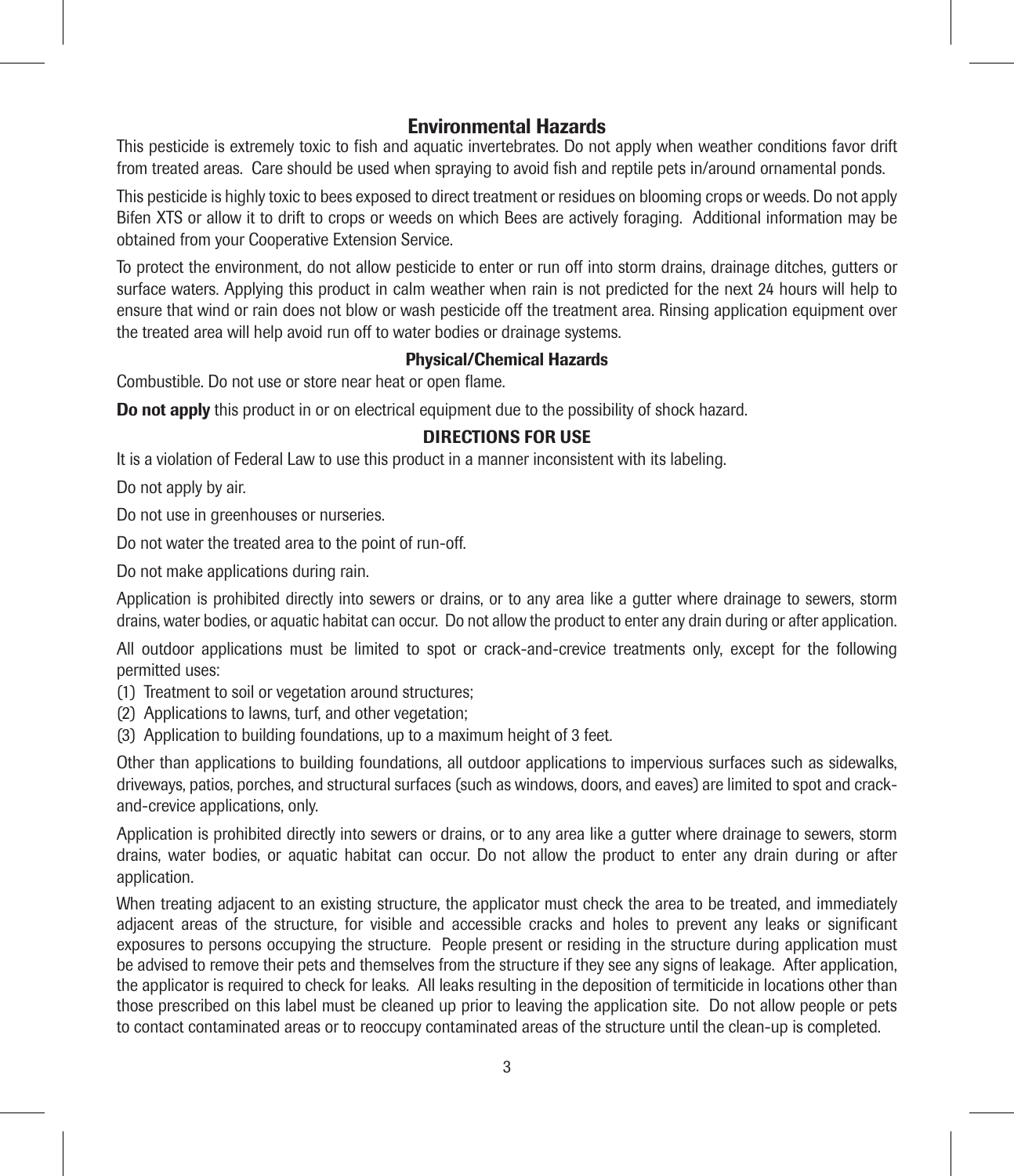# Additional Application Restrictions for Residential Outdoor Surface and Space Sprays:

All outdoor applications must be limited to spot or crack-and-crevice treatments only, except for the following permitted uses:

- (1) Applications to soil or vegetation around structure;
- (2) Applications to lawns, turf, and other vegetation;
- (3) Applications to building foundations, up to a maximum height of 3 feet above grade;
- (4) Applications to underside of eaves, soffits, doors, or windows permanently protected from rainfall by a covering, overhang, awning or other structure;
- (5) Applications around potential pest entry points into buildings, when limited to a surface band not to exceed one inch in width;
- (6) Applications made through the use of a coarse, low pressure spray to only those portions of surfaces that are directly above bare soil, lawn, turf, mulch or other vegetation, as listed on this label, and not over an impervious surface, drainage or other condition that could result in runoff into storm drains, drainage ditches, gutters, or surface waters, in order to control occasional invaders or aggregating pests.

Other than applications to building foundations, all outdoor applications to impervious surfaces such as sidewalks, driveways, patios, porches and structural surfaces (such as windows, doors, and eaves) are limited to spot and crackand-crevice applications, only.

# GENERAL INFORMATION

Do not use on plants being grown for sale or other commercial use, or for commercial seed production, or for research purposes. For use on plants intended for aesthetic purposes or climatic modifications and being grown in ornamental parks and gardens, interior plantscapes, or lawns and grounds.

Bifen XTS prevents and controls termite infestations in and around structures and constructions.

Bifen XTS used in and around structures and building construction will prevent and control termite infestations.

To institute a barrier between the wood and the termites in the soil, the chemical dilution must be effectively dispersed in the soil. It is important to remove unnecessary materials that contain cellulose and wood from around foundation walls, crawl spaces (inside of structure), and porches, and fix damaged plumbing and construction grade in order to deny termite access to moisture. Treat the soil around untreated structural wood in contact with soil as stated below.

To use Bifen XTS effectively, it is important that the service technician be familiar with current control practices including trenching, rodding, sub-slab injection, low-pressure spray applications, coarse fan spraying of soil surfaces, crack and crevice (void) injection, excavated soil treatment and brush and spray applications to infested or susceptible wood. Using these techniques correctly is essential to prevent or control infestations by subterranean termite species of genera Reticulitermes, Zootermopsis, Coptotermes and Heterotermes. When determining what procedures to follow, the service technician should consider certain variables. Some of the variables to consider are species biology and behavior, structure design, heating, ventilation, and air conditioning (HVAC) systems, water table, soil type and compaction, grade conditions, and the location and type of domestic water supplies and utilities.

For information concerning the most up to date control practices in a given region or locale, consult the local resources for structural pest control, state cooperative extensions or regulatory agencies.

# Subterranean Termite Control – General Directions

Important: Observe the following precautions to avoid contamination of public and private water supplies:

- Use anti-backflow equipment and procedures to prevent insecticide from being siphoned into water supplies.
- Do not contaminate cisterns, wells, or other water tanks by treating the soil beneath these structures.
- Do not treat soil where runoff may occur.
- Do not treat soil water-saturated or frozen soil.
- Consult local and state specifications for recommended treatment practices in your area.
- If local or state specifications do not exist, consult the Federal Housing Administration (H.U.D.) guidance documents.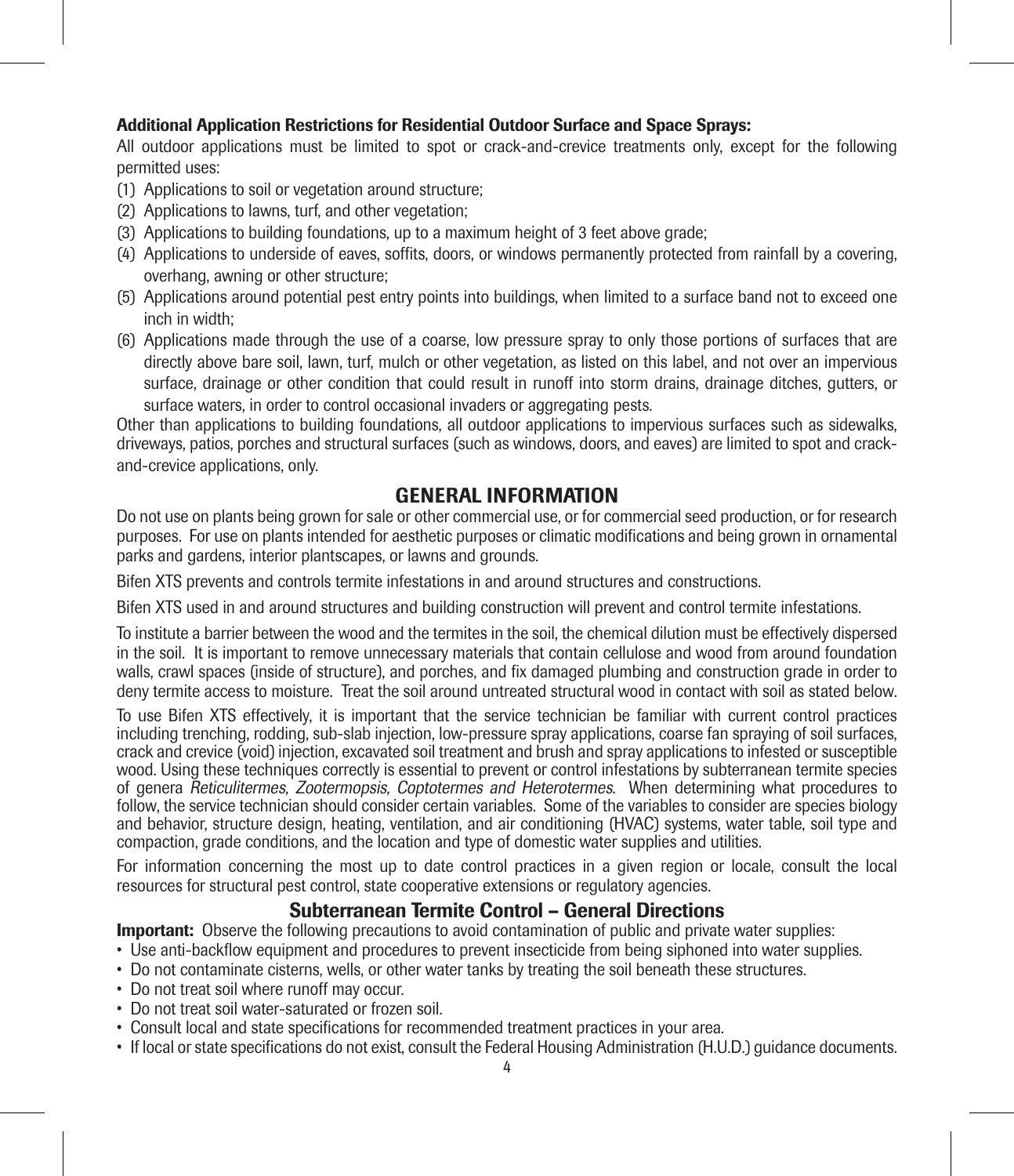Note: For the purposes of this label, crawl spaces are defined as being inside of the structure.

Critical Areas: Points at which the foundation is penetrated or abuts another structure are critical areas. These include bath traps, cracks and expansion joints, utility entry points, and adjacent structures such as patios, slab additions, and stairs.

#### Structures with Wells/ Cisterns Inside Foundations

Structures that contain wells or cisterns within the foundation of a structure can only be treated using the following techniques:

- 1. Do not treat soil while it is beneath or within the foundation or along the exterior perimeter of a structure that contains a well or cistern. The treated backfill method must be used if soil is removed and treated outside/away from the foundation. The treated backfill technique is described as follows:
	- a) Trench and remove soil to be treated onto heavy plastic sheeting or similar material or into a wheelbarrow.
	- b) Treat the soil at the rate of 4 gallons of dilute dilution per 10 linear feet per foot of depth of the trench, or 1 gallon per 1.0 cubic feet of soil. See "Mixing Directions" section of this label. Mix thoroughly into the soil taking care to contain the liquid and prevent runoff or spillage.
	- c) After the treated soil has absorbed the diluted dilution, replace the soil into the trench.
- 2. Treat infested and/or damaged wood in place using an injection technique such as described in the "Control of Wood Infesting Insects" section of this label.

# Structures with Adjacent Wells/ Cisterns and/or Other Water Bodies

Applicators must inspect all structures with nearby water sources such as wells, cisterns, surface ponds, streams, and other bodies of water and evaluate, at a minimum, the treatment recommendations listed below prior to making an application.

- 1. Prior to treatment, if feasible, expose the water pipe(s) coming from the well to the structure, if the pipe(s) enter the structure within 3 feet of grade.
- 2. Prior to treatment, applicators are advised to take precautions to limit the risk of applying the termiticide into subsurface drains that could empty into any bodies of water. These precautions include evaluating whether application of the termiticide to the top of the footer may result in contamination of the subsurface drain. Factors such as depth to the drain system and soil type and degree of compaction should be taken into account in determining the depth of the treatment.
- 3. When appropriate (i.e., on the water side of the structure), the treated backfill technique (described above) can also be used to minimize off-site movement of termiticide.

Before these techniques are used close to cisterns, wells, or other bodies of water, seek advice from local, state, or federal agencies for information on treatment practices that are accepted in your area.

Application Rate: Use a 0.06% dilution for subterranean termites. For other pests on the label use specific listed rates.

**Mixing Directions:** Mix the termiticide use dilution in the following manner: Fill tank ¼ to 1/3 full. Start pump to begin by-pass agitation and place end of treating tool in tank to allow circulation through hose. Add appropriate amount of Bifen XTS. Add remaining amount of water. Let pump run and allow recirculation through the hose for 2 to 3 minutes.

Bifen XTS may also be combined into full tanks of water. If combined into full tanks of water, allow sufficient time for agitation and/or recirculation to ensure consistency of the dilution.

To prepare a 0.06% water dilution, ready to use, dilute 1 quart of Bifen XTS with 99.75 gallons of water.

Mixing: Using the chart below, determine the volume of Bifen XTS and water required to produce the desired volume of finished dilution.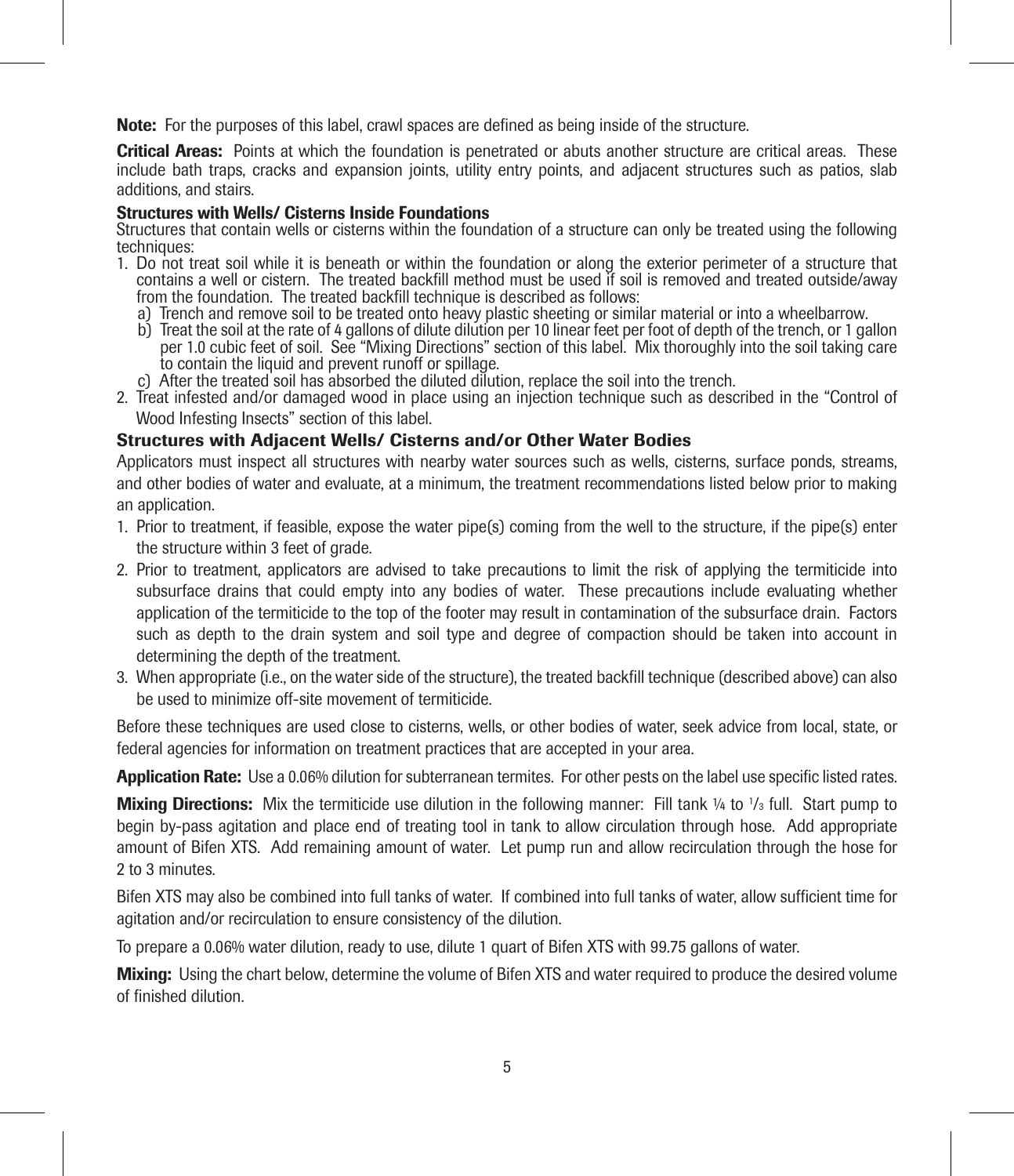| <b>Amount of Bifen XTS</b><br>(Gallons except where noted) |                                                                                                     |            |     |  |  |
|------------------------------------------------------------|-----------------------------------------------------------------------------------------------------|------------|-----|--|--|
| <b>Dilution Concentrate</b>                                | <b>Amount of Bifen XTS</b><br><b>Amount of Water</b><br><b>Desired Gallons of Finished Dilution</b> |            |     |  |  |
| 0.06%                                                      | 0.32 oz                                                                                             | 127.68 oz. |     |  |  |
|                                                            | $1.6$ oz.                                                                                           | 4.99       | 5   |  |  |
|                                                            | 3.2 oz.                                                                                             | 9.975      | 10  |  |  |
|                                                            | 8 oz.                                                                                               | 24.94      | 25  |  |  |
|                                                            | $0.5$ qt.                                                                                           | 49.875     | 50  |  |  |
|                                                            | $0.75$ qt.                                                                                          | 74.8125    | 75  |  |  |
|                                                            | 1 qt.                                                                                               | 99.75      | 100 |  |  |
|                                                            | $1.5$ qt.                                                                                           | 149.62     | 150 |  |  |
|                                                            | 2 qt.                                                                                               | 199.5      | 200 |  |  |
| 0.12%                                                      | $0.64$ oz.                                                                                          | 127.36 oz. |     |  |  |
|                                                            | 3.2 oz.                                                                                             | 4.975      | 5   |  |  |
|                                                            | 6.4 oz.                                                                                             | 9.95       | 10  |  |  |
|                                                            | $0.5$ qt.                                                                                           | 24.875     | 25  |  |  |
|                                                            | 1 qt.                                                                                               | 49.75      | 50  |  |  |
|                                                            | $1.5$ qt.                                                                                           | 74.625     | 75  |  |  |
|                                                            | $2$ qt.                                                                                             | 99.5       | 100 |  |  |
|                                                            | 3 qt.                                                                                               | 149.25     | 150 |  |  |
|                                                            |                                                                                                     | 199        | 200 |  |  |

Units of measure:

 $1$  pint  $= 16$  fluid ounces (oz.)

 $1$  quart = 2 pints = 4 cups = 32 fluid ounces (oz.)

\* When treating for termites, use this rate only in conjunction with volume adjustments, foam applications or underground services applications.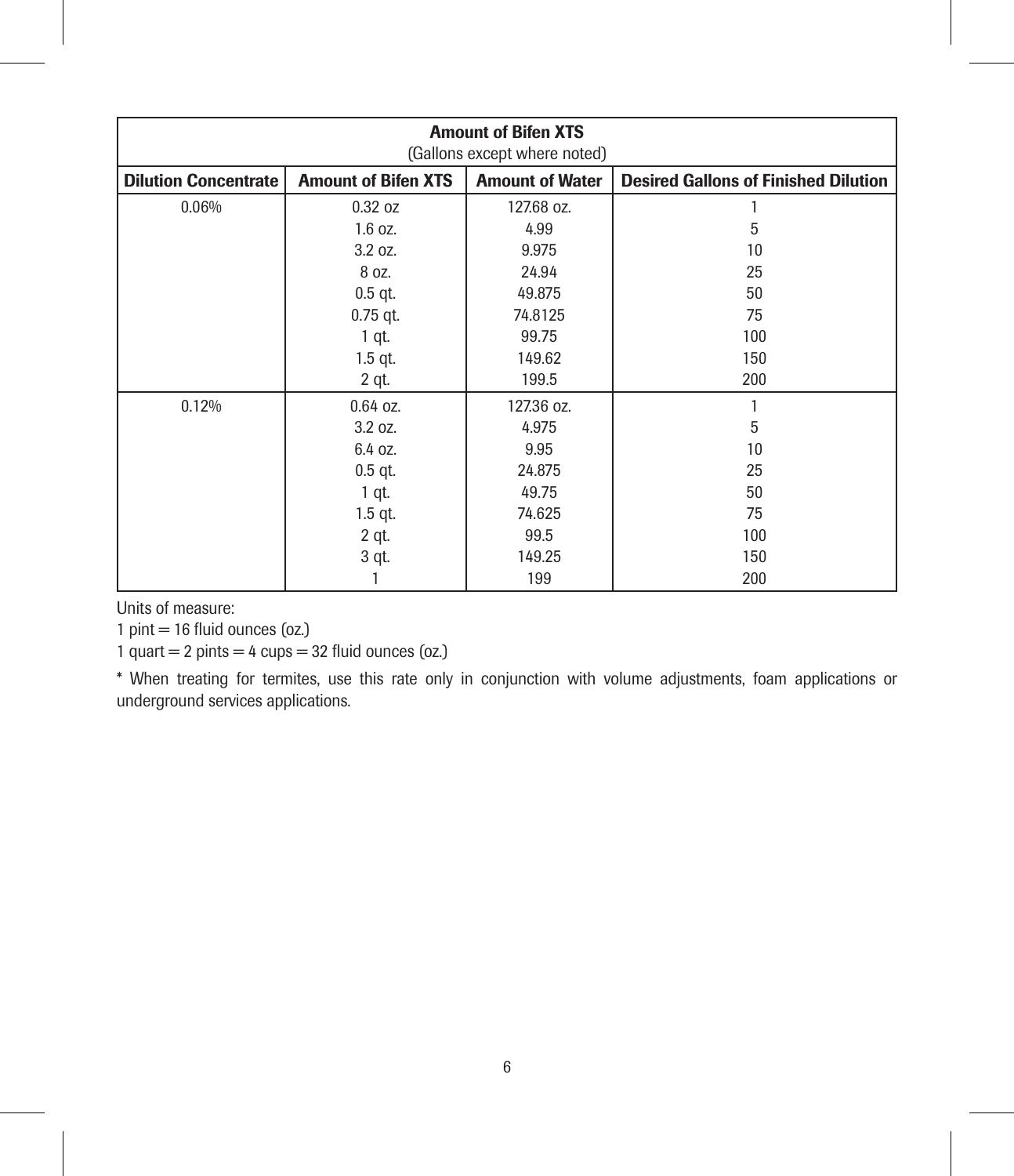Application Volume: To provide maximum control and protection against termite infestation apply the specified volume of the finished water dilution and active ingredient as set forth in the directions for use section of this label. If soil will not accept the labeled application volume, the volume may be reduced provided there is a corresponding increase in concentration so that the amount of active ingredient applied to the soil remains the same.

Note: Large reductions of application volume reduce the ability to obtain a continuous barrier. Variance is allowed when volume and concentration are consistent with the label directed rates and a continuous barrier can still be achieved.

The volume of the 0.12% dilution may be reduced by  $\frac{1}{2}$  the labeled volume where desirable for pre- and postconstruction applications. When the volume is reduced, the hole spacing for subslab injection and soil rodding may also need to be adjusted to account for lower volume dispersal of the termiticide in the soil. Consult the following Volume Adjustment Chart for details.

| <b>VOLUME ADJUSTMENT CHART</b>                                                    |             |             |  |  |
|-----------------------------------------------------------------------------------|-------------|-------------|--|--|
| Rate (% dilution)                                                                 | 0.06%       | 0.12%       |  |  |
| Volume allowed                                                                    |             |             |  |  |
| • Horizontal (gallons dilution/10 ft <sup>2</sup> )<br>1.0 gallons<br>0.5 gallons |             |             |  |  |
| • Vertical (gallons dilution/10 linear ft.)                                       | 4.0 gallons | 2.0 gallons |  |  |

After treatment: All holes in commonly occupied areas into which material has been applied must be plugged. Plugs must be of a non-cellulose material or covered by an impervious, non-cellulose material.

# Pre-Construction Subterranean Termite Treatment

# Do not apply at a lower dosage and/or concentration than specified on this label for applications prior to the installation of the finished grade.

The treatment site must be covered prior to a rain event in order to prevent run-off of the pesticide into non-target areas.

The applicator must either cover the soil him/herself or provide written notification of the above requirement to the contractor on site and to the person commissioning the application (if different than the contractor). If notice is provided to the contractor or the person commissioning the application, then they are responsible under FIFRA to ensure that: 1) if the concrete slab cannot be poured over the treated soil within 24 hours of application the treated soil is covered with a waterproof covering (such as polyethylene sheeting), and 2) the treated soil is covered if precipitation is predicted to occur before the concrete slab is scheduled to be poured.

Do not treat soil that is water-saturated or frozen.

Do not treat when raining.

Do not allow treatment to runoff from the target area.

Do not apply within 10 feet of storm drains. Do not apply within 25 feet of aquatic habitats (such as, but not limited to, lakes; reservoirs; rivers; permanent streams; marshes or ponds; estuaries; and commercial fish farm ponds).

Do not make on-grade applications when sustained wind speeds are above 10 mph (at application site) at nozzle end height.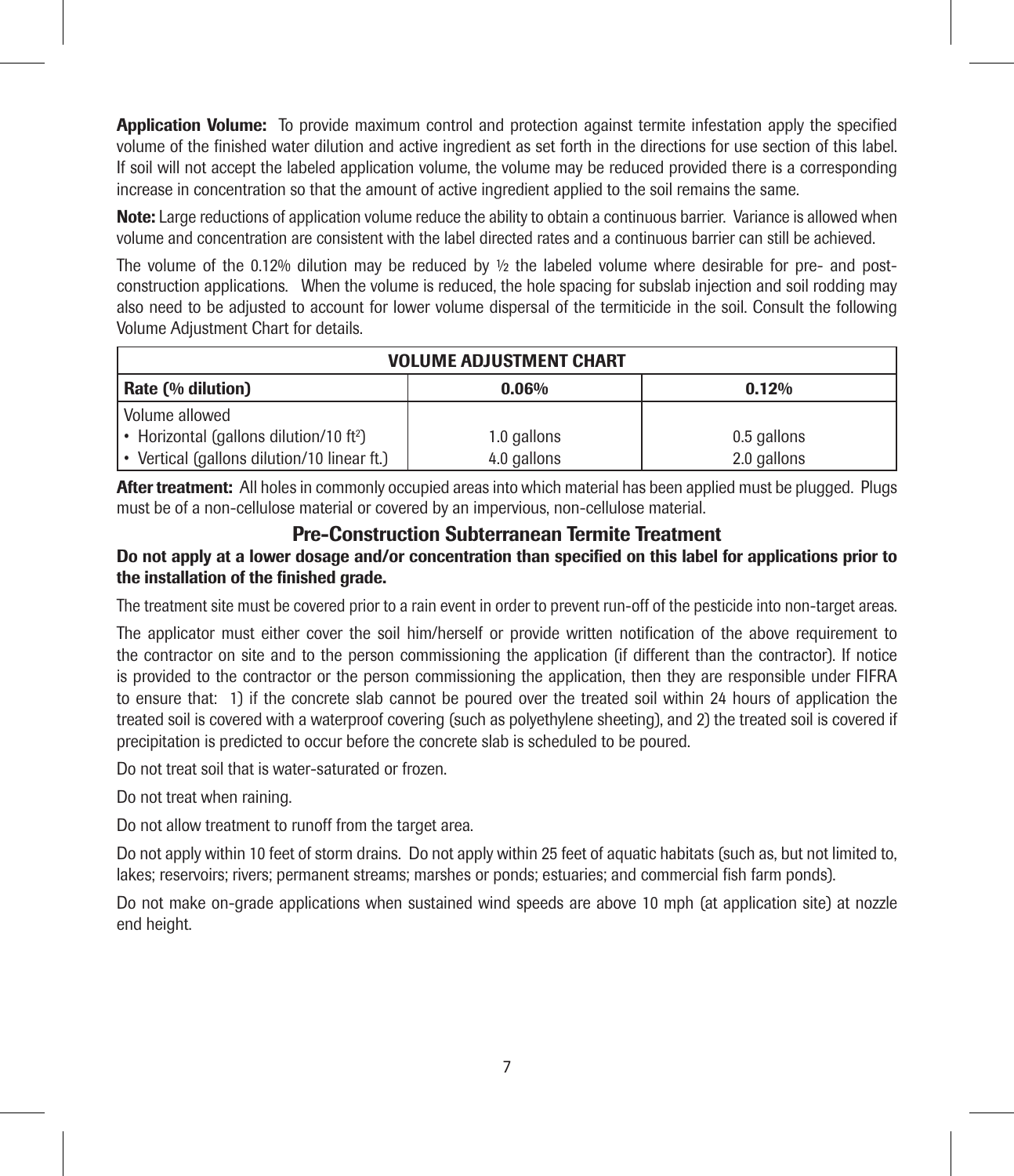When treating foundations deeper than 4 feet, apply the termiticide as the backfill is being replaced, or if the construction contractor fails to notify the applicator to permit this, treat the foundation to a minimum depth of 4 feet after the backfill has been installed. The applicator must trench and rod into the trench or trench along the foundation walls and around pillars and other foundation elements, at the rate prescribed from grade to a minimum depth of 4 feet. When the top of the footing is exposed, the applicator must treat the soil adjacent to the footing to a depth not to exceed the bottom of the footing. However, in no case should a structure be treated below the footing.

To produce effective pre-construction subterranean termite control, create vertical and/or horizontal chemically treated zones of protection using 0.06% dilution of Bifen XTS.

# Horizontal Barriers

Establish a horizontal chemical barrier wherever treated soil will be covered by a slab, such as basement floors, carports, entrance platforms, footing trenches, and slab floors.

Apply 1 gallon of 0.06% dilution per 10 square feet, or use 0.32 fluid ounce of Bifen XTS per 10 square feet in sufficient water (no less than  $\frac{1}{2}$  gallon or more than 2 gallons) to provide a uniform treated barrier for the area being treated.

If the fill is coarse aggregate, such as washed gravel, a sufficient volume of dilution must be applied to allow it to reach the soil beneath the coarse fill.

Make applications with a low-pressure spray (less than 50 p.s.i.), using a coarse spray nozzle. If foundation walls have not been installed around the treated soil and the slab will not be poured the same day as treatment, the treated soil must be covered with a water-proof barrier. Polyethylene sheeting may be used for this purpose.

# Vertical Barriers

Establish vertical barriers in Critical Areas, such as along the inside of foundation walls, plumbing, bath traps, utility services and other features that will penetrate the slab.

Using a 0.06% dilution, apply 4 gallons of dilution per 10 linear feet per foot of depth or 1.28 fluid ounces of Bifen XTS per 10 linear feet per foot of depth from grade level to the top of the footing in sufficient water to provide a uniform treated barrier. Use not less than 2 gallons to not more than 8 gallons of water per 10 linear feet.

When trenching and rodding into the trench, or trenching, take care to ensure that the dilution reaches the top of the footing. Space the rod holes so that a continuous treated barrier is created, but not exceeding 12 inches apart. Avoid washing-out the soil around the footing. Trenches should be about 6 inches wide and 6 inches deep. Mix the chemical dilution with the soil as it is being replaced in the trench. Inside vertical barriers may not be required for monolithic slabs. When treating hollow block voids, use 2 gallons of dilution per 10 linear feet to assure that the dilution reaches the top of the footing.

Hollow block voids may be treated at the rate of 2 gallons of emulsion per 10 linear feet so that the emulsion reaches the top of the footing.

Prior to each application, applicators must notify the general contractor, construction superintendent, or similar responsible party, of the intended termiticide application and intended sites of application and instruct the responsible person to notify construction workers and other individuals to leave the area to be treated during application and until the termiticide is absorbed into the soil.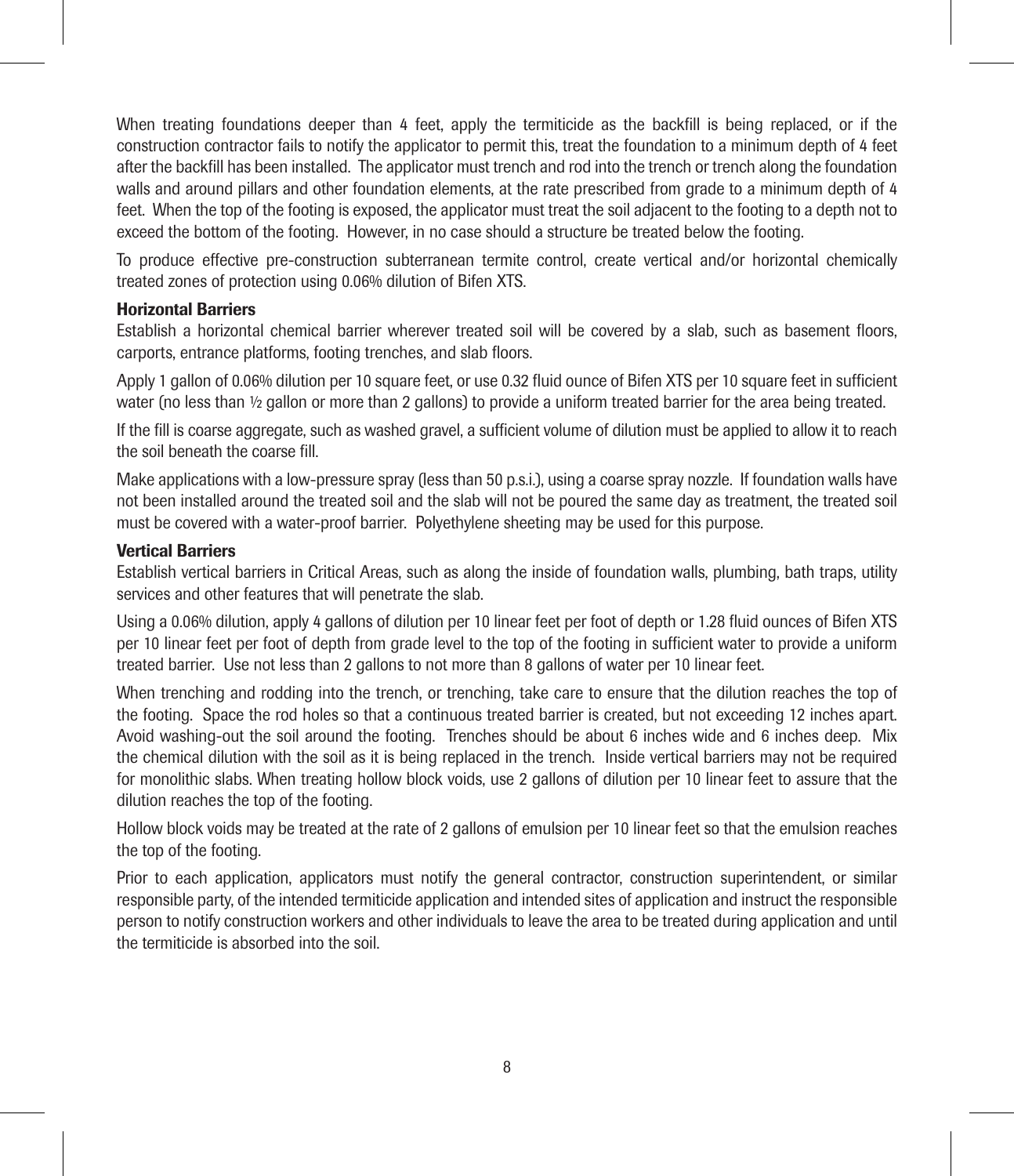# Post-Construction Subterranean Termite Treatment

**Application Volume:** To provide maximum control and protection against termite infestation apply the specified volume of the finished water dilution and active ingredient as set forth in the directions for use section of this label. If soil will not accept the labeled application volume, the volume may be reduced provided there is a corresponding increase in concentration so that the amount of active ingredient applied to the soil remains the same.

Note: Large reductions of application volume reduce the ability to obtain a continuous barrier. Variance is allowed when volume and concentration are consistent with the label directed rates and a continuous barrier can still be achieved.

The volume of the 0.12% dilution may be reduced by  $\frac{1}{2}$  the labeled volume where desirable for pre- and postconstruction applications. When the volume is reduced, the hole spacing for subslab injection and soil rodding may also need to be adjusted to account for lower volume dispersal of the termiticide in the soil. Consult the following Volume Adjustment Chart for details.

| <b>VOLUME ADJUSTMENT CHART</b>                                                   |  |  |  |
|----------------------------------------------------------------------------------|--|--|--|
| Rate (% dilution)<br>0.06%<br>0.12%                                              |  |  |  |
| Volume allowed                                                                   |  |  |  |
| Horizontal (gallons dilution/ 10 ft <sup>2</sup> )<br>1.0 gallons<br>0.5 gallons |  |  |  |
| 4.0 gallons<br>Vertical (gallons dilution/ 10 linear ft)<br>2.0 gallons          |  |  |  |

After treatment: All holes in commonly occupied areas into which material has been applied must be plugged. Plugs must be of a non-cellulose material or covered by an impervious, non-cellulose material.

For post-construction treatment, use a 0.06% dilution. Post-construction treatments shall be made by subslab injection, trenching and rodding into the trench or trenching using low-pressure spray not exceeding 25 p.s.i. at the nozzle. Proper precautions should be taken to avoid soil wash-out around the footing.

Locate, identify, and mark wells, electrical conduits, water and sewer lines, and radiant heat pipes prior to application of Bifen XTS. Do not puncture or inject Bifen XTS into such structures.

# Foundations

For applications made after the final grade is installed, the applicator must trench and rod into the trench or trench along the foundation walls and around pillars and other foundation elements, at the rate prescribed from grade to the top of the footing. When the footing is more than four (4) feet below grade, the applicator must trench and rod into the trench or trench along the foundation walls at the rate prescribed to a minimum depth of four feet. The actual depth of treatment will vary depending on soil type, degree of compaction, and location of termite activity. When the top of the footing is exposed, the applicator must treat the soil adjacent to the footing to a depth not to exceed the bottom of the footing. However, in no case should a structure be treated below the footing.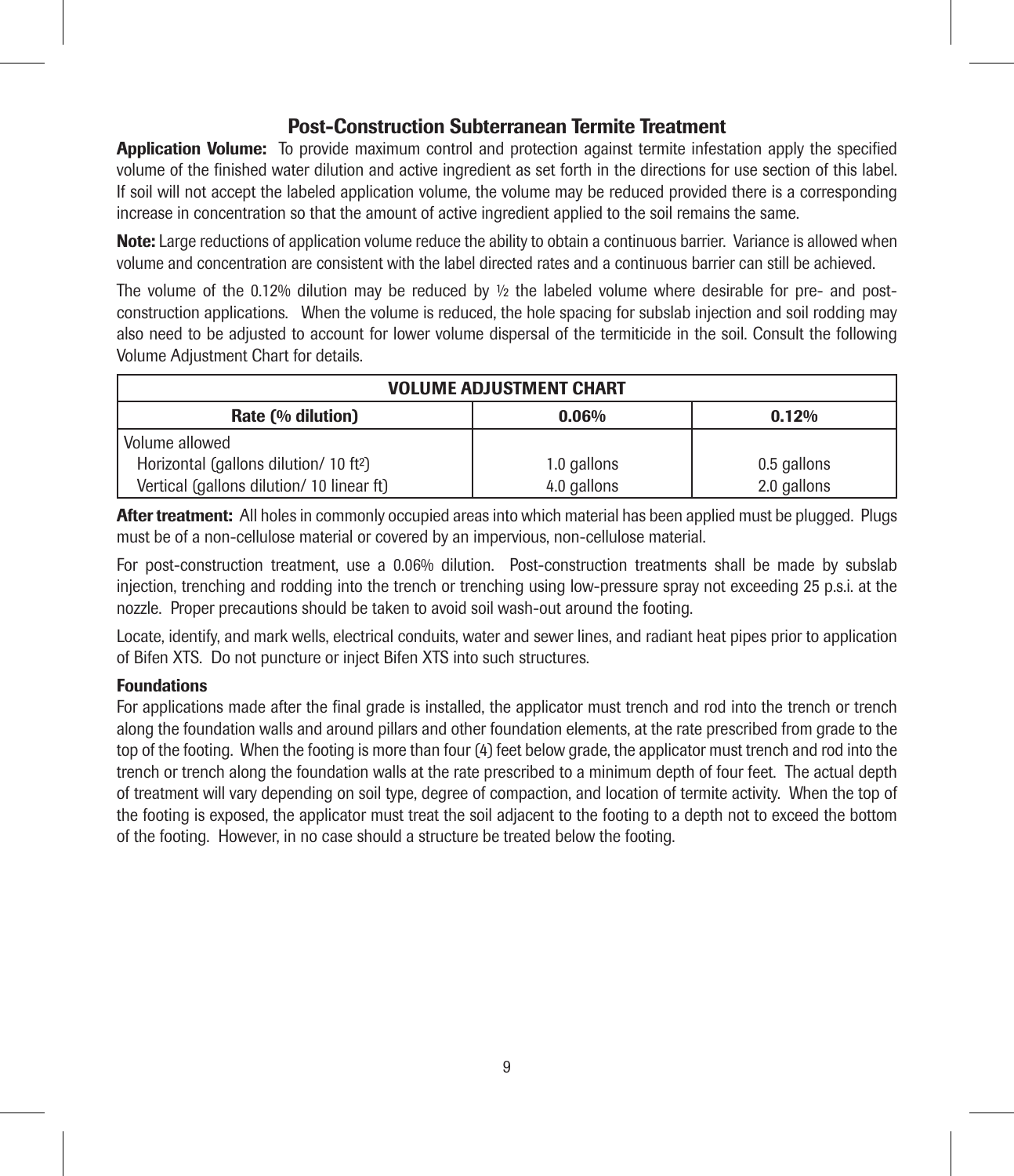# Slabs

Create vertical barriers by trenching and rodding into the trench or trenching outside at a rate of 4 gallons of dilution per 10 linear feet per foot of depth and by sub-slab injection within the structure. Ensure an even distribution of chemical. Applications must not be made below the bottom of the footing.

Apply beside the outside of the foundation and under the slab on the inside of foundation walls, where needed. Treatment of slabs may also be necessary under and beside both sides of any interior footing-supported walls, in all cracks and expansion joints, and beside one side of interior partitions. By long-rodding or grid pattern injection vertically through the slab, horizontal barriers may be created where necessary.

- a. To permit the creation of an uninterrupted insecticidal barrier, drill holes in the foundation and/or slab.
- b. For foundations that are less than or equal to 1 foot, dig a narrow trench about 6 inches wide beside the outside of the foundation walls. Do not dig beneath the bottom of the footing. As the soil is placed back into the trench, apply 4 gallons of 0.06% dilution per 10 linear feet per foot of depth to the trench and soil.
- c. Follow the rates for Basements (below) for foundations that are deeper than 1 foot.
- d. A 0.06% dilution may be used to treat exposed soil and wood in bath traps.

# **Basements**

Treatment must be made by trenching and rodding into the trench, or trenching at the rate of 4 gallons of dilution per 10 linear feet per foot of depth wherever the footing, from grade to the bottom of the foundation, is greater than 1 foot of depth. When the footer is greater than four feet below grade, the applicator may trench and rod into the trench, or trench beside foundation walls at the rate designated for four feet of depth. Space rod holes to create a continuous insecticidal barrier, but in no case more than 12 inches apart. Depending on the type of soil, degree of compaction, and location of termite activity, the actual depth of treatment will differ. However, a structure should never be treated below the footer. Sub-slab injection may be needed beside the inside of foundation walls, around conduits, piers, and pipes, beside both sides of interior footing-supported walls, and beside cracks and partition walls.

## Crawl Spaces - Accessible

For crawl spaces, apply vertical termiticide barriers at the rate of 4 gallons of dilution per 10 linear feet per foot of depth from grade to the top of the footing, or if the footing is more than 4 feet below grade, to a minimum depth of 4 feet. Apply by trenching and rodding into the trench, or trenching. Treat both sides of foundation and around all piers and pipes. Where physical obstructions such as concrete walkways adjacent to foundation elements prevent trenching, treatment may be made by rodding alone. When soil type and/or conditions make trenching prohibitive, rodding may be used. When the top of the footing is exposed, the applicator must treat the soil adjacent to the footing to a depth not to exceed the bottom of the footing. Read and follow the mixing and use direction section of the label if situations are encountered where the soil will not accept the full application volume.

- 1. Rod holes and trenches must not extend below the bottom of the footing.
- 2. Rod holes must be spaced so as to achieve a continuous termiticide barrier but in no case more than 12 inches apart.
- 3. Trenches must be a minimum of 6 inches deep or to the bottom of the footing, whichever is less, and need not to be wider than 6 inches. When trenching in sloping (tiered) soil, the trench must be stepped to ensure adequate distribution and prevent termiticide from running off. The dilution must be mixed with the soil as it is replaced in the trench.
- 4. When treating plenums or crawl spaces, turn off the air circulation system of the structure until application has been completed and all termiticide has been absorbed by the soil.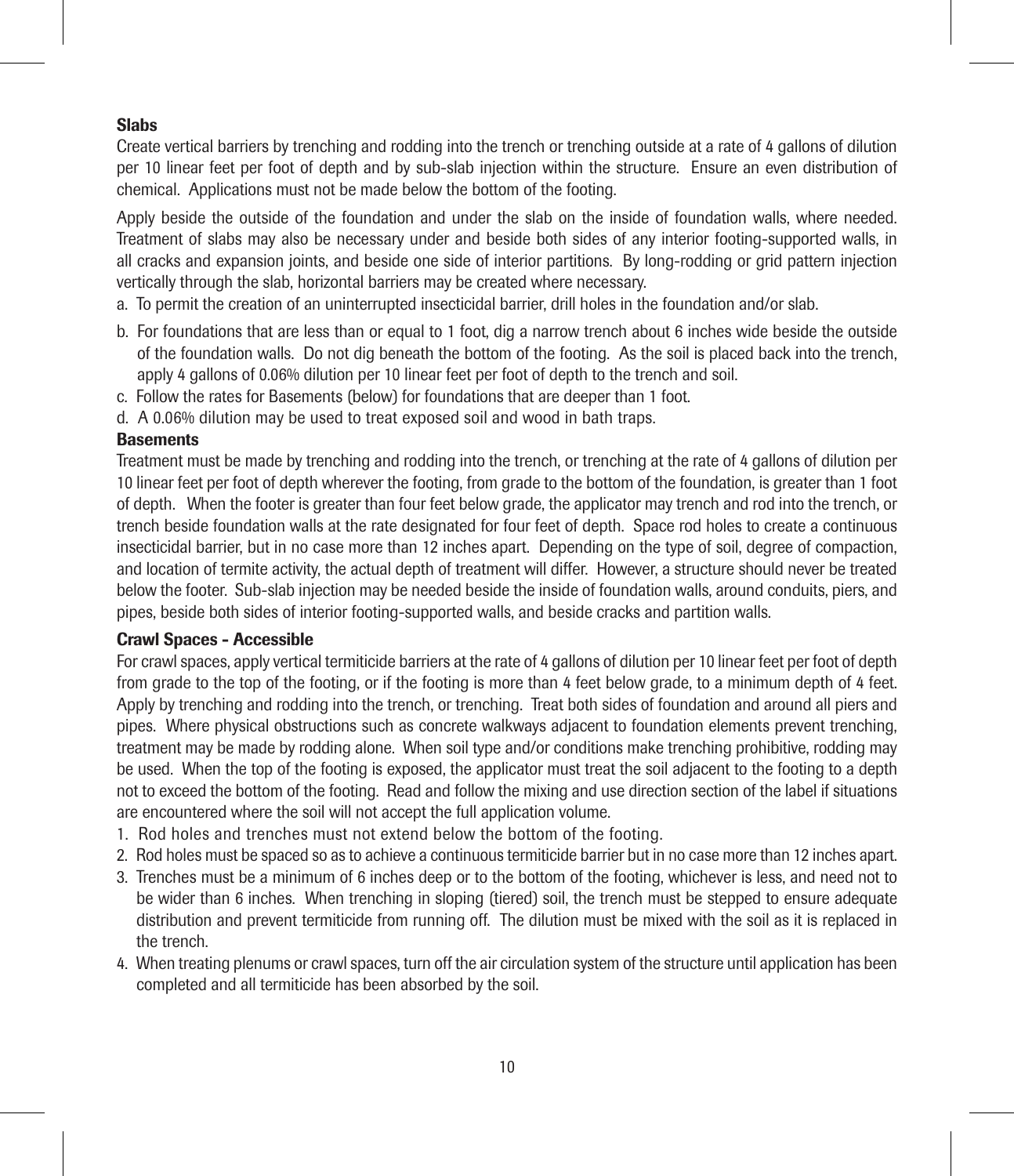# Crawl Spaces - Inaccessible

For inaccessible interior areas, such as areas where there is insufficient clearance between floor joists and ground surfaces to allow operator access, excavate if possible, and treat according to the instruction for accessible crawl spaces. Otherwise, apply one or a combination of the following two methods.

- 1. To establish a horizontal barrier, apply to the soil surface, 1 gallon of dilution per 10 square feet overall using a nozzle pressure of less than 25 p.s.i. and a coarse application nozzle (e.g., Delavan Type RD Raindrop, RD-7 or larger, or Spraying Systems Co. 8010LP TeJet® or comparable nozzle). For an area that cannot be reached with the application wand, use one or more extension rods to make the application to the soil. Do not broadcast or powerspray with higher pressures.
- 2. To establish a horizontal barrier, drill through the foundation wall or through the floor above and treat the soil perimeter at a rate of 1 gallon of dilution per 10 square feet. Drill spacing must be at intervals not to exceed 16 inches. Many states have smaller intervals, so check State regulations which may apply.

When treating plenums and crawl spaces, turn off the air circulation systems of the structure until application has been completed and all termiticide has been absorbed by the soil.

# Masonry Voids

Drill and treat voids in multiple masonry elements of the structure extending from the structure to the soil in order to create a continuous treatment barrier in the area to be treated. Apply at a rate of 2 gallons of dilution per 10 linear feet of footing, using a nozzle pressure of less than 25 p.s.i. When using this treatment, access holes must be drilled below the sill plate and should be as close as possible to the footing as is practical. Treatment of voids in block or rubble foundation walls must be closely examined: Applicators must inspect areas of possible runoff as a precaution against application leakage in the treated areas. Some areas may not be treatable or may require mechanical alteration prior to treatment.

All leaks resulting in the deposition of termiticide in locations other than those prescribed on this label must be cleaned up prior to leaving the application site. Do not allow people or pets to contact contaminated areas or to reoccupy the contaminated areas of the structure until the clean-up is completed.

NOTE: When treating behind veneer structures (walls, etc.) take proper care to not drill beyond the veneer. If concrete blocks exist behind the veneer, both can be drilled and treated simultaneously.

Not for use in voids insulated with rigid foam insulation.

**Excavation Technique:** When treating in troublesome areas (e.g., beside fieldstone or rubble walls, beside faulty foundation walls, and around pipes and utility lines leading downward from the structure to a well or pond) apply using the following technique:

- a. Prepare a trench, placing the removed soil onto heavy-weight plastic sheeting or similar, water-impermeable material.
- b. Treat the soil with 4 gallons of 0.06% dilution per 10 linear feet per foot of depth of the trench. Completely mix the dilution into the soil, exercising care to avoid liquid running off the sheeting.
- c. Place the treated soil back into the trench after it has absorbed the dilution.

Attention: Wear NIOSH approved respirator and unvented goggles when applying Bifen XTS in a confined area.

#### Foam Applications

Bifen XTS dilution, from 0.06 to 0.12% may be converted to foam with 2X - 40X expansion characteristics and used to control or prevent termite infestations.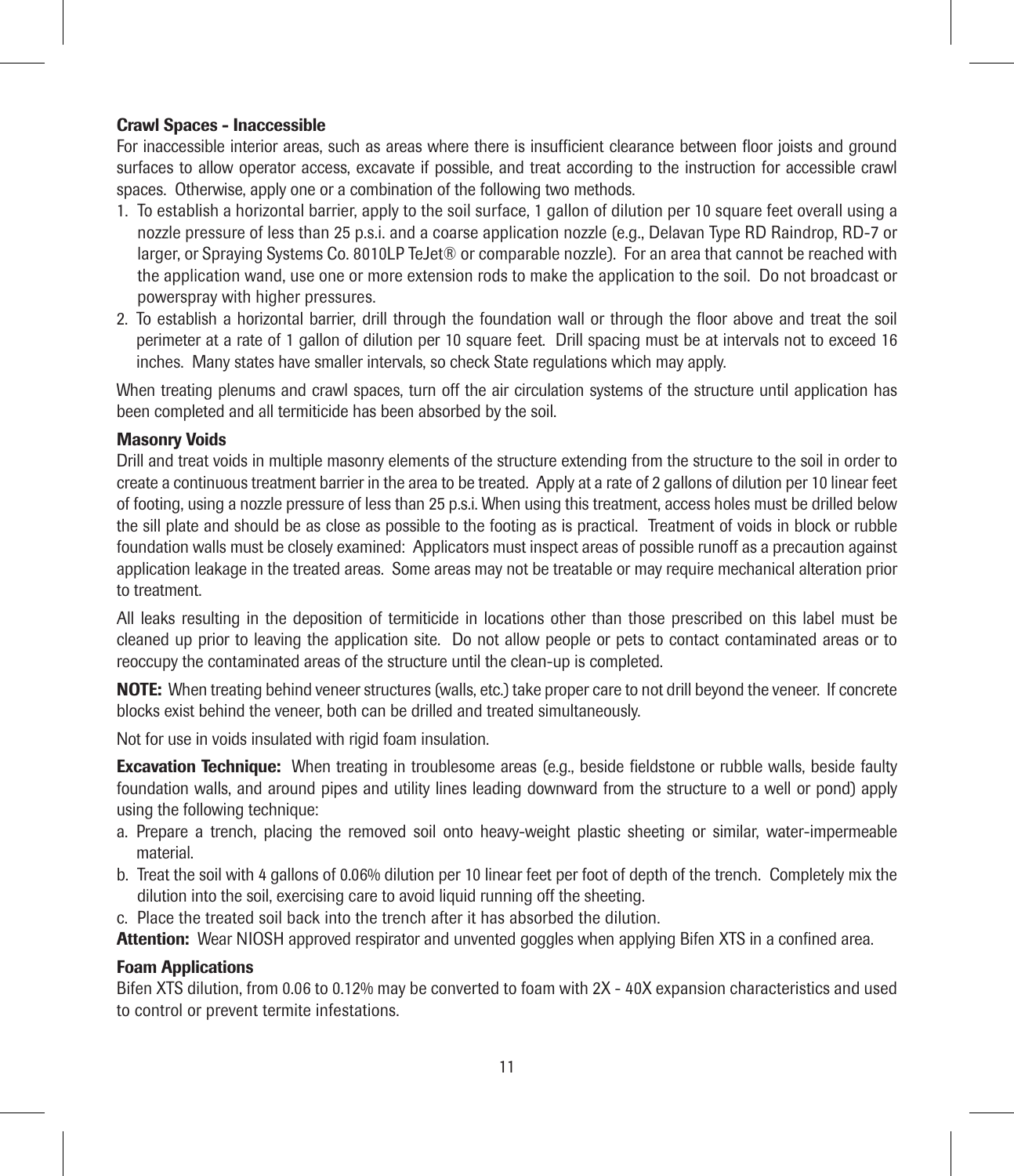Depending on the circumstances, foam applications may be used alone or in combination with liquid emulsion applications. Applications may be made behind veneers, piers, chimney bases, into rubble foundations, into block voids or structural voids, under slabs, stoops, porches, or to the soil in crawlspaces, and other similar voids.

Foam and liquid application must be consistent with volume and active ingredient instructions in order to insure proper application has been made. The volume and amount of active ingredient are essential to an effective treatment. At least 75% of the labeled liquid emulsion volume of product must be applied, with the remaining percent delivered to appropriate areas using foam application. Refer to label and use recommendations of the foam manufacturer and the foaming equipment manufacturer.

Foam applications are generally a good supplement to liquid treatments in difficult areas, but may be used alone in difficult spots.

# Application Under Slabs or to Soil in Crawlspaces to Prevent or Control Termites

When making applications, Bifen XTS foam can be used alone or in combination with liquid dilution. Whether applied as a dilution, foam, or some of both, the equivalent of at least 4 gallons of 0.06% dilution (1.28 fluid ounces of Bifen XTS concentrate) per 10 linear feet must be applied for a vertical barrier, or at least 1 gallon of 0.06% dilution (0.32 fluid ounce of Bifen XTS concentrate) per 10 square feet must be applied for a horizontal barrier. For a foam only application, apply Bifen XTS concentrate in sufficient concentration and volume to equal 1.28 fluid ounces of concentrate per 10 linear feet or 1 ounce of concentrate per 10 square feet. For example, 2 gallons of 0.12% dilution converted to foam and used to cover 10 linear feet is the equivalent of 4 gallons of 0.06% dilution per 10 linear feet.

# Sand Barrier Installation and Treatment

As long as termites have access to soil that has not been treated and can avoid soil that has been treated with Bifen XTS, they can build mud tubes over surfaces that have been treated. Cracks and spaces should be filled with play box or builder's sand and then treated in the same manner as soil. Follow the rates listed on the Bifen XTS label.

Retreatment for subterranean termites can only be performed if there is clear evidence of reinfestation or disruption of the barrier due to construction, excavation, or landscaping and/or evidence of the breakdown of the termiticide barrier in the soil. These vulnerable or re-infested areas may be retreated in accordance with application techniques described in Bifen XTS's labeling. The timing and type of these retreatments will vary depending on factors such as termite pressure, soil types, soil conditions and other factors which may reduce the effectiveness of the barrier.

Annual re-treatment of the structure is prohibited unless there is clear evidence that reinfestation or barrier disruption has occurred.

# APPLICATION IN CONJUNCTION WITH THE USE OF ABOVE-GROUND TERMITE BAITS

As part of an integrated pest management (IPM) program for termite control, Bifen XTS may be applied to critical areas of the structure including plumbing and utility entry sites, bath traps, expansion joints, foundation cracks and areas with known or suspected infestations at a rate of 0.06% as a spot treatment or complete barrier treatment. Applications may be made as described in the post-construction treatment section of this label.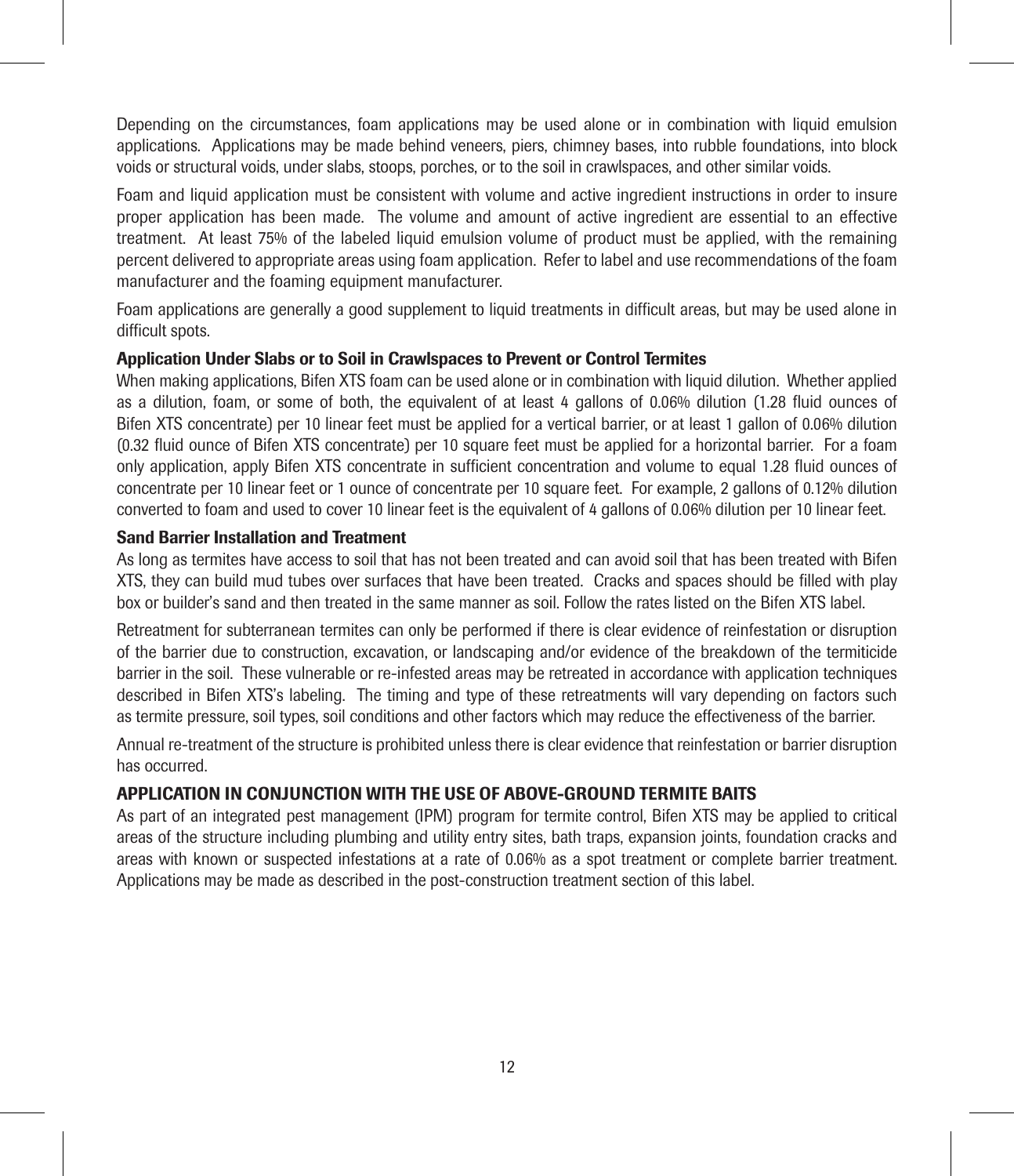# Specific Pest Control Applications

**Underground Services** (e.g. cables, conduits, pipes, utility lines, wires, etc.) may be in right-of-ways, inside of structures or to guard long range (miles) of installations of services.

Treat the soil using a 0.06 to 0.12% Bifen XTS dilution to prevent and control termite and ant infestations.

Treat the bottom of the trench with 2 gallons of dilution per 10 linear feet and let it soak into the soil. Place the services on the treated soil and cover with about 2 inches of fill soil. Apply another 2 gallons per 10 linear feet over the fill soil to complete the chemical barrier. Only threat the soil in the area near the services in wide trenches, but ensure a continuous barrier of treated soil surrounding the services.

In the event that the soil will not accept the volume stated above, 1 gallon of 0.12% Bifen XTS may be applied per 10 linear feet of trench over the soil that covers the services and to the base of the trench.

Fill the remainder of the trench with the treated fill soil. Where each service sticks out of the ground, the soil may be treated by trenching/rodding no more than 1 to 2 gallons of dilution into the soil.

Precautions: Do not treat electrically active underground services.

# Posts, Poles, and Other Constructions

Around wooden constructions (signs, fences, and landscape ornamentation) an insecticidal barrier can be established by treating with a 0.06% dilution. Sub-surface injection and gravity-flow through holes in the bottom of the trench, are two treatment methods that can be used on poles and posts that have already been installed. Establishing a complete chemical zone around the pole can be accomplished by treating on all sides. For poles and posts that are fewer than 6 inches in diameter use 1 gallon of dilution per foot of depth and 1.5 gallons for larger poles, applying under the wood to a depth of 6 inches. 4 gallons per 10 linear feet per foot of depth should be used for larger constructions.

# Control of Wood-Infesting Insects in Wood

(Localized Areas in Structures)

| <b>Insects</b>         | <b>Application Rate</b>         | <b>Remarks</b>                                    |
|------------------------|---------------------------------|---------------------------------------------------|
| <b>Termites</b>        | Apply a 0.06% dilution to voids | Can be applied as a paint or fan spray.<br>۰      |
| Ants                   | and galleries in damaged wood   | Place plastic sheeting under overhead areas<br>٠  |
| <b>Carpenter Ants</b>  | and in spaces between wooden    | that are spot treated except for soil surfaces in |
| Wood-infesting beetles | members of a structure and      | crawl spaces.                                     |
| (including Old House)  | between wood and foundations    | Areas to which access is difficult can be treated |
| Borer & Powder Post)   | where wood is at risk.          | by drilling, and then injecting dilution with a   |
|                        |                                 | crack and crevice injector into the damaged       |
|                        |                                 | wood or void spaces. (Not intended as a           |
|                        |                                 | replacement for soil treatment, mechanical        |
|                        |                                 | alteration or fumigation to control widespread    |
|                        |                                 | infestation of wood-infesting insects.            |

Controlling termite carton nests in building voids can be accomplished by injecting with a 0.06% dilution. To obtain control, various depths of injection and numerous injection points may be needed. After treatment is complete and when feasible, remove the carton nest material from the building void.

To control Bees, Wasps, Hornets, and Yellow-Jackets, apply a 0.06% dilution late in the evening or when insects are at rest. Direct the spray at nest openings in the ground, bushes, and in cracks and crevices, where the insects may nest. Saturate the openings and contact as many insects as possible.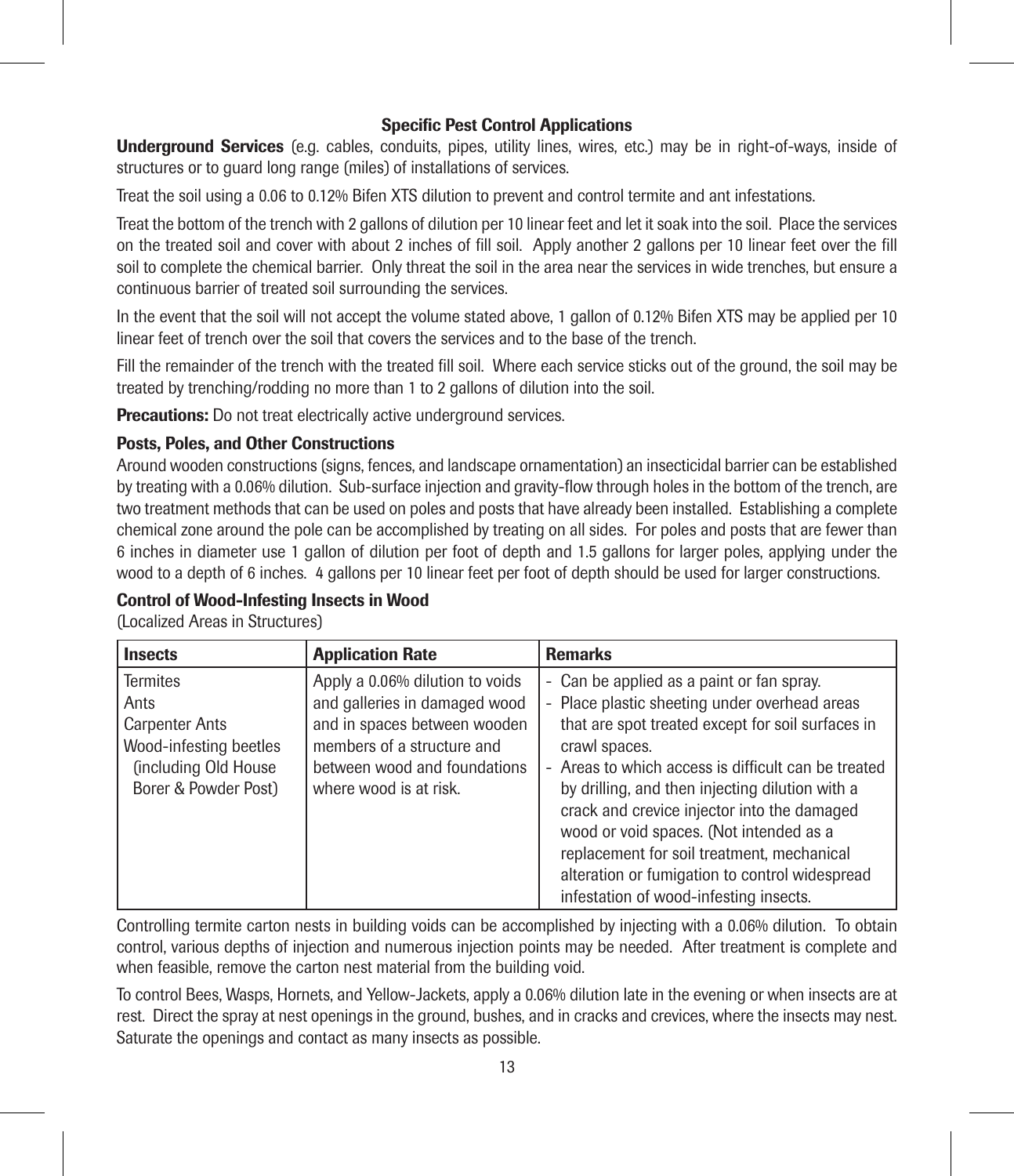Important: Locate, identify, and mark wells, electrical conduits, water and sewer lines, and radiant heat pipes prior to application of Bifen XTS. Do not puncture or inject Bifen XTS into such structures.

Do not apply into electrical fixtures, switches, or sockets.

In the home, all food processing surfaces and utensils in the treatment area should be covered during treatment or thoroughly washed before re-use. Remove pets, birds, and cover aquariums before spraying. Do not permit humans or pets to contact treated surfaces until the spray has dried.

During any overhead applications to overhead interior areas of structures, cover surfaces below with plastic sheeting or similar materials (except where exempt).

Wear protective clothing, unvented goggles, gloves and respirator, when applying to overhead areas or in poorly ventilated areas. Avoid touching sprayed surfaces until spray has completely dried.

Do not use in food/feed areas of food/feed handling establishments, restaurants or other areas where food/feed is commercially prepared or processed. Do not use in serving areas while food is exposed or facility is in operation. Serving areas are areas where prepared foods are served such as dining rooms but excluding areas where food may be prepared or held.

In the home, cover all food handling surfaces and cover or remove all food and cooking utensils, or wash thoroughly after treatment. Non-food/feed areas of food/feed areas are areas such as garbage rooms, lavatories, floor drains (to sewers) entries and vestibules, offices, locker rooms, machine rooms, boiler rooms, garages, mop closers, and storage (after bottling or canning).

Not for use in Federally Inspected Meat and Poultry Plants.

# Control of Wood-Infesting Insects and Nuisance Pests (Outside of Structures)

In order to control listed wood-infesting insects active inside trees, utility poles and/or fences, inject 0.06% dilution into the infested cavity, which can be found by drilling into the wood. If treating nuisance pests on the exterior of the structure, use a fan spray at a maximum pressure of 25 p.s.i. and apply up to the point of runoff. To control Bees, Wasps, Hornets, and Yellow-Jackets, apply late in the evening. Direct the spray at nest openings in the ground, bushes, and in cracks and crevices, where the insects may nest. Saturate the openings and contact as many insects as possible.

# Pests Under Slabs

To control infestations of Arthropods (e.g., ants, cockroaches, and scorpions) that live beneath the slab area, drill or horizontally rod and inject 1 gallon of a 0.06% to 0.12% dilution per 10 square feet or 2 gallons of dilution per 10 linear feet

# **Attention**

Do not apply to pets, crops, or sources of electricity.

Firewood is not to be treated.

Use only in well ventilated areas.

During any application to overhead areas of structure, cover surfaces below with plastic sheeting or similar material (except where exempt).

Do not allow spray to contact food, foodstuffs, food contacting surfaces, food utensils or water supplies.

Thoroughly wash dishes and food handling utensils with soap and water if they become contaminated by application of this product.

Do not treat areas where food is exposed.

During indoor surface applications do not allow dripping or run-off to occur.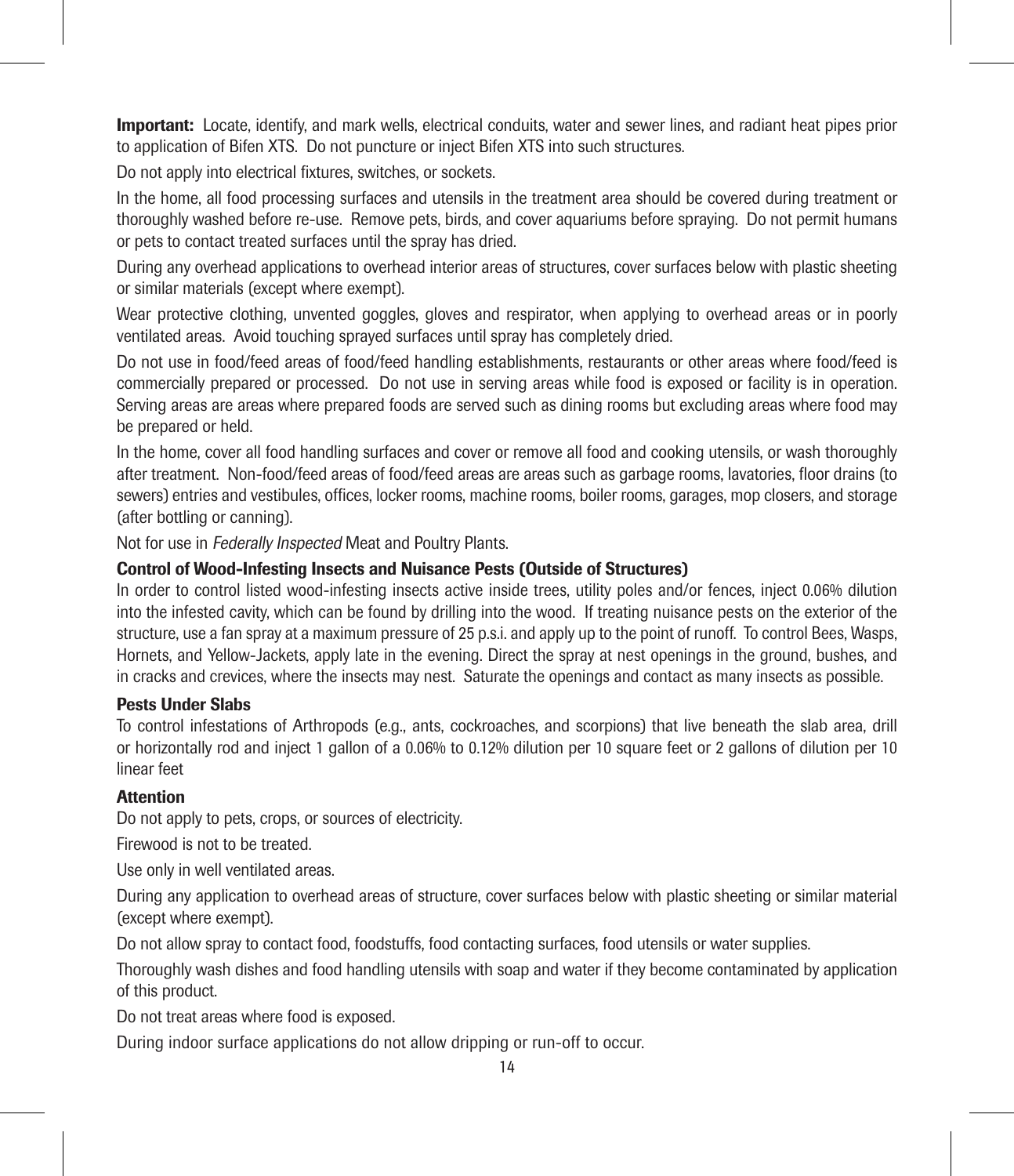## General Applications Instructions

Bifen XTS formulation mixes readily with water and other aqueous carriers, and controls listed insects and mites on trees, shrubs, foliage plants, non-bearing fruit and nut trees, and flowers in interiorscapes including hotels, shopping malls, office buildings, etc. and, outdoor plantscapes, including around residential dwellings, parks, institutional, recreational, athletic fields, and home lawns. Non-bearing crops are perennial crops that will not produce a harvestable raw agricultural commodity during the season of application.

Bifen XTS may be tank-mixed with other products, including insect growth regulators. When tank mixing Bifen XTS with other products, observe all precautions and limitations on each separate product label. The addition of spreader stickers is not necessary. The physical compatibility of Bifen XTS may vary with different sources of pesticide products, and local cultural practices. Any tank mixture which has not been previously tested should be prepared on a small scale (pint or quart jar), using the proper proportions of chemicals and water to ensure the physical compatibility of the mixture.

The following procedure is for preparation of a new tank, mix, unless specified otherwise in label directions: (1) Add wettable powders to tank water, (2) Agitate, (3) Add liquids and flowables, (4) Agitate, (5) Add emulsifiable concentrates, and (6) Agitate. If a mixture is found to be incompatible following this order of addition, try reversing the order of addition, or increase the volume of eater. Note: If the tank-mixture is found to be compatible after increasing the amount of water, then the sprayer will need to be recalibrated for a higher volume application. Do not allow tank mix to stand overnight.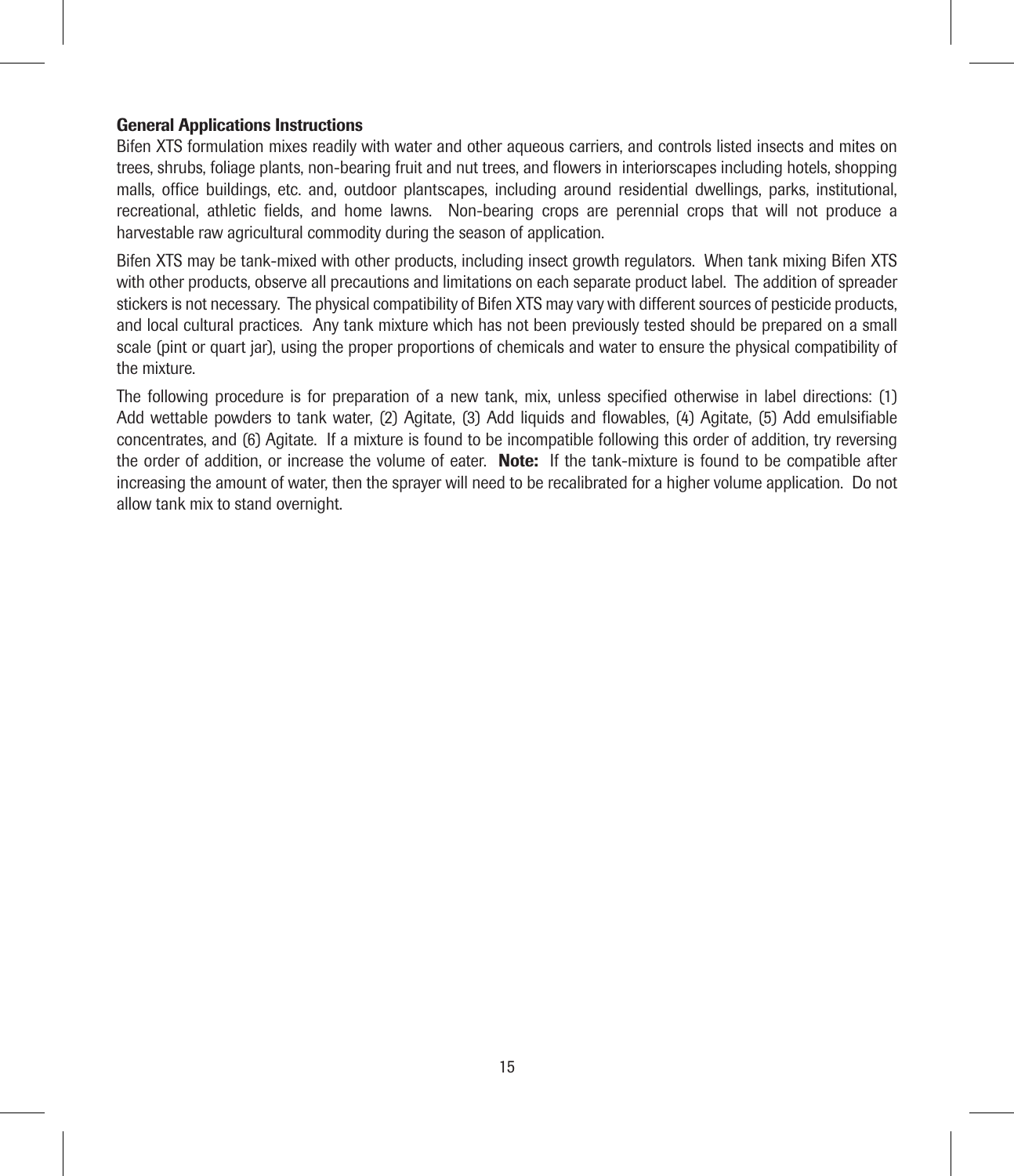# APPLICATION

# **Lawns**

Bifen XTS may be used as a broadcast treatment. To accomplish uniform control when applying to dense grass foliage, use volumes of up to 10 gallons per 1000 square feet.

For low water volume usage, less than 2 gallons/1000 square feet, addition of a non-ionic or silicone based surfactant (0.25% v/v) is recommended, as is immediate irrigation of treated area with at least 0.25 inches of water following application to ensure efficacy of sub-surface pests including Mole Crickets.

| Pest                                                                                                                                                                       | <b>Bifen XTS</b>                                  | <b>Comments</b>                                                                                                                                                                                                                                                                                                                                                                                                                                                                                                         |
|----------------------------------------------------------------------------------------------------------------------------------------------------------------------------|---------------------------------------------------|-------------------------------------------------------------------------------------------------------------------------------------------------------------------------------------------------------------------------------------------------------------------------------------------------------------------------------------------------------------------------------------------------------------------------------------------------------------------------------------------------------------------------|
| Ants<br>Armyworms<br>Billbugs<br>Chinch Bugs                                                                                                                               | $0.07 - 0.15$<br>fl. ozs. per 1000<br>square feet | *Use a lower rate in the early Spring to control overwintered Mole<br>Crickets. Use the higher rate in late-Summer or early Fall to control<br>adult Mole Crickets.                                                                                                                                                                                                                                                                                                                                                     |
| Crane Flies<br>Crickets<br>Cutworms<br>Earwigs<br>Fall Webworms<br>Fleas (adults, larvae)<br>Grasshoppers<br><b>Mites</b><br>Mole Crickets*<br>Sod Webworms<br>Spittlebugs |                                                   | To increase control of later Summer or Fall Adult Mole Crickets, apply<br>a non-ionic surfactant or a silicone based surfactant (0.25% v/v) as<br>a tank-mix. To maximize efficacy against sub-surface pests, apply<br>Bifen XTS with a non-ionic or silicone based surfactant (0.25% v/v)<br>in enough water to ensure the spray penetrates to soil-thatch matrix.<br>Water treated areas with 0.25 to 0.5 inches of water immediately<br>following application taking special care to prevent run-off or<br>puddling. |
| <b>Ticks</b>                                                                                                                                                               |                                                   | To ensure that the best control of Armyworms, Cutworms, and Sod<br>Webworms is achieved, postpone watering or mowing for 24 hours                                                                                                                                                                                                                                                                                                                                                                                       |
| Imported Fire Ants**<br>Japanese Beetles<br>(adult)                                                                                                                        | $0.07 - 0.30$<br>fl. ozs. per 1000<br>square feet | following application.                                                                                                                                                                                                                                                                                                                                                                                                                                                                                                  |

In New York State, this product may not be applied to any grass or turf area within 100 feet of a water body (lake, pond, river, stream, wetland, or drainage ditch).

In New York State, do make a single repeat application of this product if there are signs of renewed insect activity, but not sooner than two weeks after the first application.

Do not apply when wind conditions favor downwind drift to nearby water bodies.

Do not apply when wind velocity exceeds 10 miles per hour.

Avoid application when wind gust approach 10 mph.

Apply using nozzles that provide the largest droplet size compatible with adequate coverage.

**Ornamentals and Trees:** Dilute 0.26 to 1.28 fl. oz. of Bifen XTS per 10 gallons of water and apply at the rate of 10 gallons per 4,356 square feet. One gallon of finish spray will treat 435 sq. ft. If a higher volume application is needed to sufficiently cover the plant canopy, Bifen XTS can be diluted in large volumes of water and applied through low volume equipment as long as the maximum label rate (1.28 fluid ounces per 4,356 square feet) is not exceeded.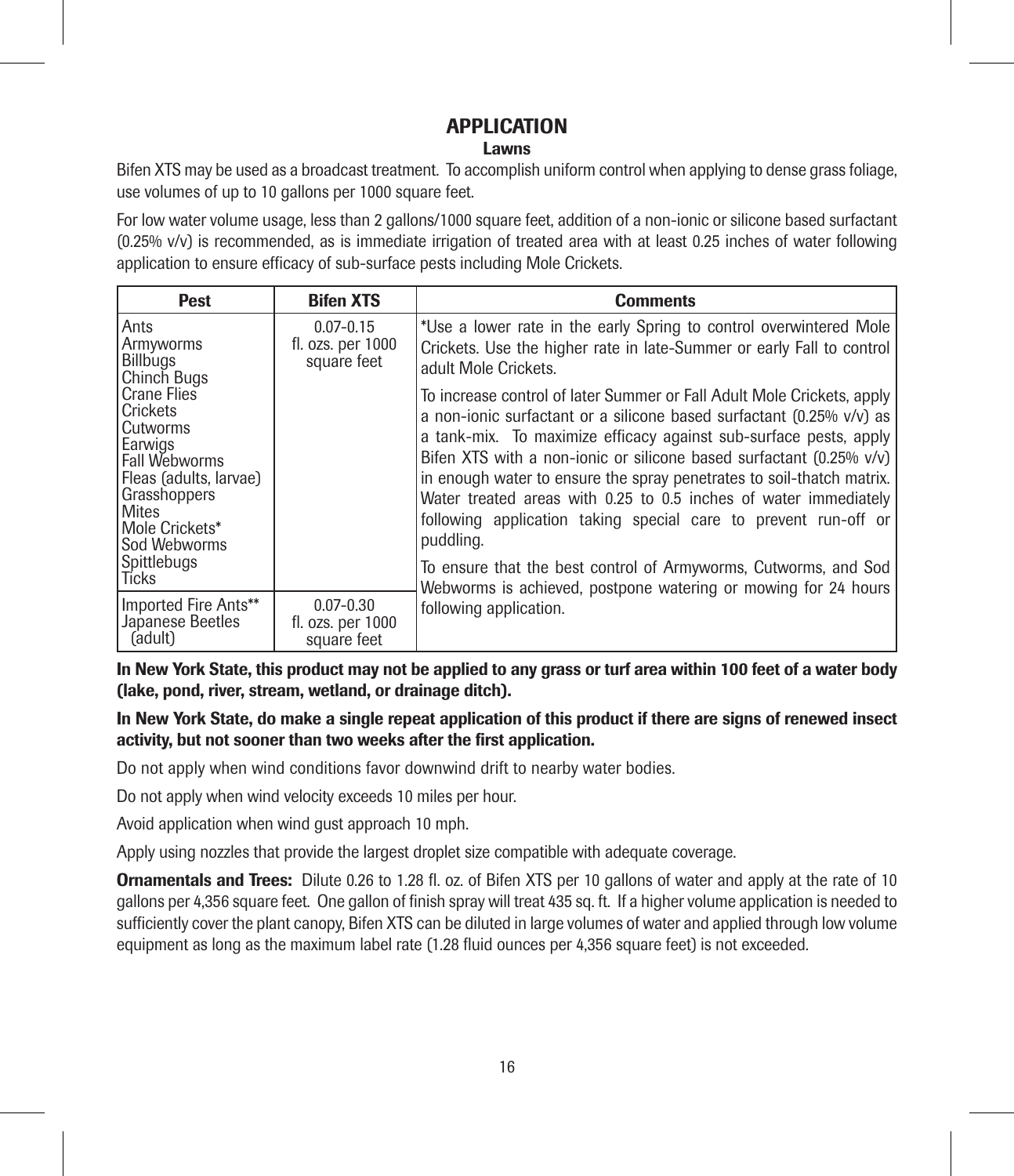# ORNAMENTAL APPLICATION RATES

| <b>Pests</b>                                                                                                                                                                                                                                                                                                                                                                                                                                                                                                                                                                                                                                                                                                    | Rate                  |                          | <b>Comments</b>                                                                                                                                                                                                                                                                                                                                                                                                                                                                                                                                                                                                                                                                                                                                                                                                                                                                                                                                                                                                                                                                                                                                      |  |
|-----------------------------------------------------------------------------------------------------------------------------------------------------------------------------------------------------------------------------------------------------------------------------------------------------------------------------------------------------------------------------------------------------------------------------------------------------------------------------------------------------------------------------------------------------------------------------------------------------------------------------------------------------------------------------------------------------------------|-----------------------|--------------------------|------------------------------------------------------------------------------------------------------------------------------------------------------------------------------------------------------------------------------------------------------------------------------------------------------------------------------------------------------------------------------------------------------------------------------------------------------------------------------------------------------------------------------------------------------------------------------------------------------------------------------------------------------------------------------------------------------------------------------------------------------------------------------------------------------------------------------------------------------------------------------------------------------------------------------------------------------------------------------------------------------------------------------------------------------------------------------------------------------------------------------------------------------|--|
|                                                                                                                                                                                                                                                                                                                                                                                                                                                                                                                                                                                                                                                                                                                 | I h./ai<br>10 Gallons | $FL. 0z$ .<br>10 Gallons |                                                                                                                                                                                                                                                                                                                                                                                                                                                                                                                                                                                                                                                                                                                                                                                                                                                                                                                                                                                                                                                                                                                                                      |  |
| Ants<br>Aphids<br>Bagworms<br>Black Vine Weevil (Adults)<br><b>Brown Soft Scales</b><br><b>Broad Mites</b><br><b>Budworms</b><br>California Red Scale<br>(crawlers)<br>Centipedes<br><b>Clover Mites</b><br>Crickets<br>Cutworms<br>Earwigs<br><b>Elm Leaf Beetles</b><br>Fall Webworms<br><b>Flea Beetles</b><br>Fungus Gnats (adults)<br>Grasshoppers<br>Lace Bugs Leafhoppers<br>Leaf feeding Caterpillars<br>Mealybugs<br>Millipedes<br>Mole Crickets*<br>Orchid Weevils<br>Pillbuas<br>Pine Needle Scales<br>(crawlers)<br>Plant Bugs (incl. Lygus spp)<br>San Jose Scales (crawlers)<br>Sowbuas<br>Spiders<br>Spittlebuas<br><b>Tent Caterpillars</b><br><b>Tip Moths</b><br>Weevils<br><b>Whiteflies</b> | 0.004<br>to<br>0.02   | 0.26<br>to<br>1.28       | Apply the specified rate as a full coverage foliar spray. As<br>foliage and pest pressure increases, repeat application as<br>needed using higher rates.<br>Bagworm Control: Treat when larvae start to hatch. Spray<br>larvae directly.<br>Applications will be most successful if they are made<br>when the larvae are young.<br>Scale Crawler and Twig Borer Control:<br>Treat trunks.<br>stems, and twigs along with plant foliage.<br>Before treating an entire planting, treat a small amount of<br>plants and observe for one week since certain cultivars<br>may be sensitive to the final spray solution.<br>To prevent or postpone pest resistance to Bifen XTS, it<br>is recommended to use an alternate class of chemistry.<br>To achieve complete coverage, make sure enough water is<br>used. Normal use rates are 10 gallons of spray per 4,356 sq. ft.<br>Black Vine Weevil and Fungus Gnat Larvae Control: Apply<br>as a drench at the rate of approximately 8 oz. of finished<br>spray per 6 inch pot.<br>*Overwintered Mole Cricket Control: Early Spring-use the<br>lower rate<br>Late-Summer or early Fall-use the higher rate. |  |

(continued)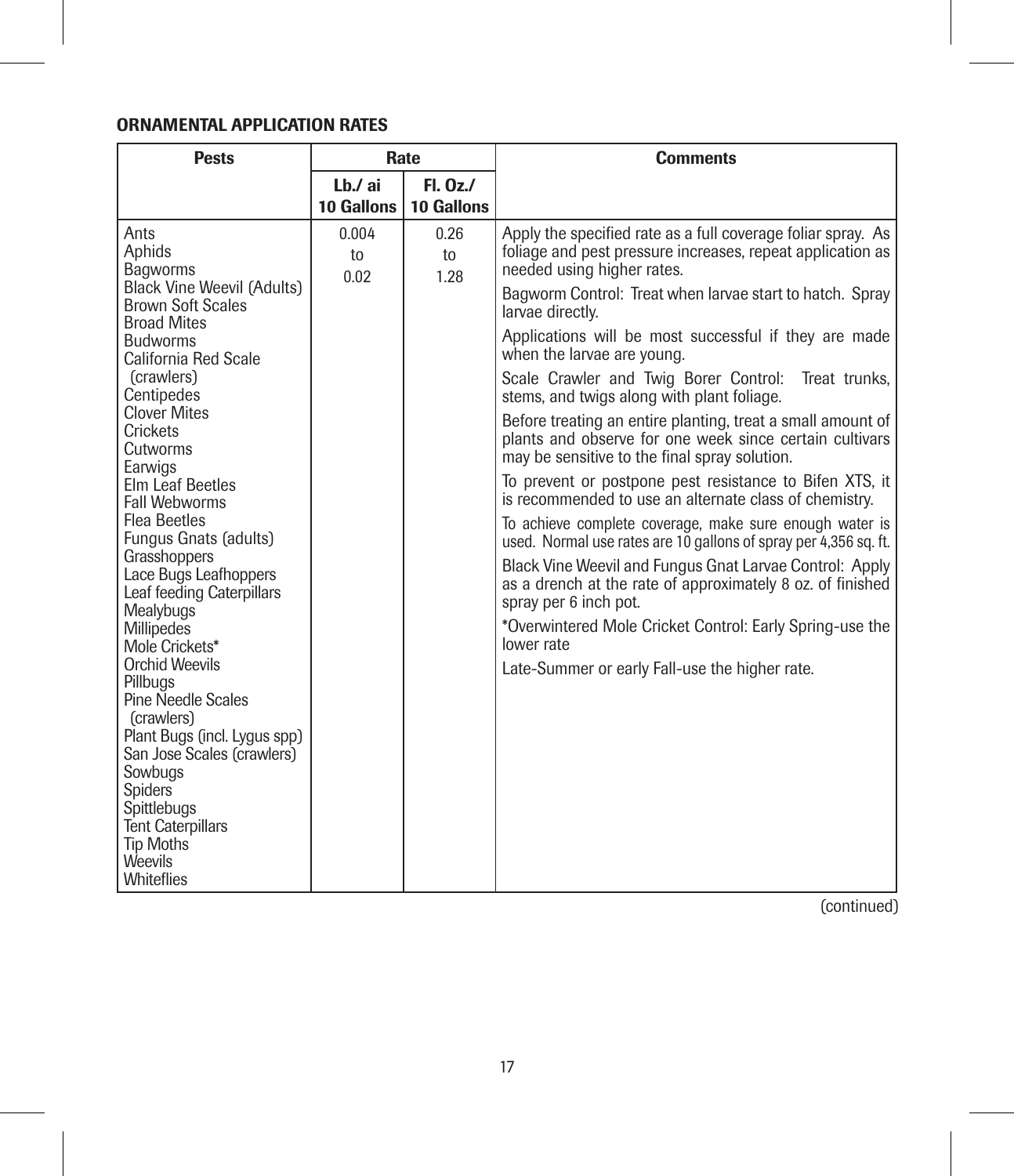(continued)

| <b>Pests</b>                                              | Rate                |                    | <b>Comments</b>                                                                                                                                                         |  |
|-----------------------------------------------------------|---------------------|--------------------|-------------------------------------------------------------------------------------------------------------------------------------------------------------------------|--|
|                                                           | Lb./ ai             | FL. 0z.            |                                                                                                                                                                         |  |
|                                                           | 10 Gallons          | 10                 |                                                                                                                                                                         |  |
|                                                           |                     | Gallons            |                                                                                                                                                                         |  |
| <b>Citrus Thrips</b><br>Beet Armyworm<br><b>Diaprepes</b> | 0.006<br>to<br>0.02 | 0.38<br>to<br>1.28 | Apply the specified rate as a full coverage foliar spray. As<br>foliage and pest pressure increases, repeat application as<br>needed using higher rates.                |  |
| (larvae, adult)<br>European Red Mite<br>Leafrollers       |                     |                    | Bagworm Control: Treat when larvae start to hatch. Spray<br>larvae directly.                                                                                            |  |
| <b>Spider Mites</b><br>Thrips                             |                     |                    | Applications will be most successful if they are made when<br>the larvae are young.                                                                                     |  |
| <b>Twig Borers</b>                                        |                     |                    | Scale Crawler and Twig Borer Control: Treat trunks, stems,<br>and twigs along with plant foliage.                                                                       |  |
|                                                           |                     |                    | Before treating an entire planting, treat a small amount of<br>plants and observe for one week since certain cultivars may<br>be sensitive to the final spray solution. |  |
|                                                           |                     |                    | To prevent or postpone pest resistance to Bifen XTS, it is<br>recommended to use an alternate class of chemistry.                                                       |  |
|                                                           |                     |                    | To achieve complete coverage, make sure enough water is used.<br>Normal use rates are 10 gallons of spray per 4,356 sq. ft.                                             |  |
|                                                           |                     |                    | Black Vine Weevil and Fungus Gnat Larvae Control: Apply as<br>a drench at the rate of approximately 8 oz. of finished spray<br>per 6 inch pot.                          |  |
|                                                           |                     |                    | *Overwintered Mole Cricket Control: Early Spring-use the<br>lower rate                                                                                                  |  |
|                                                           |                     |                    | Late-Summer or early Fall-use the higher rate.                                                                                                                          |  |
| Japanese Beetles                                          | 0.01                | 0.64               |                                                                                                                                                                         |  |
| (adult)                                                   | 10 <sub>1</sub>     | to                 |                                                                                                                                                                         |  |
| Leafminers                                                | 0.02                | 1.28               |                                                                                                                                                                         |  |
| Pecan Leaf Scorch<br><b>Mite</b>                          |                     |                    |                                                                                                                                                                         |  |
| <b>Black Vine Weevil</b>                                  |                     |                    |                                                                                                                                                                         |  |
| (larvae)                                                  |                     |                    |                                                                                                                                                                         |  |
| Fungus Gnats (larvae)                                     |                     |                    |                                                                                                                                                                         |  |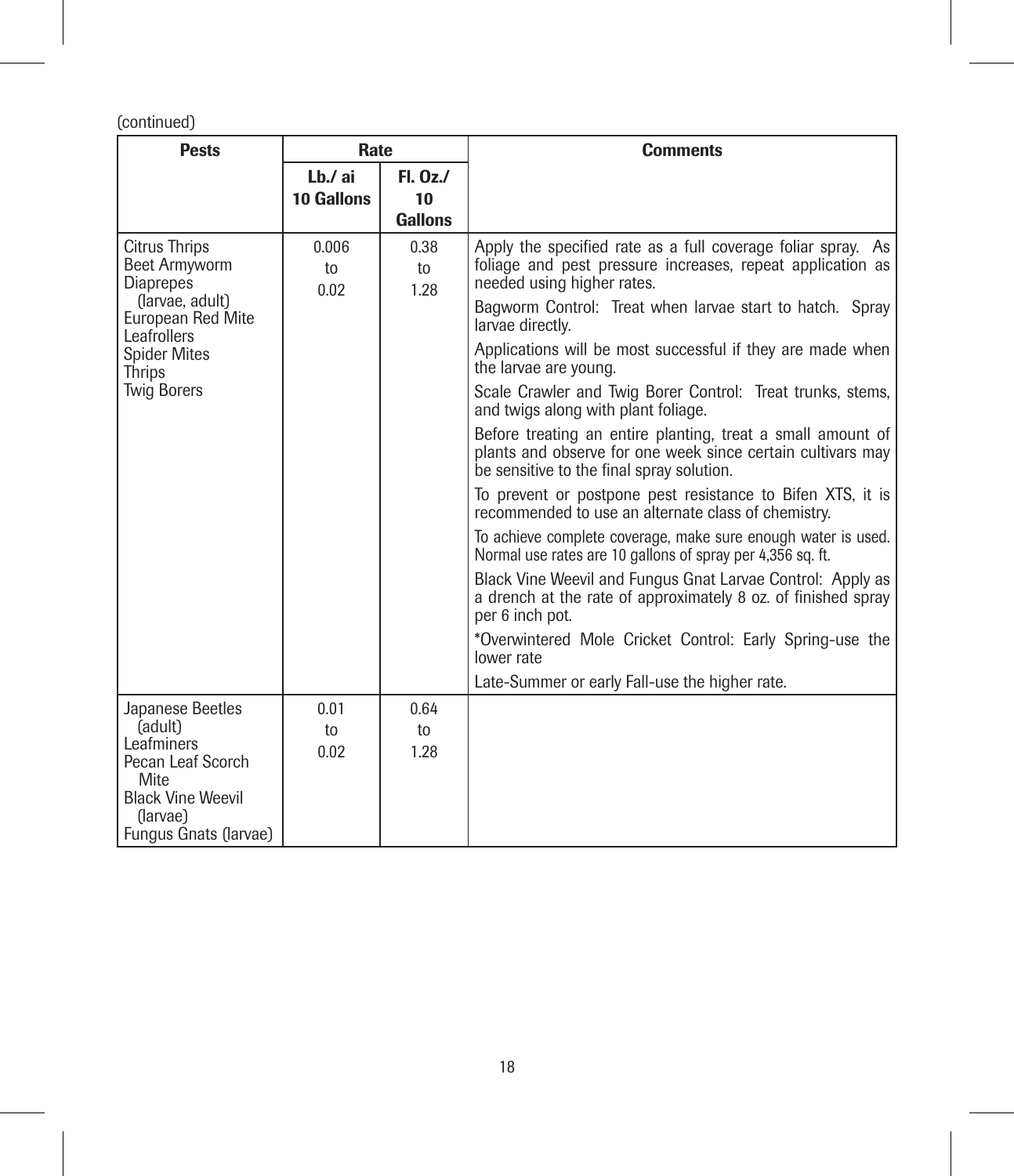# Pest Control on Outside Surfaces and Around Buildings

Follow Additional Application Restrictions for Residential Outdoor Surface and Space Sprays under DIRECTIONS FOR USE.

Applications to vertical exterior surfaces (e.g., foundations) are permitted to a maximum height of 3 feet from ground level. Sections of vertical exterior surfaces that abut non-porous horizontal surfaces can only be treated if either 1) these sections are protected from rainfall and spray from sprinklers or 2) they do not drain into a sewer, storm drain, or curbside gutter (e.g., not to sections that abut driveways or sidewalks that drain into streets.)

| <b>Use Sites</b>                                                                                                                                                                                                                                                                                                                                                                                                                                                     | <b>Pests</b>                                                                                                                                                                                                                                                                                                                                                                                                                                                | Rate                                                                                                                                                                                                              | <b>Comments</b>                                                                                                                                                                                                                                                                                                     |
|----------------------------------------------------------------------------------------------------------------------------------------------------------------------------------------------------------------------------------------------------------------------------------------------------------------------------------------------------------------------------------------------------------------------------------------------------------------------|-------------------------------------------------------------------------------------------------------------------------------------------------------------------------------------------------------------------------------------------------------------------------------------------------------------------------------------------------------------------------------------------------------------------------------------------------------------|-------------------------------------------------------------------------------------------------------------------------------------------------------------------------------------------------------------------|---------------------------------------------------------------------------------------------------------------------------------------------------------------------------------------------------------------------------------------------------------------------------------------------------------------------|
| Including:<br>Outdoor siding<br>Foundations<br>Porches<br>Window frames<br>Overhang and eaves<br>Patios<br>Garages<br>Garbage sites<br>Soil<br>Trunks of woody<br>ornamentals<br>Lawns next to:<br>Private houses<br><b>Duplexes</b><br><b>Townhomes</b><br>Condos<br><b>Trailers</b><br>Apartments<br>Carports<br>Garages<br>Fence rows<br>Utility sheds<br>Barns<br>Residential and non-<br>commercial structures<br>Areas where pests gather<br>or have been seen | Ants (Carpenter Ants and Fire Ants)<br>Armyworms<br><b>Bees</b><br>Centipedes<br>Chiggers<br><b>Chinch Bugs</b><br>Clover Mites<br>Crickets<br>Cutworms<br>Dichondra Flea Beetles<br>Earwigs<br><b>European Crane Flies</b><br>Grasshoppers<br>Hornets<br>Millipedes<br>Mosquitoes<br>Moths<br>Roaches (Cockroaches)<br>Scorpions<br>Sod Webworms<br>Sowbugs (Pillbugs)<br>Spiders (Black Widow Spiders)<br>Springtails<br>Ticks (Brown Dog Ticks)<br>Wasps | For a 0.03%<br>dilution mix<br>$1/6$ fl. oz. $/ 1$ gal.<br>water<br>$(1$ fluid oz. $= 2$<br>tablespoons)<br>For a 0.06%<br>dilution mix<br>$1/3$ fl. oz. $/1$ gal.<br>water<br>$(1$ fluid oz. = 2<br>tablespoons) | Apply Bifen XTS as a<br>residual spray using a 0.03<br>to 0.06% dilution.<br>Do not use household<br>utensils to measure<br><b>Bifen XTS</b><br>For heavy pest infestation,<br>quicker knockdown or<br>longer residual control,<br>use the higher rate.<br>To sustain effectiveness.<br>repeat treatment as needed. |

Perimeter Treatment: Apply to a 10 foot wide band of soil and vegetation around and next to the structure, and treat the foundation of the structure to a height of 2 to 3 feet. Use a spray volume of 2 to 10 gals. of dilution per 1000 sq. ft. If foliage is thick or there is mulch or leaf litter nearby, higher volumes of water may be necessary. If certain pests such as Gypsy Moth adults and caterpillars, Boxelder Bugs, Elm Leaf Beetles, Earwigs or Silverfish are nearby, apply to house siding.

For sections of foundation that abut non-porous horizontal surfaces, the treated areas must be protected from rainfall and spray from sprinklers or they do not drain into a sewer, storm drain, or curbside gutter (e.g. not to sections that abut driveways or sidewalks that drain into streets.)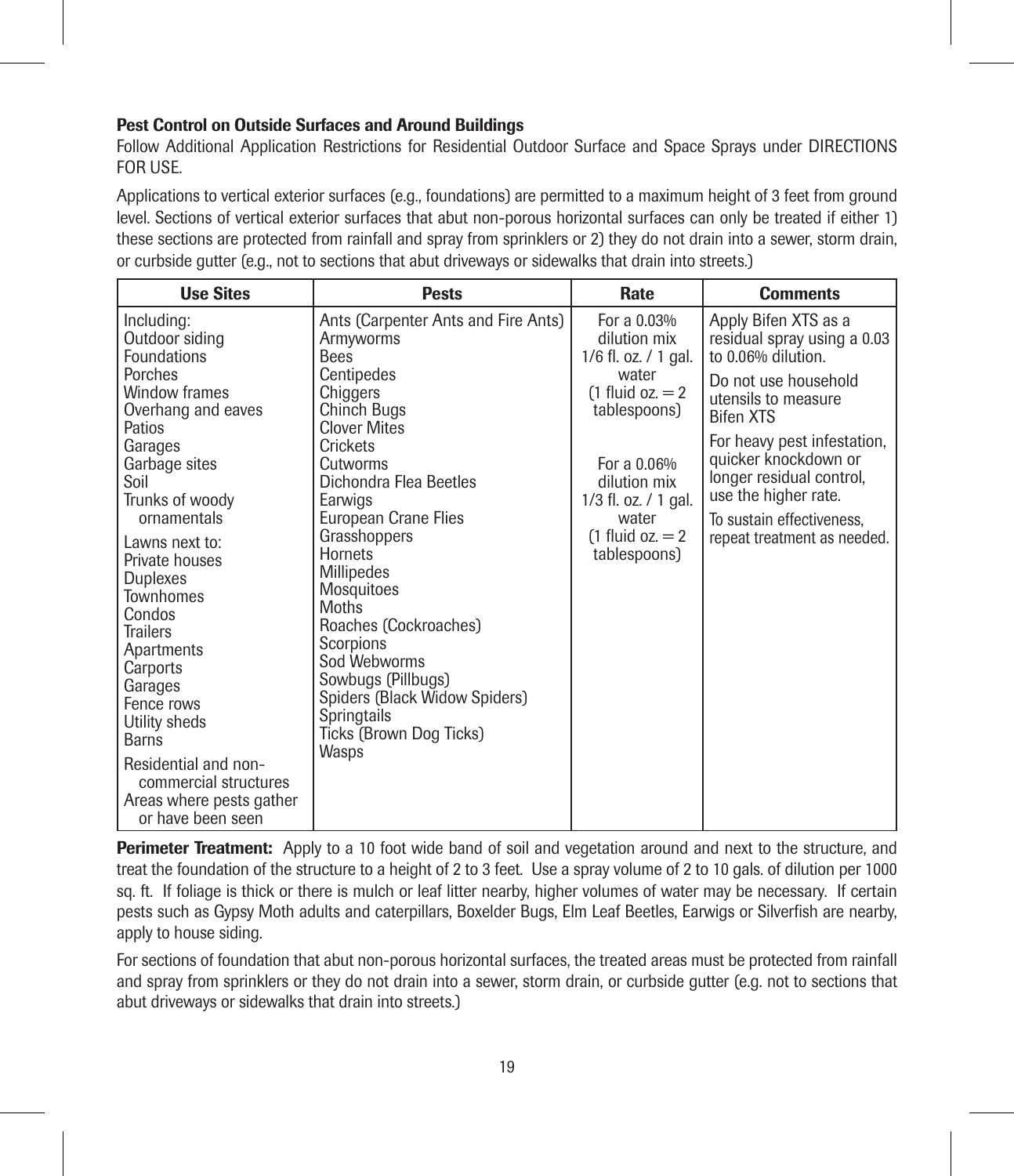For Optimal Control of Ant and Fire Ant Mounds use Bifen XTS 0.06% dilution as Drench Method: Sprinkle the mound, using 1-2 gallons of dilution, until it is wet and apply to a 4 foot diameter circle around the mound. When treating mounds larger than 12", use the higher volume. Do not treat in the heat of the day and for optimum results, apply in cool weather, such as in early morning or late evening hours.

Application to Home Lawns: Apply Bifen XTS as a broadcast treatment in 2 to 10 gallons of carrier per 1000 sq. ft. When treating thick grass foliage, use higher volumes to get complete, uniform coverage.

Attention: Keep children and pets off treated areas following application until the spray has dried.

# TRUNK SPRAYS TO ORNAMENTAL TREES

To control *Dendroctonus* bark beetles such as Black turpentine beetle, mountain pine beetle, western pine tip beetle, southern pine tip beetle, and engraver beetles (*lps* spp.)

Preventative Control: In the spring, or when trees nearby have become infested posing a threat, treat the trunk of the tree with a hydraulic sprayer using a mixture that contains 1.0 to 2.0 pints of Bifen XTS per 100 gallons (0.25 to 0.5 lbs. ai/100 gallons) of water. Treat the main trunk from the base of the tree to at least halfway into the live crown spraying the tree directly and until the bark is completely wet (usually 1 to 4 gallons of spray per tree). Do not apply more than 0.2 lbs. ai (12.8 fl. oz.) of Bifen XTS to trees per acre. If reinfestation is probable it may be necessary to repeat treatment. Depending on certain local variables and target pests, application rates and timing will differ. Check with your local State Extension specialist or other qualified expert for specific recommendations.

Treatment of Infested Trees: To control emerging brood, treat trees that still have beetles in the bark by using a spray mixture containing 2.0 pints of Bifen XTS per 100 gallons of water. Treat the main trunk from the base of the tree to at least halfway into the live crown spraying the tree directly and until the bark is completely wet (usually 1 to 4 gallons of spray per tree). Do not apply more than 0.2 lbs. ai (12.8 fl. oz.) of Bifen XTS to trees per acre. Trees that have needles that have all turned brown normally have been vacated and should not be treated unless infestation is evident. Scrape off the outer bark to determine whether or not the tree is infested. If trunks are currently infested, fell the infested trees and cut into sections. Spray the trunk and large limbs of the sections thoroughly to treat the entire surface area. Do not apply more than 0.2 lbs. ai (12.8 fl. oz.) of Bifen XTS per acre.

# To control other beetles including Ambrosia beetles, elm bark beetles and Emerald Ash borer

Preventative Control: In the early spring or before adult beetle flight and tree infestation, treat the trunk, scaffolding and limbs of the tree with a hydraulic sprayer using a spray mixture containing 1.0 to 2.0 pints of the product per 100 gallons (0.25 to 0.5 lbs. ai/100 gallons) of water. Spray the tree until the bark is completely wet (usually 6 to 12 gallons of spray per tree). Do not to apply more than 0.2 lbs. ai to trees per acre. If reinfestation is probable it may be necessary to repeat treatment. Depending on certain local variables and target pests, application rates and timing will differ. Check with your local State Extension specialist or other qualified expert for specific recommendations.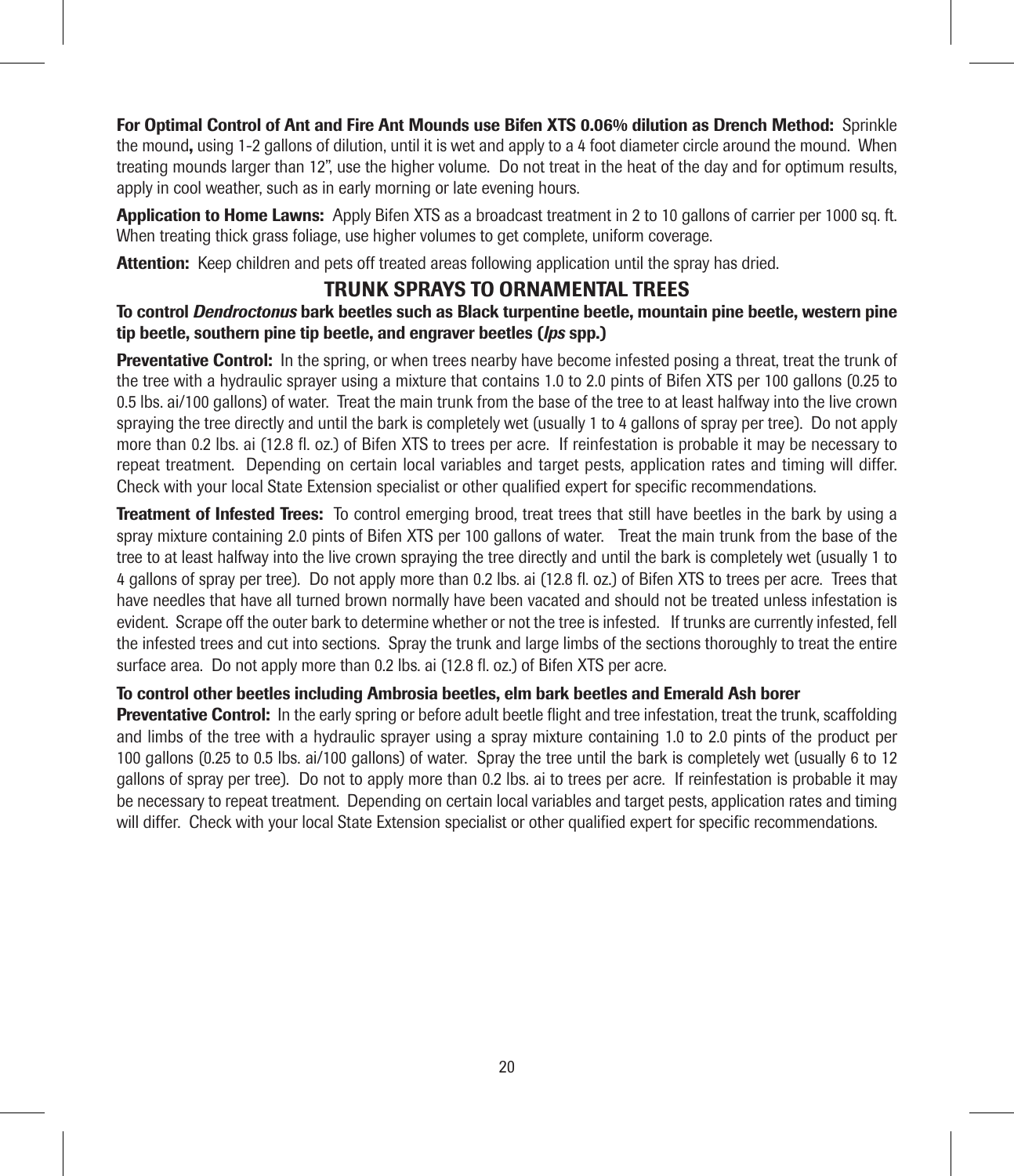# OTHER BORERS ON ORNAMENTAL TREES

To control other boring insects see the table below. Depending on geographic location and environmental conditions, application rate and timing will differ. Spray the tree until the bark is completely wet (usually 1 to 4 gallons of spray per tree). Do not apply more than 100 gallons of diluted spray mixture to trees on a treated acre. Check with your local State Extension specialist or other qualified expert for specific recommendations.

| Pest                                                                                                                              | Rate                                      | <b>Comments</b>                                            |
|-----------------------------------------------------------------------------------------------------------------------------------|-------------------------------------------|------------------------------------------------------------|
| <b>Clearwing Moth borers</b><br>Ash borer, banded ash clearwing, Dogwood borer,<br>Lesser peachtree Borer, Lilac borer, Oak borer | 6.4 to 12.8 fl. oz.<br>per<br>100 gallons | Treat trunks and lower branches<br>before adult emergence. |
| Coleopteran borers<br>Bronze birch borer, Flatheaded Appletree borer                                                              | 6.4 to 12.8 fl. oz.<br>per<br>100 gallons |                                                            |
| For maximum residual control of the above listed pests.                                                                           | 12.8 fl. oz.<br>per<br>100 gallons        |                                                            |

# STORAGE AND DISPOSAL

Do not contaminate water, food or feed by storage or disposal.

Storage and Spill Procedures: Store upright at room temperature. Avoid exposure to extreme temperatures. In case of spillage or leakages, soak up with an absorbent material such as sand, sawdust, earth, Fuller's earth, etc. Dispose of with chemical waste.

**Pesticide Disposal:** Pesticide, spray mixture or rinse water that cannot be used according to label instructions must be disposed of at or by an approved waste disposal facility.

# Container Disposal:

For Containers equal to or less than 5 Gallons: Nonrefillable container. Do not reuse or refill this container. Clean container promptly after emptying. Triple rinse as follows: Empty the remaining contents into application equipment or a mix tank and drain for 10 seconds after the flow begins to drip. Fill the container ¼ full with water and recap. Shake for 10 seconds. Pour rinsate into application equipment or a mix tank or store rinsate for later use or disposal. Drain for 10 seconds after the flow begins to drip. Repeat this procedure two more times. Offer for recycling if available. If recycling is not available: then dispose of container in a sanitary landfill or, if allowed by State and local authorities, by burning. If burned, stay out of smoke.

For Containers greater than 5 Gallons: Nonrefillable container. Do not reuse or refill this container. Clean container promptly after emptying. Triple rinse as follows: Empty the remaining contents into application equipment or a mix tank. Fill the container 1/4 full with water. Replace and tighten closures. Tip container on its side and roll it back and forth, ensuring at least one complete revolution, for 30 seconds. Stand the container on its end and tip it back and forth several times. Turn the container over onto its other end and tip it back and forth several times. Empty the rinsate into application equipment or a mix tank or store rinsate for later use or disposal. Repeat this procedure two more times. Offer for recycling if available. If recycling is not available: then dispose of container in a sanitary landfill or, if allowed by State and local authorities, by burning. If burned, stay out of smoke.

For Bulk containers: (Refillable Container) Refill this container with pesticides only. Do not reuse this container for any other purpose*.* Cleaning the container before final disposal is the responsibility of the person disposing of the container. Cleaning before refilling is the responsibility of the re-filler. To clean the container before final disposal, empty the remaining contents from this container into application equipment or mix tank. Fill the container about 10 percent full with water. Agitate vigorously or re-circulate water with the pump for 2 minutes. Pour or pump rinsate into application equipment or rinsate collection system. Repeat this procedure two more times.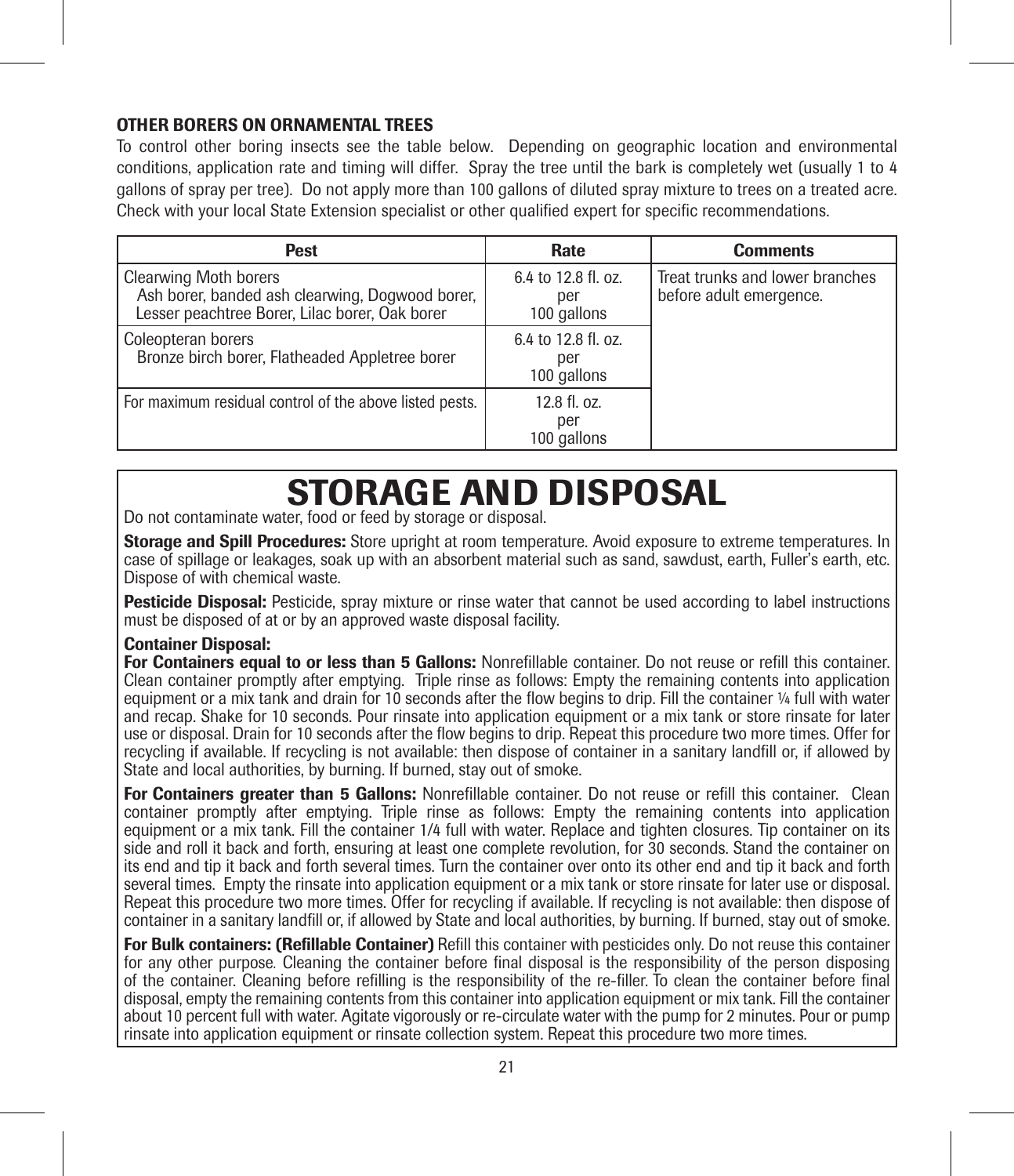# Distributors Should Sell in Original Packages Only.

**Terms of Sale or Use:** On purchase of Bifen XTS buyer and user agree to the following conditions:

# LIMITATION OF WARRANTY AND LIABILITY

Read the entire direction for use, conditions of warranties and limitations of liability before using this product. If terms are not acceptable, return the unopened product container at once. By using this product, user or buyer accepts the following CONDITIONS, DISCLAIMER OF WARRANTIES, and LIMITATIONS OF LIABILITY.

CONDITIONS: The directions for use of this product are believed to be adequate and must be followed carefully. However, it is impossible to eliminate all risk associated with the use of this product. Crop injury, ineffectiveness or other unintended consequences may result because of such factors as weather conditions, presence of other materials, or the manner of use or application, all of which are beyond the control of Control Solutions, Inc. All such risks shall be assumed by the user or buyer.

DISCLAIMER OF WARRANTIES: To the extent consistent with applicable law, Control Solutions, Inc. makes no other warranties, express or implied, of merchantability or of fitness for a particular purpose or otherwise, that extend beyond the statements made on this label. No agent of Control Solutions, Inc. is authorized to make any warranties beyond those contained herein or to modify the warranties contained herein. To the extent consistent with applicable law, Control Solutions, Inc. disclaims any liability whatsoever for special, incidental or consequential damages resulting from the use or handling of this product.

LIMITATIONS OF LIABILITY: To the extent consistent with applicable law, the exclusive remedy of the user or buyer for any and all losses, injuries or damages resulting from the use or handling of this product, whether in contract, warranty, tort, negligence, strict liability or otherwise, shall not exceed the purchase price paid or at Control Solutions, Inc election, the replacement of product.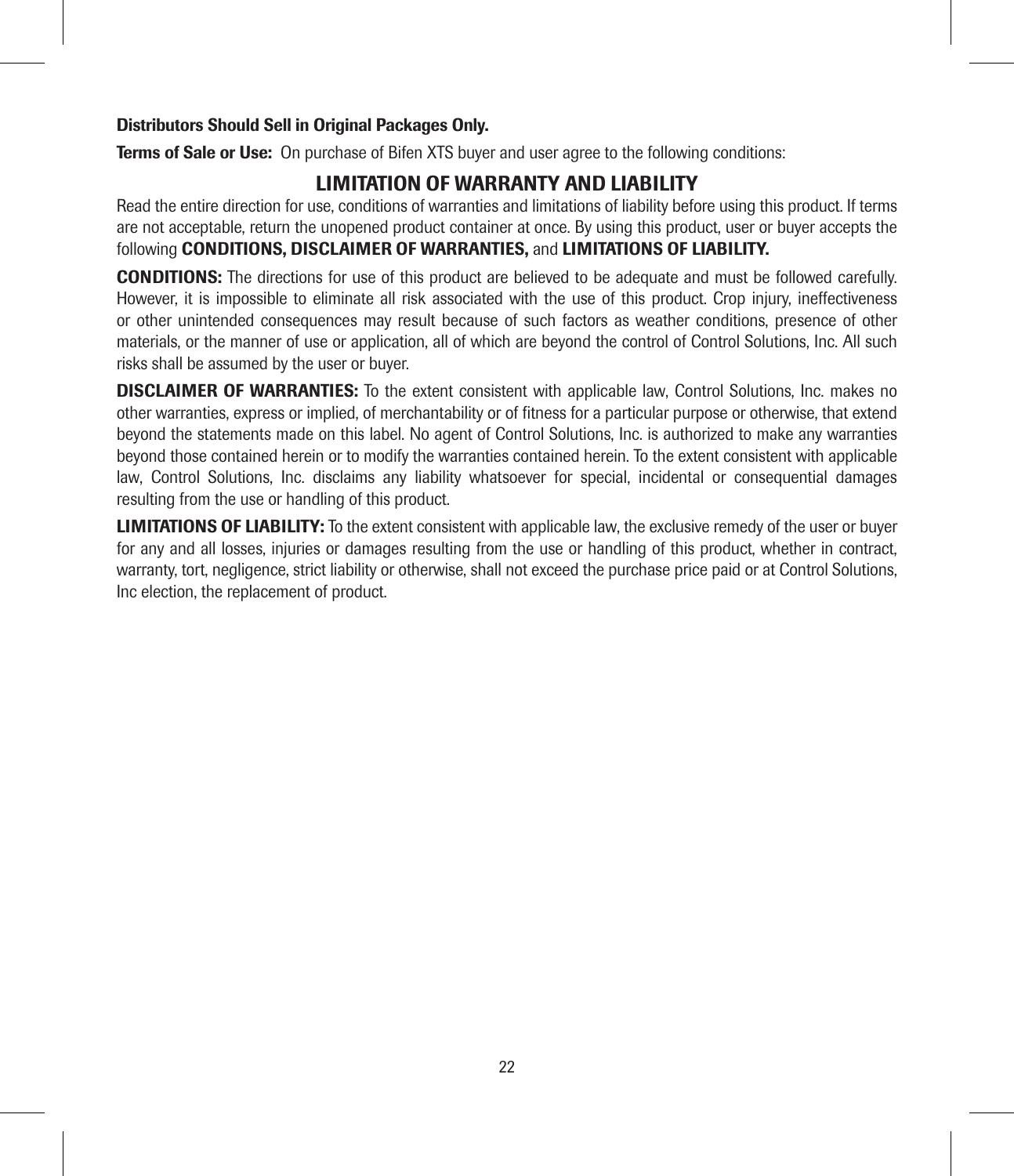

# **Bifen XTS** Insecticide/Termiticide

For use by individuals/firms licensed or registered by the State to apply termiticide products. States may have more restrictive requirements regarding qualifications of persons using this product. Consult the structural pest control regulatory agency of your State prior to use of this product.

# Active Ingredient:

| * Cis isomers 97% minimum, trans isomers 3% maximum. |  |
|------------------------------------------------------|--|
| ** Contains petroleum distillates.                   |  |

**Bifen XTS** contains 2 pounds active ingredient per gallon.

# **KEEP OUT OF REACH OF CHILDREN WARNING/AVISO**

Si usted no entiende la etiqueta, busque a alguien para que la explique a usted en detalle. (If you do not understand the label, find someone to explain it to you in detail.)

See inside booklet for additional precautionary information.



Manufactured for: **Control Solutions Inc.** 5903 Genoa-Red Bluff Rd. Pasadena, Texas 77507

# Net Contents: **1 Gallon**

**EPA Reg. No. 53883-189 EPA Est. 53883-TX-002**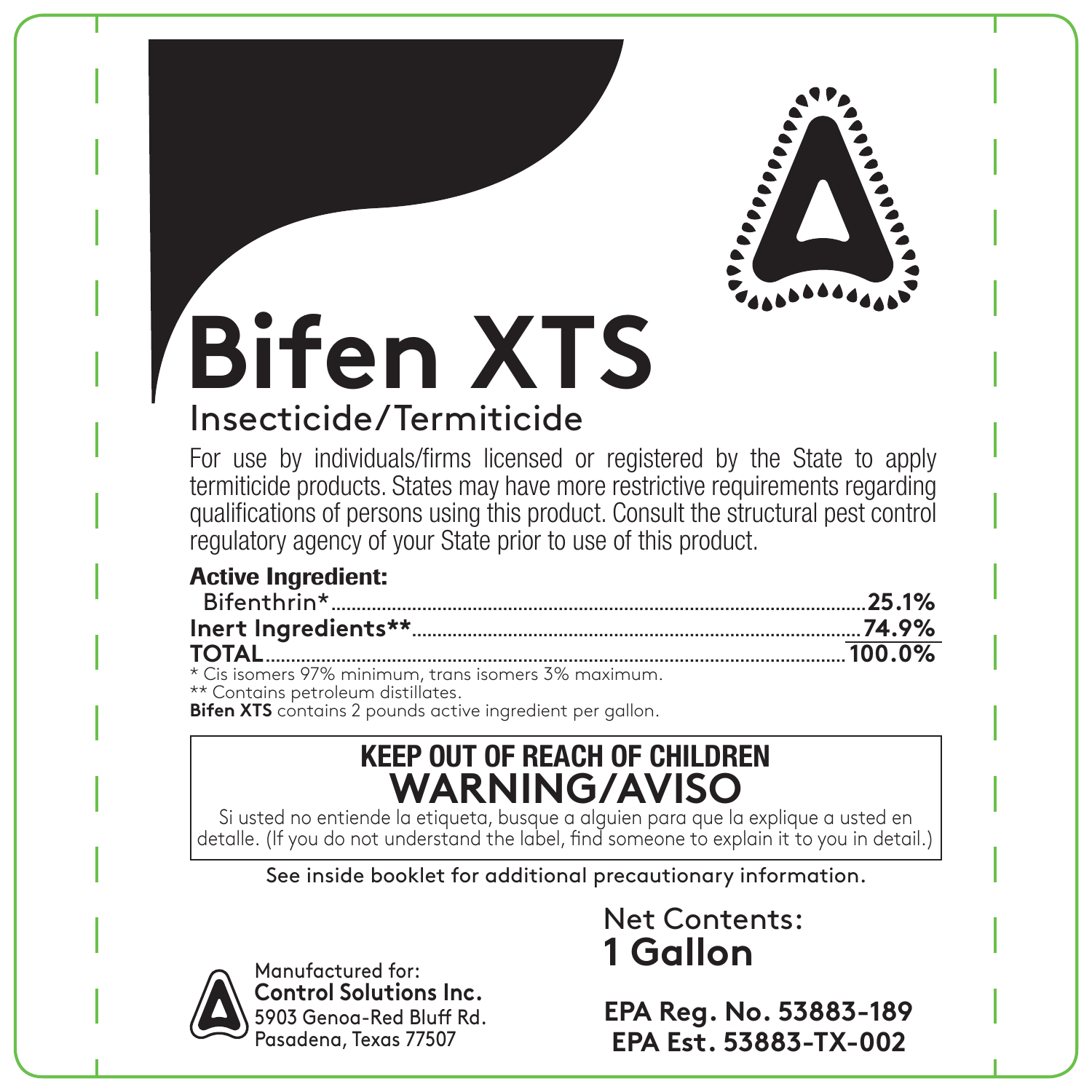

# **Bifen XTS**

# Insecticide/Termiticide

For use by individuals/firms licensed or registered by the State to apply termiticide products. States may have more restrictive requirements regarding qualifications of persons using this product. Consult the structural pest control regulatory agency of your State prior to use of this product.

# Active Ingredient:

| <b>TOTAL</b> 2000.0% |  |
|----------------------|--|

\* Cis isomers 97% minimum, trans isomers 3% maximum.

\*\* Contains petroleum distillates.

**Bifen XTS** contains 2 pounds active ingredient per gallon.

# **KEEP OUT OF REACH OF CHILDREN WARNING/AVISO**

Si usted no entiende la etiqueta, busque a alguien para que la explique a usted en detalle. (If you do not understand the label, find someone to explain it to you in detail.)

See inside booklet for additional precautionary information.



Manufactured for: **Control Solutions Inc.** 5903 Genoa-Red Bluff Rd. Pasadena, Texas 77507

Net Contents: **1 Quart** (32 fl.oz.)

**EPA Reg. No. 53883-189 EPA Est. 53883-TX-002**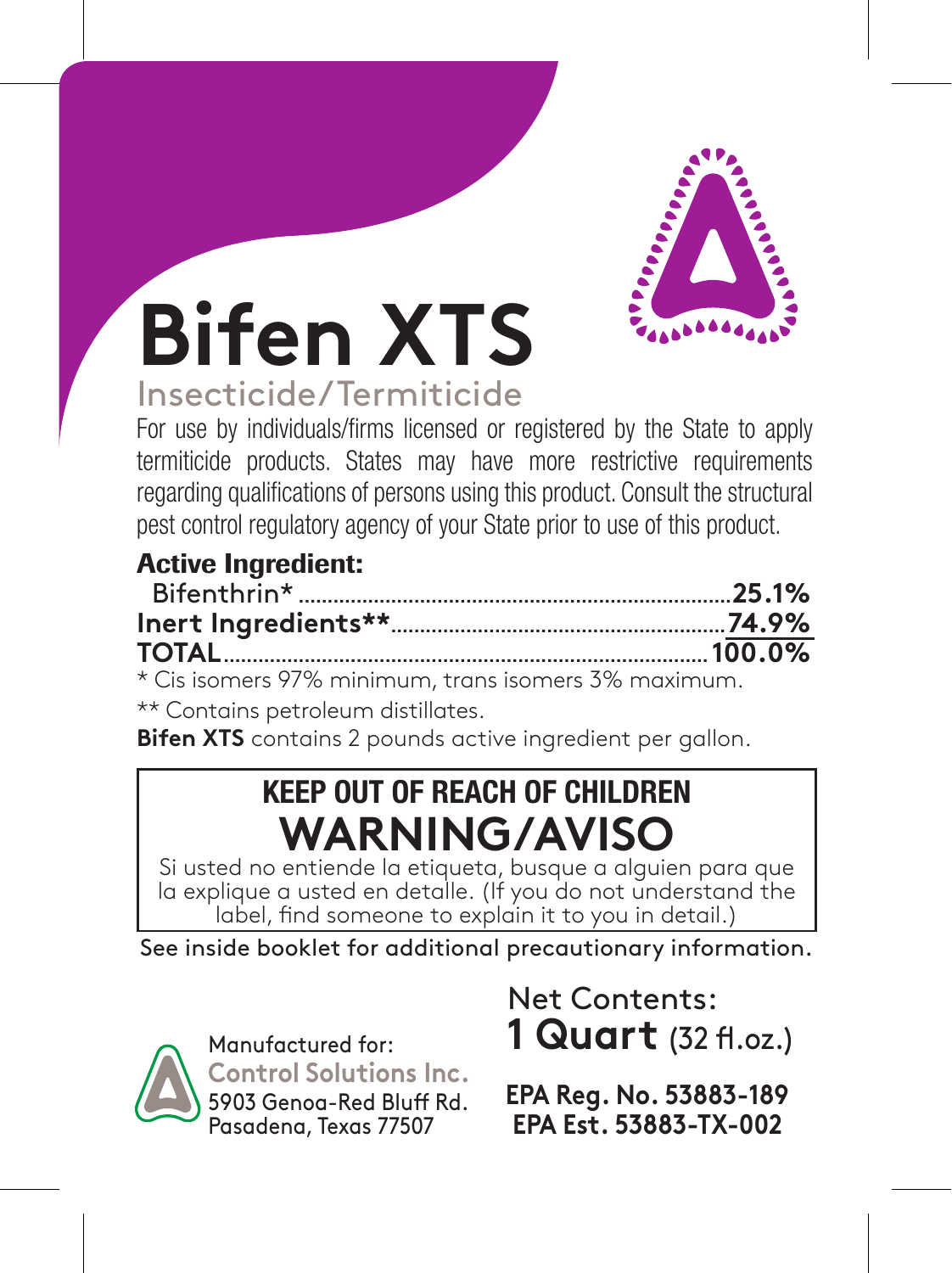# KEEP OUT OF REACH OF CHILDREN WARNING

|                                                                                                                                                                                                              | FIRST AID<br>Have the product container or label with you when calling a poison<br>control center or doctor, or going for treatment.                                                                                                                   |  |
|--------------------------------------------------------------------------------------------------------------------------------------------------------------------------------------------------------------|--------------------------------------------------------------------------------------------------------------------------------------------------------------------------------------------------------------------------------------------------------|--|
| If<br>swallowed:                                                                                                                                                                                             | • Immediately call a Poison Control Center or doctor.<br>• Do not induce vomiting unless told to do so by a poison<br>control center or doctor.<br>• Do not give any liquid to the person<br>• Do not give anything by mouth to an unconscious person. |  |
| If inhaled:                                                                                                                                                                                                  | • Move person to fresh air.<br>If person is not breathing, call 911 or an ambulance,<br>then give artificial respiration, preferably by mouth-<br>to-mouth, if possible.<br>. Call a poison control center or doctor for further<br>treatment advice.  |  |
| If on skin<br>or clothing:                                                                                                                                                                                   | • Take off contaminated clothing.<br>. Rinse skin immediately with plenty of water for 15-20<br>minutes.<br>• Call a poison control center or doctor for treatment advice.                                                                             |  |
| Hold eye open and rinse slowly and gently with water<br>If in eyes:<br>for 15-20 minutes.<br>Remove contact lenses, if present, after the first 5<br>minutes, then continue rinsing eye.                     |                                                                                                                                                                                                                                                        |  |
| <b>Note to Physician:</b> This product is a pyrethroid. This product also contains aromatic hydrocarbons. Because of the risk of hydrocarbon<br>pneumonitis if even tiny amounts are aspirated into the lung |                                                                                                                                                                                                                                                        |  |

pneumonitis if even tiny amounts are aspirated into the lung during emesis, consideration should be given to gastric lavage with endotracheal tube in place. Treatment is symptomatic and supportive. Animal and vegetable fats, milk, cream and alcohol may increase absorption and should not be administered.

Have the product container or label with you when calling a poison control center or doctor, or going for treatment. For additional information on this product (including health concerns, medical emergencies or pesticide incidents), you may call the National Pesticide Information Center at 1-800- 858-7378, Monday through Friday from 7:30 AM to 3:30 PM Pacific Time. After 3:30 PM Pacific Time and on weekends, call your poison control center. You may also contact SafetyCall® (866) 897-8050 for emergency medical treatment information.

See other panels for additional precautionary information.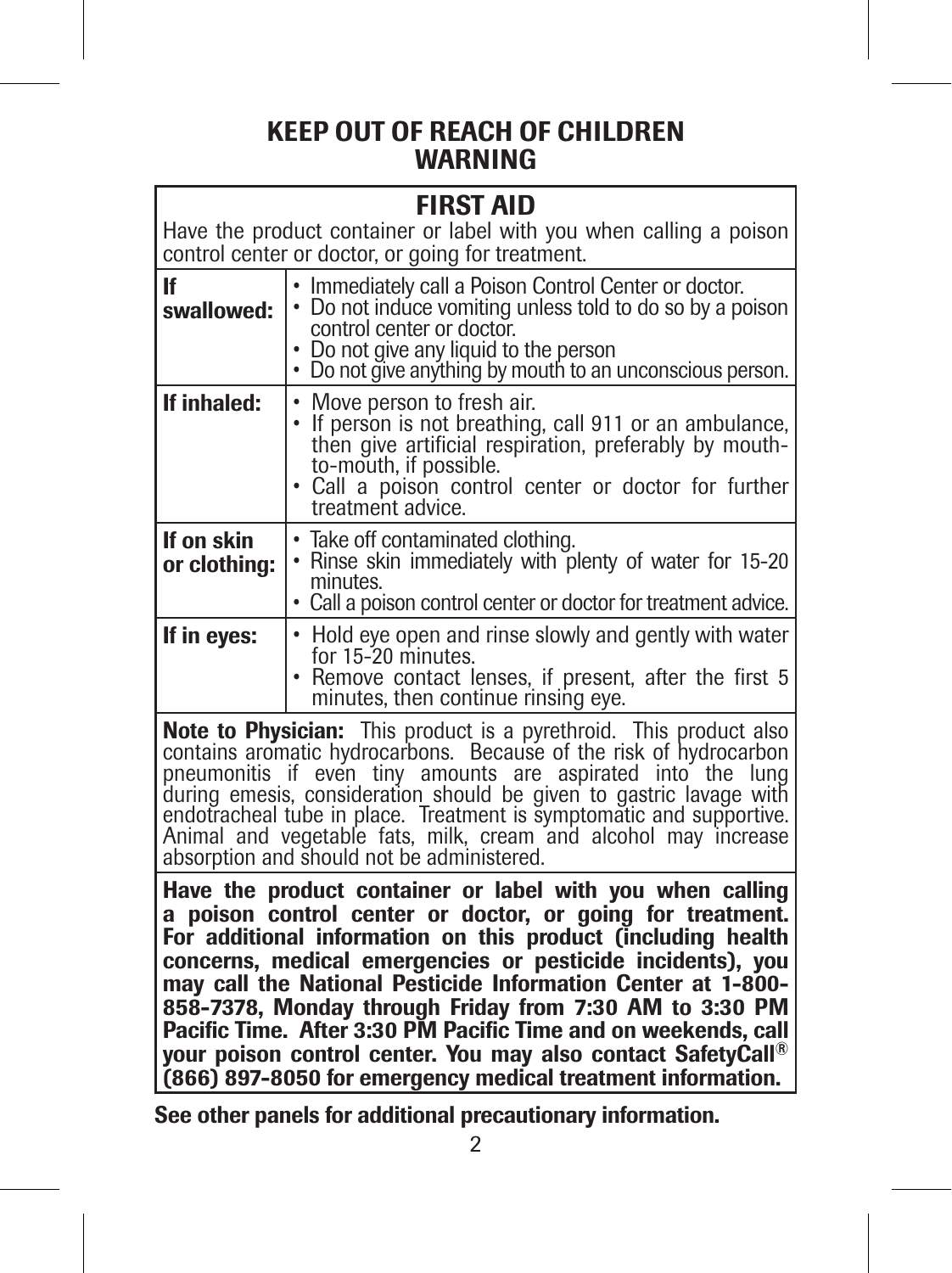# PRECAUTIONARY STATEMENTS Hazards to Humans (And Domestic Animals)

# Warning/Aviso

Si usted no entiende la etiqueta, busque a alguien para que la explique a usted en detalle. (If you do not understand the label, find someone to explain it to you in detail.)

May be fatal if swallowed. Causes substantial but temporary eye injury. Do not get in eyes or on clothing. Harmful if inhaled, or absorbed through skin. Avoid breathing vapor or spray mist and contact with skin. Wash thoroughly with soap and water after handling and before eating, drinking, chewing gum, using tobacco or using the toilet. Remove and wash contaminated clothing before reuse.

All pesticide handlers (mixers, loaders, and applicators) must wear longsleeved coveralls worn over a minimum of short-sleeved shirt and short pants, socks, chemical-resistant footwear, chemical-resistant gloves and protective eyewear. After the product is diluted in accordance with label directions for use, and/or when mixing and loading using a closed spray tank transfer system, or an in-line injector system, shirts, pants, socks, shoes, and waterproof gloves are sufficient. In addition, all pesticide handlers must wear a respiratory protection device (NIOSH approved respirator with any R, P, or HE filter, or a or a NIOSH approved respirator with an organic vapor (OV) cartridge or canister with any R, P or HE prefilter) when handling the concentrate or when working in a nonventilated space. All pesticide handlers must wear protective eyewear when working in non-ventilated space or applying termiticide by rodding or sub-slab injection.

# Environmental Hazards

This pesticide is extremely toxic to fish and aquatic invertebrates. Do not apply when weather conditions favor drift from treated areas. Care should be used when spraying to avoid fish and reptile pets in/around ornamental ponds.

This pesticide is highly toxic to bees exposed to direct treatment or residues on blooming crops or weeds. Do not apply Bifen XTS or allow it to drift to crops or weeds on which Bees are actively foraging. Additional information may be obtained from your Cooperative Extension Service.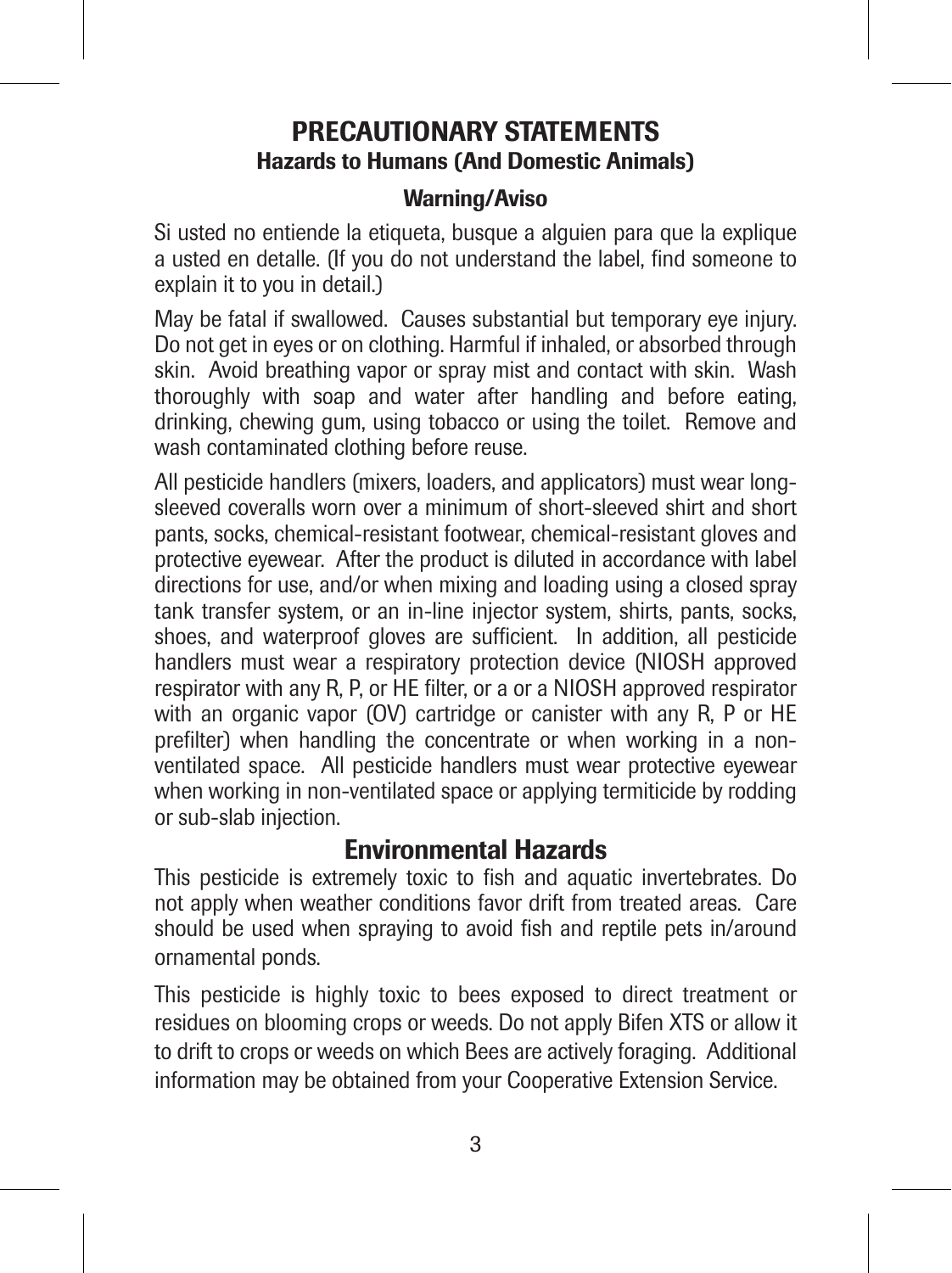To protect the environment, do not allow pesticide to enter or run off into storm drains, drainage ditches, gutters or surface waters. Applying this product in calm weather when rain is not predicted for the next 24 hours will help to ensure that wind or rain does not blow or wash pesticide off the treatment area. Rinsing application equipment over the treated area will help avoid run off to water bodies or drainage systems.

# Physical/Chemical Hazards

Combustible. Do not use or store near heat or open flame.

Do not apply this product in or on electrical equipment due to the possibility of shock hazard.

# DIRECTIONS FOR USE

It is a violation of Federal Law to use this product in a manner inconsistent with its labeling.

Do not apply by air.

Do not use in greenhouses or nurseries.

Do not water the treated area to the point of run-off.

Do not make applications during rain.

Application is prohibited directly into sewers or drains, or to any area like a gutter where drainage to sewers, storm drains, water bodies, or aquatic habitat can occur. Do not allow the product to enter any drain during or after application.

All outdoor applications must be limited to spot or crack-and-crevice treatments only, except for the following permitted uses:

- (1) Treatment to soil or vegetation around structures;
- (2) Applications to lawns, turf, and other vegetation;
- (3) Application to building foundations, up to a maximum height of 3 feet.

Other than applications to building foundations, all outdoor applications to impervious surfaces such as sidewalks, driveways, patios, porches, and structural surfaces (such as windows, doors, and eaves) are limited to spot and crack-and-crevice applications, only.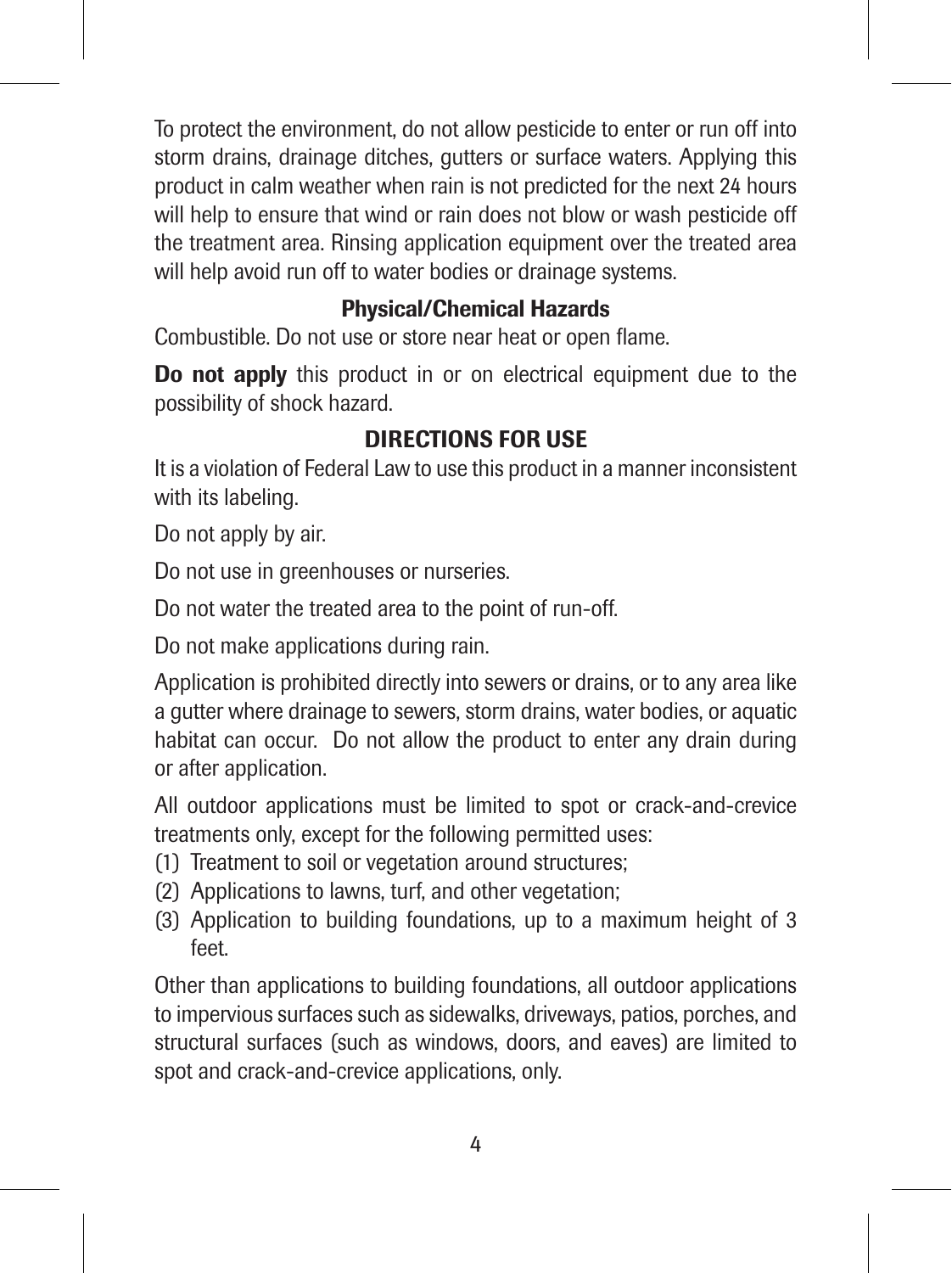Application is prohibited directly into sewers or drains, or to any area like a gutter where drainage to sewers, storm drains, water bodies, or aquatic habitat can occur. Do not allow the product to enter any drain during or after application.

When treating adjacent to an existing structure, the applicator must check the area to be treated, and immediately adjacent areas of the structure, for visible and accessible cracks and holes to prevent any leaks or significant exposures to persons occupying the structure. People present or residing in the structure during application must be advised to remove their pets and themselves from the structure if they see any signs of leakage. After application, the applicator is required to check for leaks. All leaks resulting in the deposition of termiticide in locations other than those prescribed on this label must be cleaned up prior to leaving the application site. Do not allow people or pets to contact contaminated areas or to reoccupy contaminated areas of the structure until the cleanup is completed.

# Additional Application Restrictions for Residential Outdoor Surface and Space Sprays:

All outdoor applications must be limited to spot or crack-and-crevice treatments only, except for the following permitted uses:

- (1) Applications to soil or vegetation around structure;
- (2) Applications to lawns, turf, and other vegetation;
- (3) Applications to building foundations, up to a maximum height of 3 feet above grade;
- (4) Applications to underside of eaves, soffits, doors, or windows permanently protected from rainfall by a covering, overhang, awning or other structure;
- (5) Applications around potential pest entry points into buildings, when limited to a surface band not to exceed one inch in width;
- (6) Applications made through the use of a coarse, low pressure spray to only those portions of surfaces that are directly above bare soil, lawn, turf, mulch or other vegetation, as listed on this label, and not over an impervious surface, drainage or other condition that could result in runoff into storm drains, drainage ditches, gutters, or surface waters, in order to control occasional invaders or aggregating pests.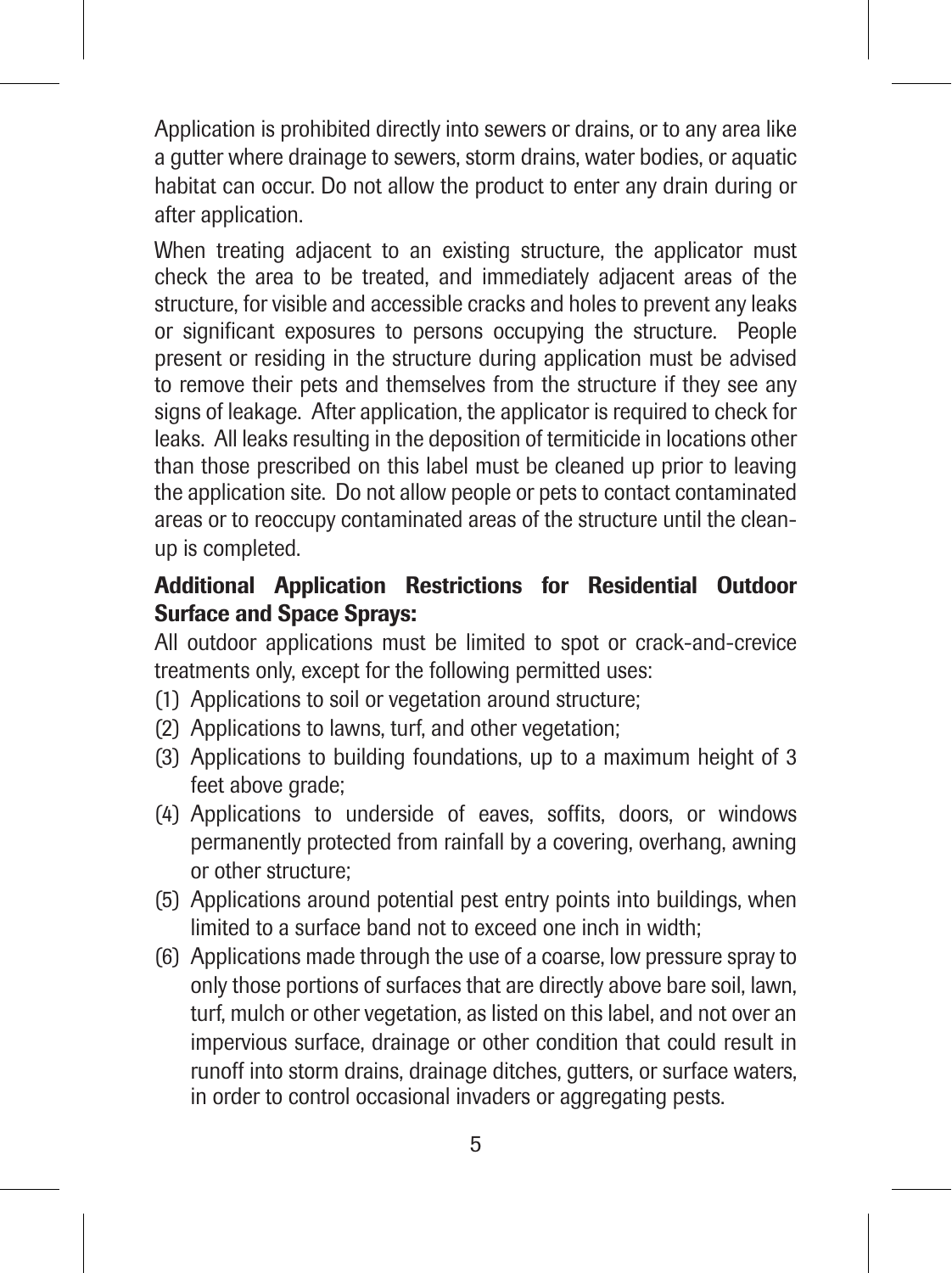Other than applications to building foundations, all outdoor applications to impervious surfaces such as sidewalks, driveways, patios, porches and structural surfaces (such as windows, doors, and eaves) are limited to spot and crack-and-crevice applications, only.

# GENERAL INFORMATION

Do not use on plants being grown for sale or other commercial use, or for commercial seed production, or for research purposes. For use on plants intended for aesthetic purposes or climatic modifications and being grown in ornamental parks and gardens, interior plantscapes, or lawns and grounds.

Bifen XTS prevents and controls termite infestations in and around structures and constructions.

Bifen XTS used in and around structures and building construction will prevent and control termite infestations.

To institute a barrier between the wood and the termites in the soil, the chemical dilution must be effectively dispersed in the soil. It is important to remove unnecessary materials that contain cellulose and wood from around foundation walls, crawl spaces (inside of structure), and porches, and fix damaged plumbing and construction grade in order to deny termite access to moisture. Treat the soil around untreated structural wood in contact with soil as stated below.

To use Bifen XTS effectively, it is important that the service technician be familiar with current control practices including trenching, rodding, subslab injection, low-pressure spray applications, coarse fan spraying of soil surfaces, crack and crevice (void) injection, excavated soil treatment and brush and spray applications to infested or susceptible wood. Using these techniques correctly is essential to prevent or control infestations by subterranean termite species of genera Reticulitermes, Zootermopsis, Coptotermes and Heterotermes. When determining what procedures to follow, the service technician should consider certain variables. Some of the variables to consider are species biology and behavior, structure design, heating, ventilation, and air conditioning (HVAC) systems, water table, soil type and compaction, grade conditions, and the location and type of domestic water supplies and utilities.

For information concerning the most up to date control practices in a given region or locale, consult the local resources for structural pest control, state cooperative extensions or regulatory agencies.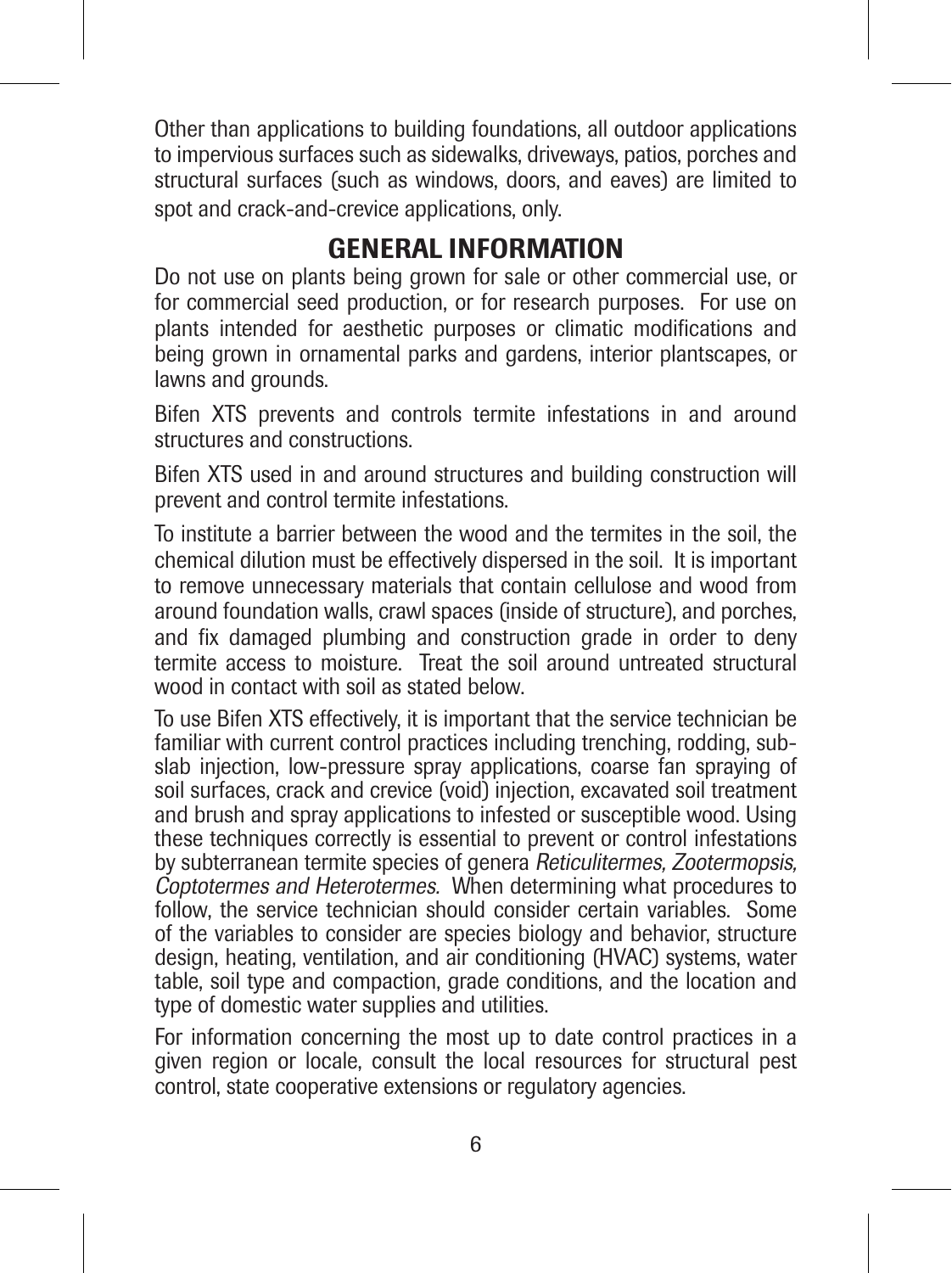# Subterranean Termite Control – General Directions

**Important:** Observe the following precautions to avoid contamination of public and private water supplies:

- Use anti-backflow equipment and procedures to prevent insecticide from being siphoned into water supplies.
- Do not contaminate cisterns, wells, or other water tanks by treating the soil beneath these structures.
- Do not treat soil where runoff may occur.
- Do not treat soil water-saturated or frozen soil.
- Consult local and state specifications for recommended treatment practices in your area.
- If local or state specifications do not exist, consult the Federal Housing Administration (H.U.D.) quidance documents.

Note: For the purposes of this label, crawl spaces are defined as being inside of the structure.

Critical Areas: Points at which the foundation is penetrated or abuts another structure are critical areas. These include bath traps, cracks and expansion joints, utility entry points, and adjacent structures such as patios, slab additions, and stairs.

#### Structures with Wells/ Cisterns Inside Foundations

Structures that contain wells or cisterns within the foundation of a structure can only be treated using the following techniques:

- 1. Do not treat soil while it is beneath or within the foundation or along the exterior perimeter of a structure that contains a well or cistern. The treated backfill method must be used if soil is removed and treated outside/away from the foundation. The treated backfill technique is described as follows:
	- a) Trench and remove soil to be treated onto heavy plastic sheeting or similar material or into a wheelbarrow.
	- b) Treat the soil at the rate of 4 gallons of dilute dilution per 10 linear feet per foot of depth of the trench, or 1 gallon per 1.0 cubic feet of soil. See "Mixing Directions" section of this label. Mix thoroughly into the soil taking care to contain the liquid and prevent runoff or spillage.
	- c) After the treated soil has absorbed the diluted dilution, replace the soil into the trench.
- 2. Treat infested and/or damaged wood in place using an injection technique such as described in the "Control of Wood Infesting Insects" section of this label.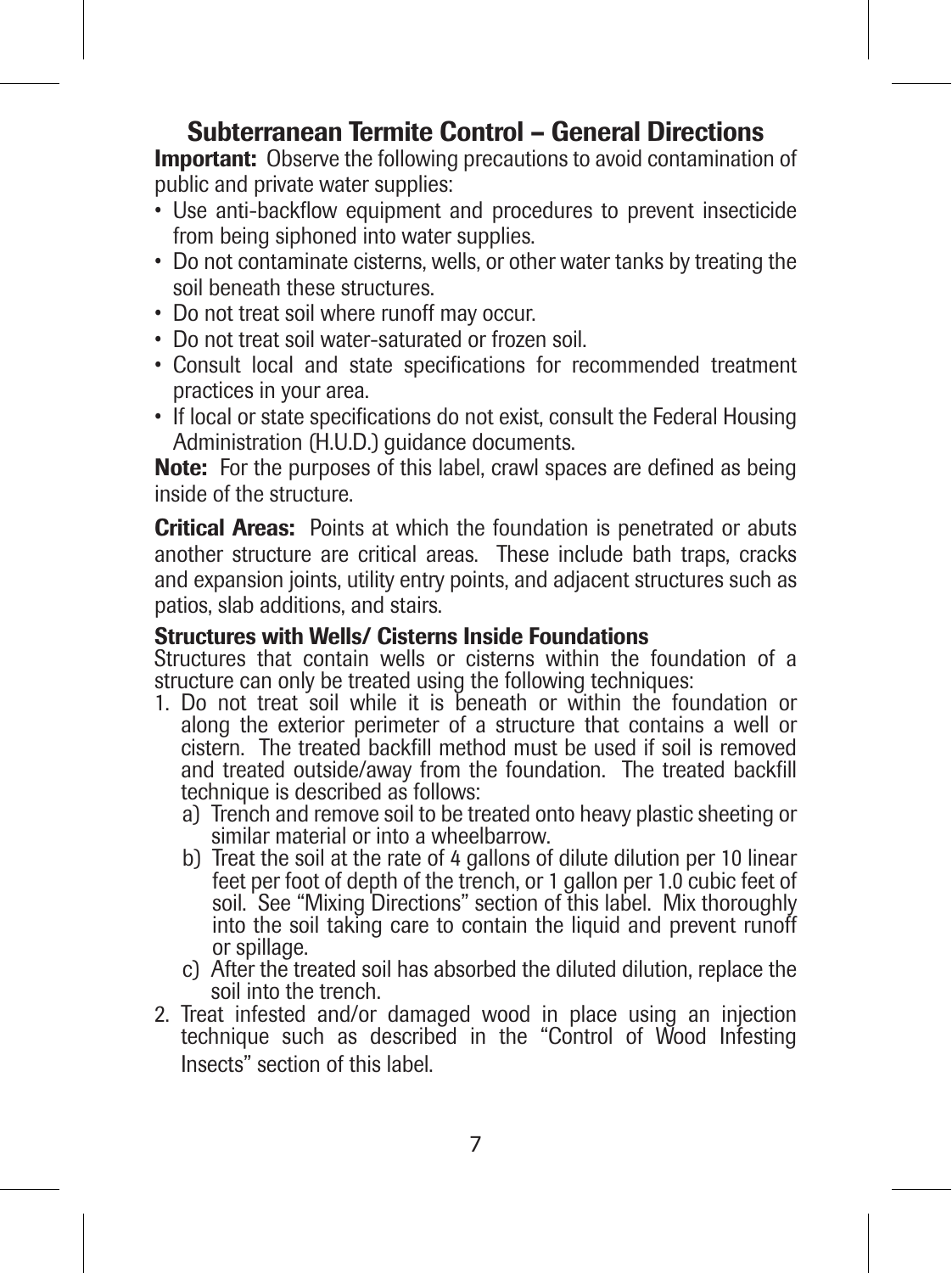# Structures with Adjacent Wells/ Cisterns and/or Other Water Bodies

Applicators must inspect all structures with nearby water sources such as wells, cisterns, surface ponds, streams, and other bodies of water and evaluate, at a minimum, the treatment recommendations listed below prior to making an application.

- 1. Prior to treatment, if feasible, expose the water pipe(s) coming from the well to the structure, if the pipe(s) enter the structure within 3 feet of grade.
- 2. Prior to treatment, applicators are advised to take precautions to limit the risk of applying the termiticide into subsurface drains that could empty into any bodies of water. These precautions include evaluating whether application of the termiticide to the top of the footer may result in contamination of the subsurface drain. Factors such as depth to the drain system and soil type and degree of compaction should be taken into account in determining the depth of the treatment.
- 3. When appropriate (i.e., on the water side of the structure), the treated backfill technique (described above) can also be used to minimize off-site movement of termiticide.

Before these techniques are used close to cisterns, wells, or other bodies of water, seek advice from local, state, or federal agencies for information on treatment practices that are accepted in your area.

Application Rate: Use a 0.06% dilution for subterranean termites. For other pests on the label use specific listed rates.

Mixing Directions: Mix the termiticide use dilution in the following manner: Fill tank 1/4 to 1/3 full. Start pump to begin by-pass agitation and place end of treating tool in tank to allow circulation through hose. Add appropriate amount of Bifen XTS. Add remaining amount of water. Let pump run and allow recirculation through the hose for 2 to 3 minutes.

Bifen XTS may also be combined into full tanks of water. If combined into full tanks of water, allow sufficient time for agitation and/or recirculation to ensure consistency of the dilution.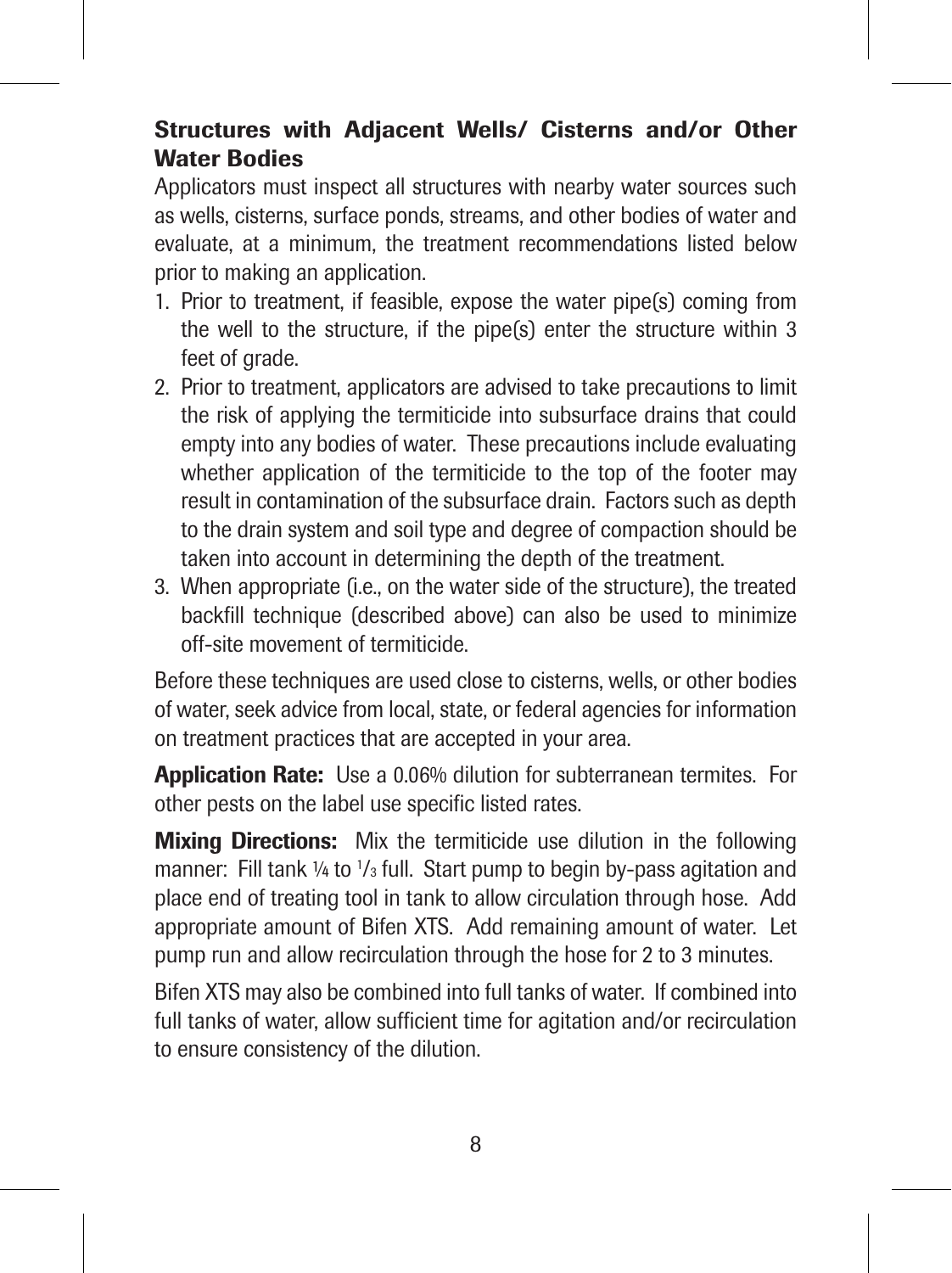To prepare a 0.06% water dilution, ready to use, dilute 1 quart of Bifen XTS with 99.75 gallons of water.

|                    |                      | <b>Amount of Bifen XTS</b><br>(Gallons except where noted) |                           |
|--------------------|----------------------|------------------------------------------------------------|---------------------------|
| <b>Dilution</b>    | Amount of            | Amount of                                                  | <b>Desired Gallons of</b> |
| <b>Concentrate</b> | <b>Bifen XTS</b>     | <b>Water</b>                                               | <b>Finished Dilution</b>  |
| 0.06%              | 0.32 oz<br>$1.6$ oz. | 127.68 oz.<br>4.99                                         | 5                         |
|                    | 3.207                | 9.975                                                      | 10                        |
|                    | 8 oz.                | 24.94                                                      | 25                        |
|                    | $0.5$ qt.            | 49.875                                                     | 50                        |
|                    | $0.75$ qt.           | 74.8125                                                    | 75                        |
|                    | 1 qt.                | 99.75                                                      | 100                       |
|                    | $1.5$ qt.            | 149.62                                                     | 150                       |
|                    | 2 qt.                | 199.5                                                      | 200                       |
| 0.12%              | $0.64$ oz.<br>3.207  | 127.36 oz.<br>4.975                                        | 5                         |
|                    | 6.4 oz.              | 9.95                                                       | 10                        |
|                    | $0.5$ qt.            | 24.875                                                     | 25                        |
|                    | 1 qt.                | 49.75                                                      | 50                        |
|                    | $1.5$ qt.            | 74.625                                                     | 75                        |
|                    | 2 qt.                | 99.5                                                       | 100                       |
|                    | 3 qt.                | 149.25                                                     | 150                       |
|                    |                      | 199                                                        | 200                       |

Mixing: Using the chart below, determine the volume of Bifen XTS and water required to produce the desired volume of finished dilution.

Units of measure:

 $1 \text{ pint} = 16 \text{ fluid ounces}$  (oz.)

1 quart  $= 2$  pints  $= 4$  cups  $= 32$  fluid ounces (oz.)

\* When treating for termites, use this rate only in conjunction with volume adjustments, foam applications or underground services applications.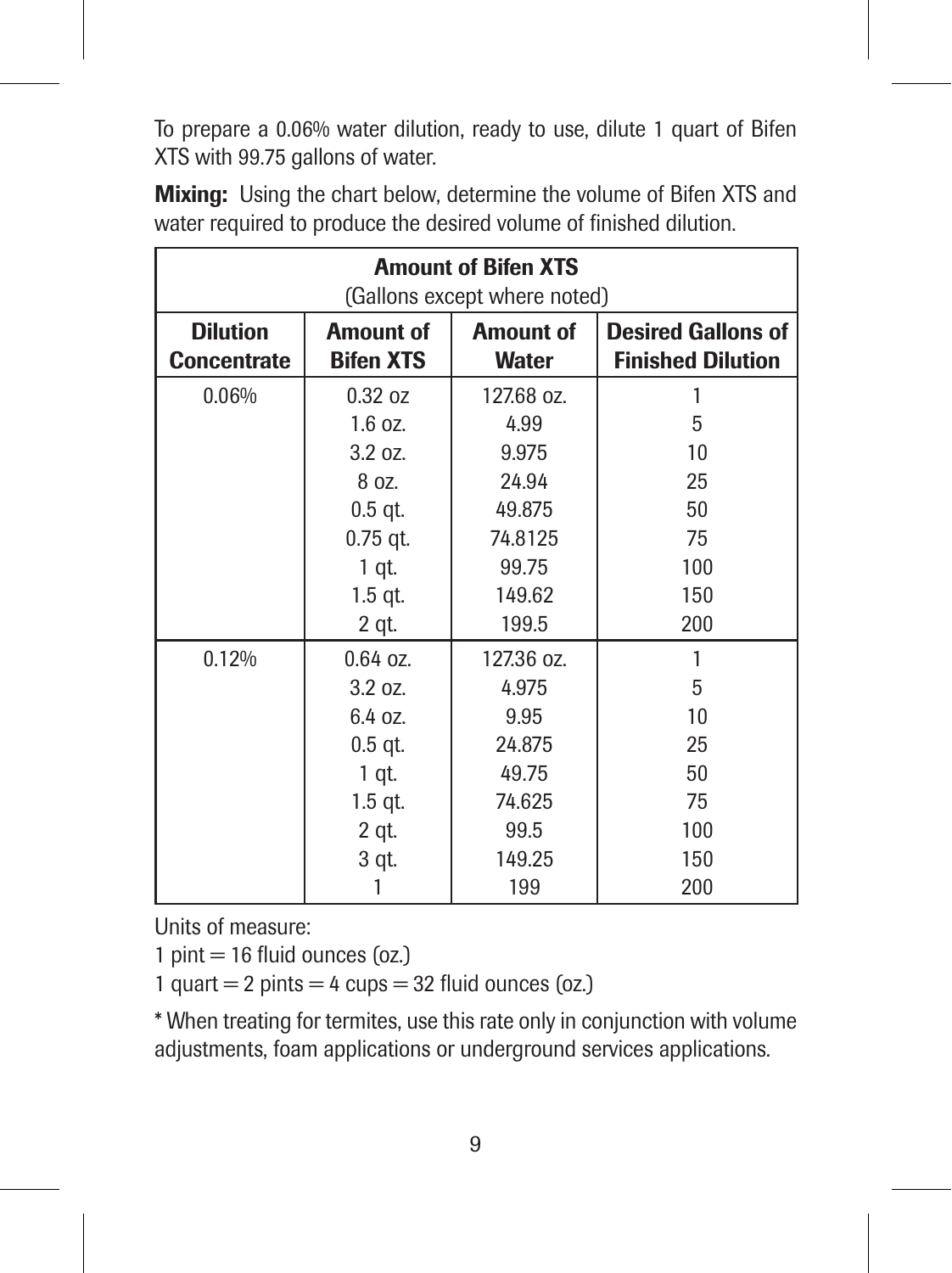**Application Volume:** To provide maximum control and protection against termite infestation apply the specified volume of the finished water dilution and active ingredient as set forth in the directions for use section of this label. If soil will not accept the labeled application volume, the volume may be reduced provided there is a corresponding increase in concentration so that the amount of active ingredient applied to the soil remains the same.

Note: Large reductions of application volume reduce the ability to obtain a continuous barrier. Variance is allowed when volume and concentration are consistent with the label directed rates and a continuous barrier can still be achieved.

The volume of the 0.12% dilution may be reduced by  $\frac{1}{2}$  the labeled volume where desirable for pre- and post-construction applications. When the volume is reduced, the hole spacing for subslab injection and soil rodding may also need to be adjusted to account for lower volume dispersal of the termiticide in the soil. Consult the following Volume Adjustment Chart for details.

|                                                                          | <b>VOLUME ADJUSTMENT CHART</b> |             |  |  |
|--------------------------------------------------------------------------|--------------------------------|-------------|--|--|
| Rate (% dilution)<br>0.06%<br>0.12%                                      |                                |             |  |  |
| Volume allowed<br>• Horizontal (gallons<br>dilution/10 ft <sup>2</sup> ) | 1.0 gallons                    | 0.5 gallons |  |  |
| Vertical (gallons<br>dilution/10 linear ft.)                             | 4.0 gallons                    | 2.0 gallons |  |  |

After treatment: All holes in commonly occupied areas into which material has been applied must be plugged. Plugs must be of a noncellulose material or covered by an impervious, non-cellulose material.

Pre-Construction Subterranean Termite Treatment Do not apply at a lower dosage and/or concentration than specified on this label for applications prior to the installation of the finished grade.

The treatment site must be covered prior to a rain event in order to prevent run-off of the pesticide into non-target areas.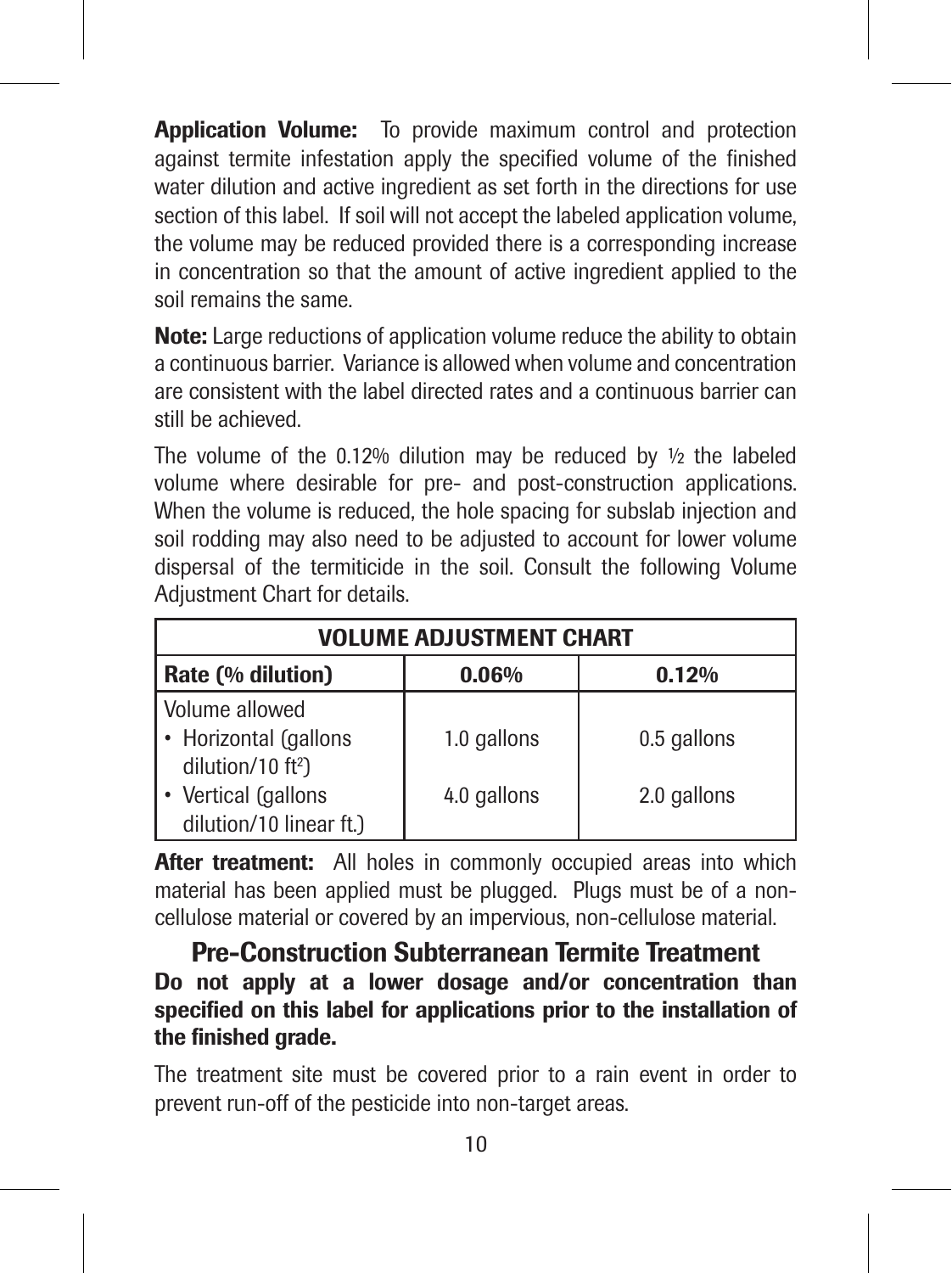The applicator must either cover the soil him/herself or provide written notification of the above requirement to the contractor on site and to the person commissioning the application (if different than the contractor). If notice is provided to the contractor or the person commissioning the application, then they are responsible under FIFRA to ensure that: 1) if the concrete slab cannot be poured over the treated soil within 24 hours of application the treated soil is covered with a waterproof covering (such as polyethylene sheeting), and 2) the treated soil is covered if precipitation is predicted to occur before the concrete slab is scheduled to be poured.

Do not treat soil that is water-saturated or frozen.

Do not treat when raining.

Do not allow treatment to runoff from the target area.

Do not apply within 10 feet of storm drains. Do not apply within 25 feet of aquatic habitats (such as, but not limited to, lakes; reservoirs; rivers; permanent streams; marshes or ponds; estuaries; and commercial fish farm ponds).

Do not make on-grade applications when sustained wind speeds are above 10 mph (at application site) at nozzle end height.

When treating foundations deeper than 4 feet, apply the termiticide as the backfill is being replaced, or if the construction contractor fails to notify the applicator to permit this, treat the foundation to a minimum depth of 4 feet after the backfill has been installed. The applicator must trench and rod into the trench or trench along the foundation walls and around pillars and other foundation elements, at the rate prescribed from grade to a minimum depth of 4 feet. When the top of the footing is exposed, the applicator must treat the soil adjacent to the footing to a depth not to exceed the bottom of the footing. However, in no case should a structure be treated below the footing.

To produce effective pre-construction subterranean termite control, create vertical and/or horizontal chemically treated zones of protection using 0.06% dilution of Bifen XTS.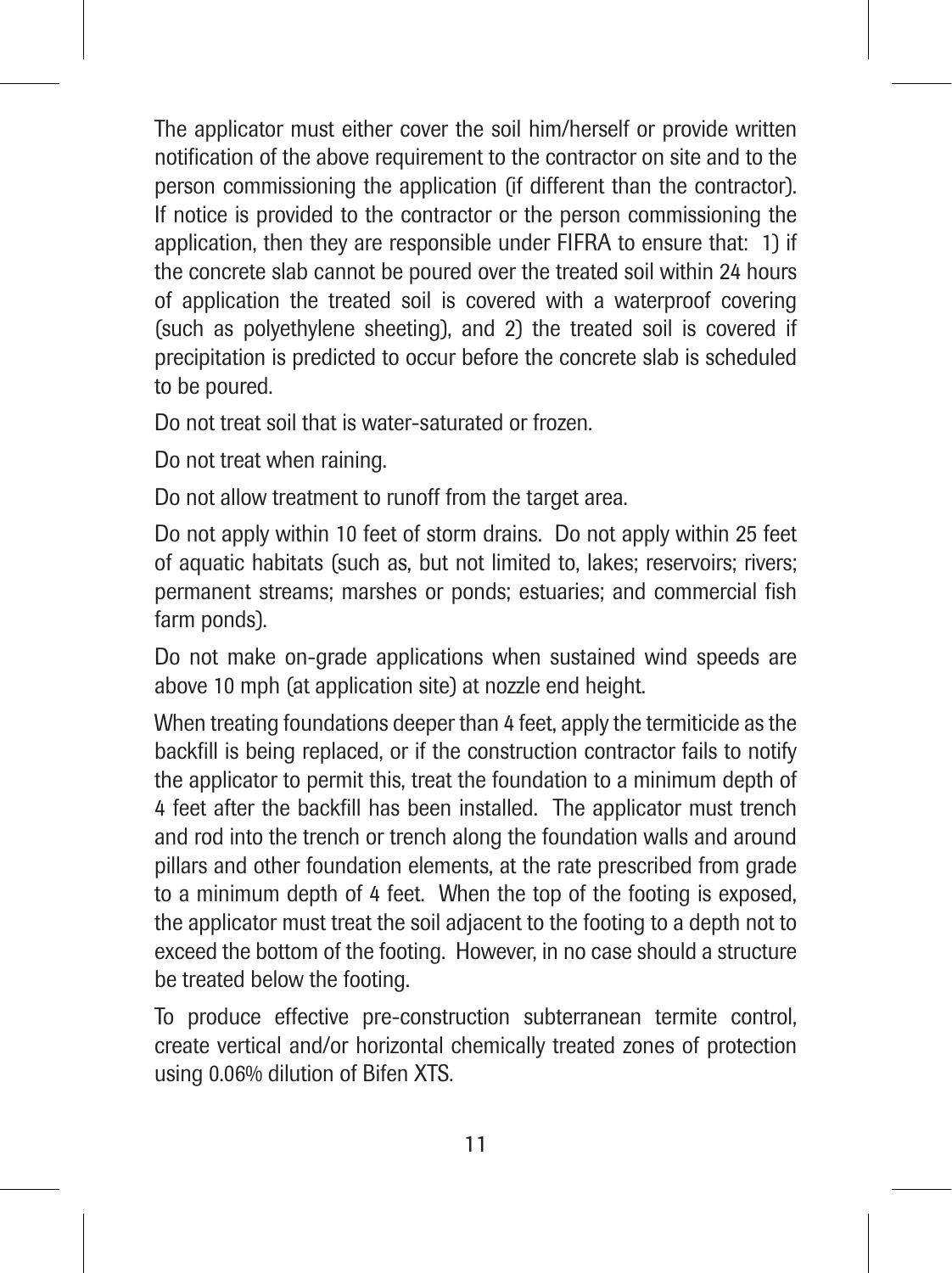# Horizontal Barriers

Establish a horizontal chemical barrier wherever treated soil will be covered by a slab, such as basement floors, carports, entrance platforms, footing trenches, and slab floors.

Apply 1 gallon of 0.06% dilution per 10 square feet, or use 0.32 fluid ounce of Bifen XTS per 10 square feet in sufficient water (no less than ½ gallon or more than 2 gallons) to provide a uniform treated barrier for the area being treated.

If the fill is coarse aggregate, such as washed gravel, a sufficient volume of dilution must be applied to allow it to reach the soil beneath the coarse fill.

Make applications with a low-pressure spray (less than 50 p.s.i.), using a coarse spray nozzle. If foundation walls have not been installed around the treated soil and the slab will not be poured the same day as treatment, the treated soil must be covered with a water-proof barrier. Polyethylene sheeting may be used for this purpose.

# Vertical Barriers

Establish vertical barriers in Critical Areas, such as along the inside of foundation walls, plumbing, bath traps, utility services and other features that will penetrate the slab.

Using a 0.06% dilution, apply 4 gallons of dilution per 10 linear feet per foot of depth or 1.28 fluid ounces of Bifen XTS per 10 linear feet per foot of depth from grade level to the top of the footing in sufficient water to provide a uniform treated barrier. Use not less than 2 gallons to not more than 8 gallons of water per 10 linear feet.

When trenching and rodding into the trench, or trenching, take care to ensure that the dilution reaches the top of the footing. Space the rod holes so that a continuous treated barrier is created, but not exceeding 12 inches apart. Avoid washing-out the soil around the footing. Trenches should be about 6 inches wide and 6 inches deep. Mix the chemical dilution with the soil as it is being replaced in the trench. Inside vertical barriers may not be required for monolithic slabs. When treating hollow block voids, use 2 gallons of dilution per 10 linear feet to assure that the dilution reaches the top of the footing.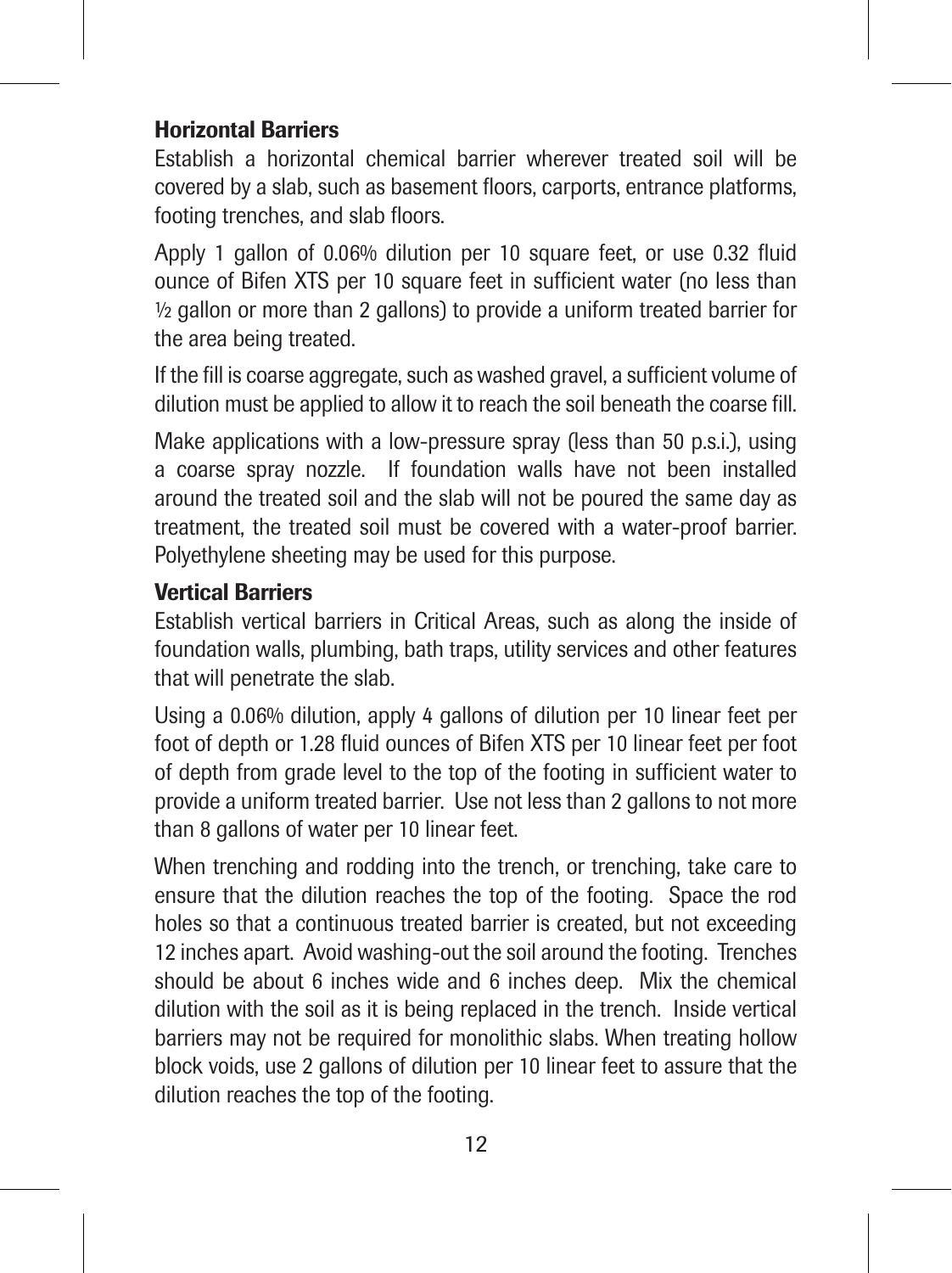Hollow block voids may be treated at the rate of 2 gallons of emulsion per 10 linear feet so that the emulsion reaches the top of the footing.

Prior to each application, applicators must notify the general contractor, construction superintendent, or similar responsible party, of the intended termiticide application and intended sites of application and instruct the responsible person to notify construction workers and other individuals to leave the area to be treated during application and until the termiticide is absorbed into the soil.

Post-Construction Subterranean Termite Treatment Application Volume: To provide maximum control and protection

against termite infestation apply the specified volume of the finished water dilution and active ingredient as set forth in the directions for use section of this label. If soil will not accept the labeled application volume, the volume may be reduced provided there is a corresponding increase in concentration so that the amount of active ingredient applied to the soil remains the same.

Note: Large reductions of application volume reduce the ability to obtain a continuous barrier. Variance is allowed when volume and concentration are consistent with the label directed rates and a continuous barrier can still be achieved.

The volume of the 0.12% dilution may be reduced by ½ the labeled volume where desirable for pre- and post-construction applications. When the volume is reduced, the hole spacing for subslab injection and soil rodding may also need to be adjusted to account for lower volume dispersal of the termiticide in the soil. Consult the following Volume Adjustment Chart for details.

| <b>VOLUME ADJUSTMENT CHART</b>                     |             |             |  |  |
|----------------------------------------------------|-------------|-------------|--|--|
| Rate (% dilution)<br>0.06%<br>0.12%                |             |             |  |  |
| Volume allowed                                     |             |             |  |  |
| Horizontal (gallons dilution/ 10 ft <sup>2</sup> ) | 1.0 gallons | 0.5 gallons |  |  |
| Vertical (gallons dilution/10                      | 4.0 gallons | 2.0 gallons |  |  |
| linear ft)                                         |             |             |  |  |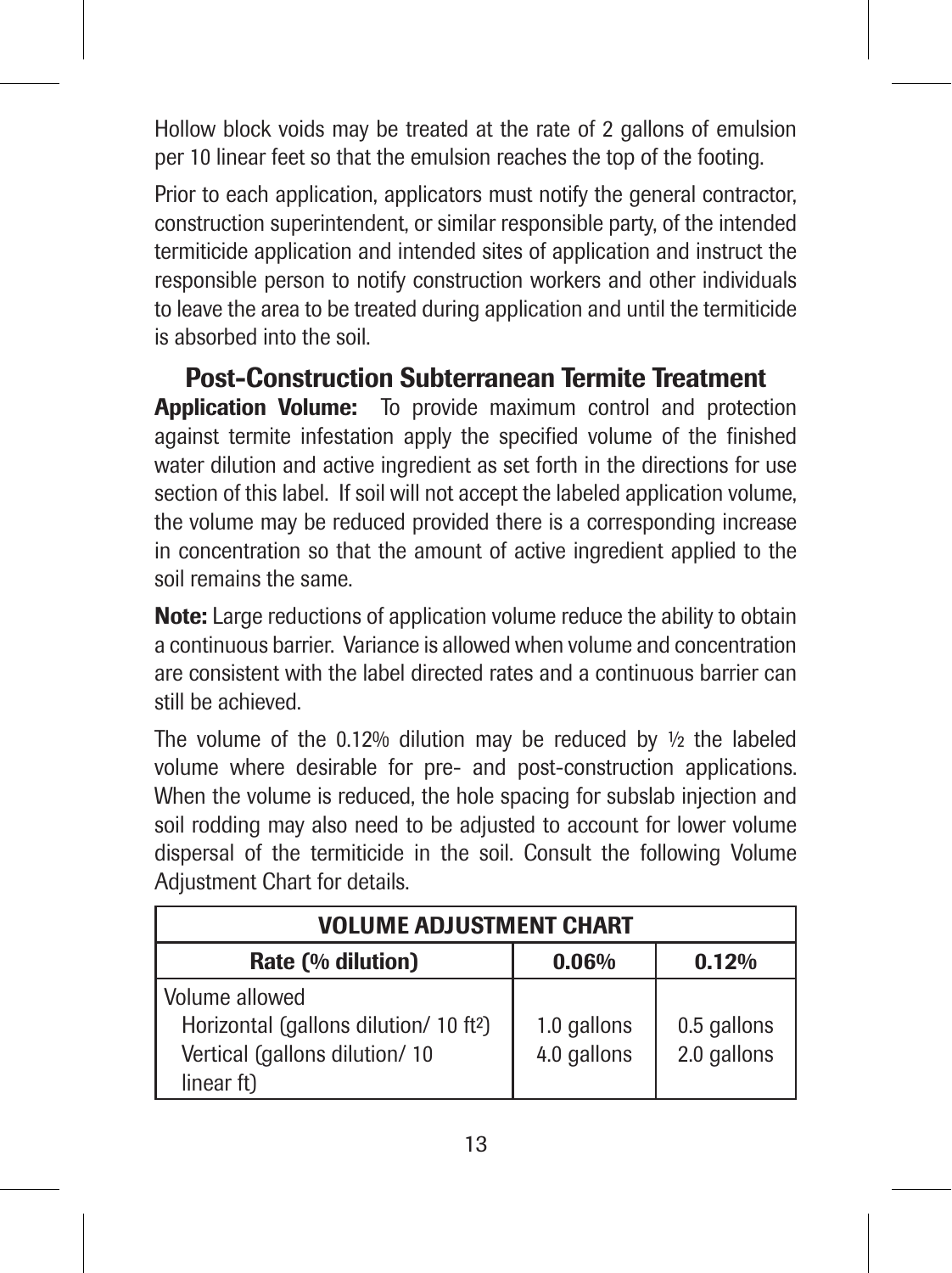After treatment: All holes in commonly occupied areas into which material has been applied must be plugged. Plugs must be of a noncellulose material or covered by an impervious, non-cellulose material.

For post-construction treatment, use a 0.06% dilution. Post-construction treatments shall be made by subslab injection, trenching and rodding into the trench or trenching using low-pressure spray not exceeding 25 p.s.i. at the nozzle. Proper precautions should be taken to avoid soil wash-out around the footing.

Locate, identify, and mark wells, electrical conduits, water and sewer lines, and radiant heat pipes prior to application of Bifen XTS. Do not puncture or inject Bifen XTS into such structures.

## Foundations

For applications made after the final grade is installed, the applicator must trench and rod into the trench or trench along the foundation walls and around pillars and other foundation elements, at the rate prescribed from grade to the top of the footing. When the footing is more than four (4) feet below grade, the applicator must trench and rod into the trench or trench along the foundation walls at the rate prescribed to a minimum depth of four feet. The actual depth of treatment will vary depending on soil type, degree of compaction, and location of termite activity. When the top of the footing is exposed, the applicator must treat the soil adjacent to the footing to a depth not to exceed the bottom of the footing. However, in no case should a structure be treated below the footing.

#### Slabs

Create vertical barriers by trenching and rodding into the trench or trenching outside at a rate of 4 gallons of dilution per 10 linear feet per foot of depth and by sub-slab injection within the structure. Ensure an even distribution of chemical. Applications must not be made below the bottom of the footing.

Apply beside the outside of the foundation and under the slab on the inside of foundation walls, where needed. Treatment of slabs may also be necessary under and beside both sides of any interior footing-supported walls, in all cracks and expansion joints, and beside one side of interior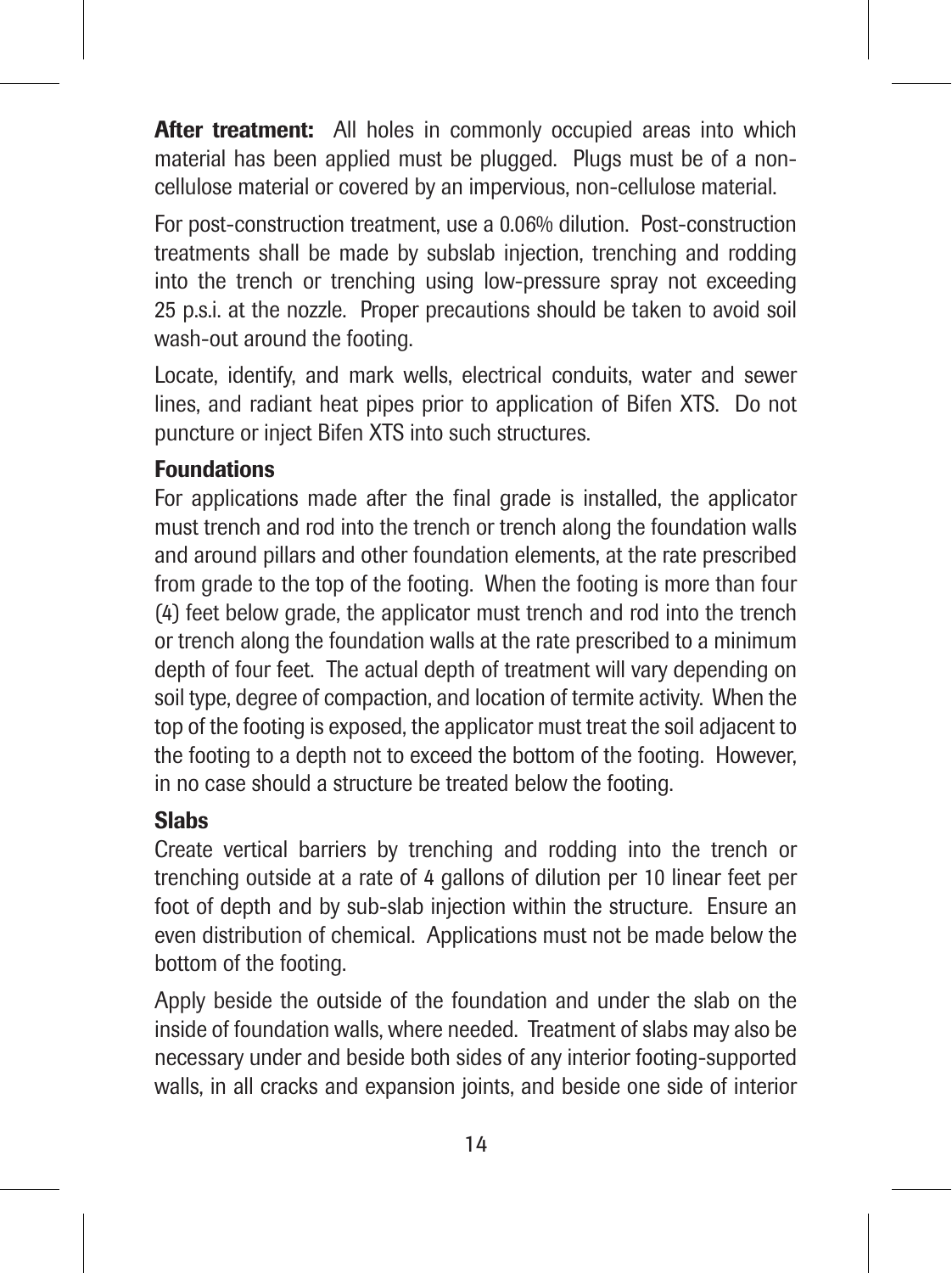partitions. By long-rodding or grid pattern injection vertically through the slab, horizontal barriers may be created where necessary.

- a. To permit the creation of an uninterrupted insecticidal barrier, drill holes in the foundation and/or slab.
- b. For foundations that are less than or equal to 1 foot, dig a narrow trench about 6 inches wide beside the outside of the foundation walls. Do not dig beneath the bottom of the footing. As the soil is placed back into the trench, apply 4 gallons of 0.06% dilution per 10 linear feet per foot of depth to the trench and soil.
- c. Follow the rates for Basements (below) for foundations that are deeper than 1 foot.
- d. A 0.06% dilution may be used to treat exposed soil and wood in bath traps.

# **Basements**

Treatment must be made by trenching and rodding into the trench, or trenching at the rate of 4 gallons of dilution per 10 linear feet per foot of depth wherever the footing, from grade to the bottom of the foundation, is greater than 1 foot of depth. When the footer is greater than four feet below grade, the applicator may trench and rod into the trench, or trench beside foundation walls at the rate designated for four feet of depth. Space rod holes to create a continuous insecticidal barrier, but in no case more than 12 inches apart. Depending on the type of soil, degree of compaction, and location of termite activity, the actual depth of treatment will differ. However, a structure should never be treated below the footer. Sub-slab injection may be needed beside the inside of foundation walls, around conduits, piers, and pipes, beside both sides of interior footingsupported walls, and beside cracks and partition walls.

# Crawl Spaces - Accessible

For crawl spaces, apply vertical termiticide barriers at the rate of 4 gallons of dilution per 10 linear feet per foot of depth from grade to the top of the footing, or if the footing is more than 4 feet below grade, to a minimum depth of 4 feet. Apply by trenching and rodding into the trench, or trenching. Treat both sides of foundation and around all piers and pipes. Where physical obstructions such as concrete walkways adjacent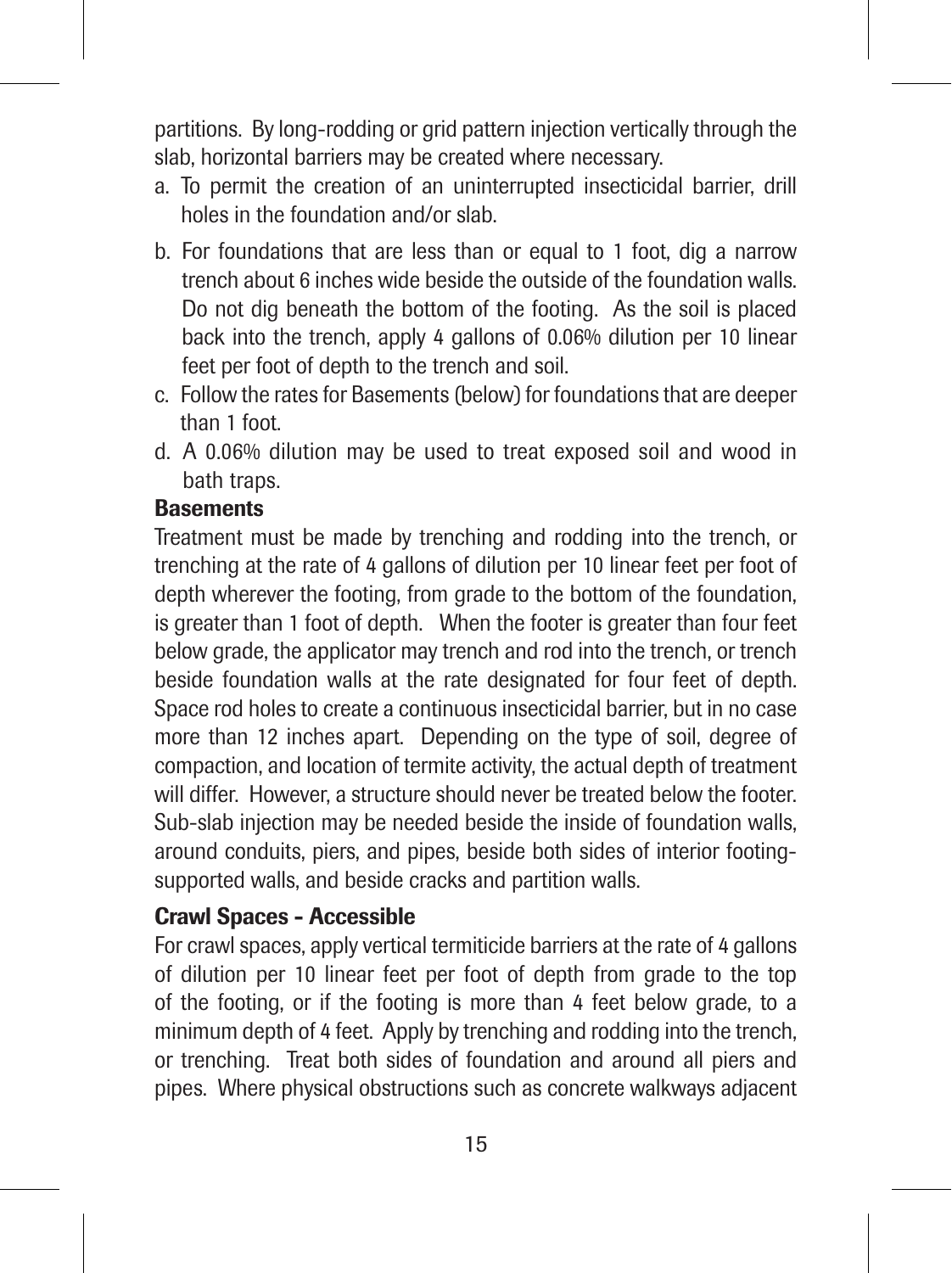to foundation elements prevent trenching, treatment may be made by rodding alone. When soil type and/or conditions make trenching prohibitive, rodding may be used. When the top of the footing is exposed, the applicator must treat the soil adjacent to the footing to a depth not to exceed the bottom of the footing. Read and follow the mixing and use direction section of the label if situations are encountered where the soil will not accept the full application volume.

- 1. Rod holes and trenches must not extend below the bottom of the footing.
- 2. Rod holes must be spaced so as to achieve a continuous termiticide barrier but in no case more than 12 inches apart.
- 3. Trenches must be a minimum of 6 inches deep or to the bottom of the footing, whichever is less, and need not to be wider than 6 inches. When trenching in sloping (tiered) soil, the trench must be stepped to ensure adequate distribution and prevent termiticide from running off. The dilution must be mixed with the soil as it is replaced in the trench.
- 4. When treating plenums or crawl spaces, turn off the air circulation system of the structure until application has been completed and all termiticide has been absorbed by the soil.

# Crawl Spaces - Inaccessible

For inaccessible interior areas, such as areas where there is insufficient clearance between floor joists and ground surfaces to allow operator access, excavate if possible, and treat according to the instruction for accessible crawl spaces. Otherwise, apply one or a combination of the following two methods.

- 1. To establish a horizontal barrier, apply to the soil surface, 1 gallon of dilution per 10 square feet overall using a nozzle pressure of less than 25 p.s.i. and a coarse application nozzle (e.g., Delavan Type RD Raindrop, RD-7 or larger, or Spraying Systems Co. 8010LP TeJet® or comparable nozzle). For an area that cannot be reached with the application wand, use one or more extension rods to make the application to the soil. Do not broadcast or powerspray with higher pressures.
- 2. To establish a horizontal barrier, drill through the foundation wall or through the floor above and treat the soil perimeter at a rate of 1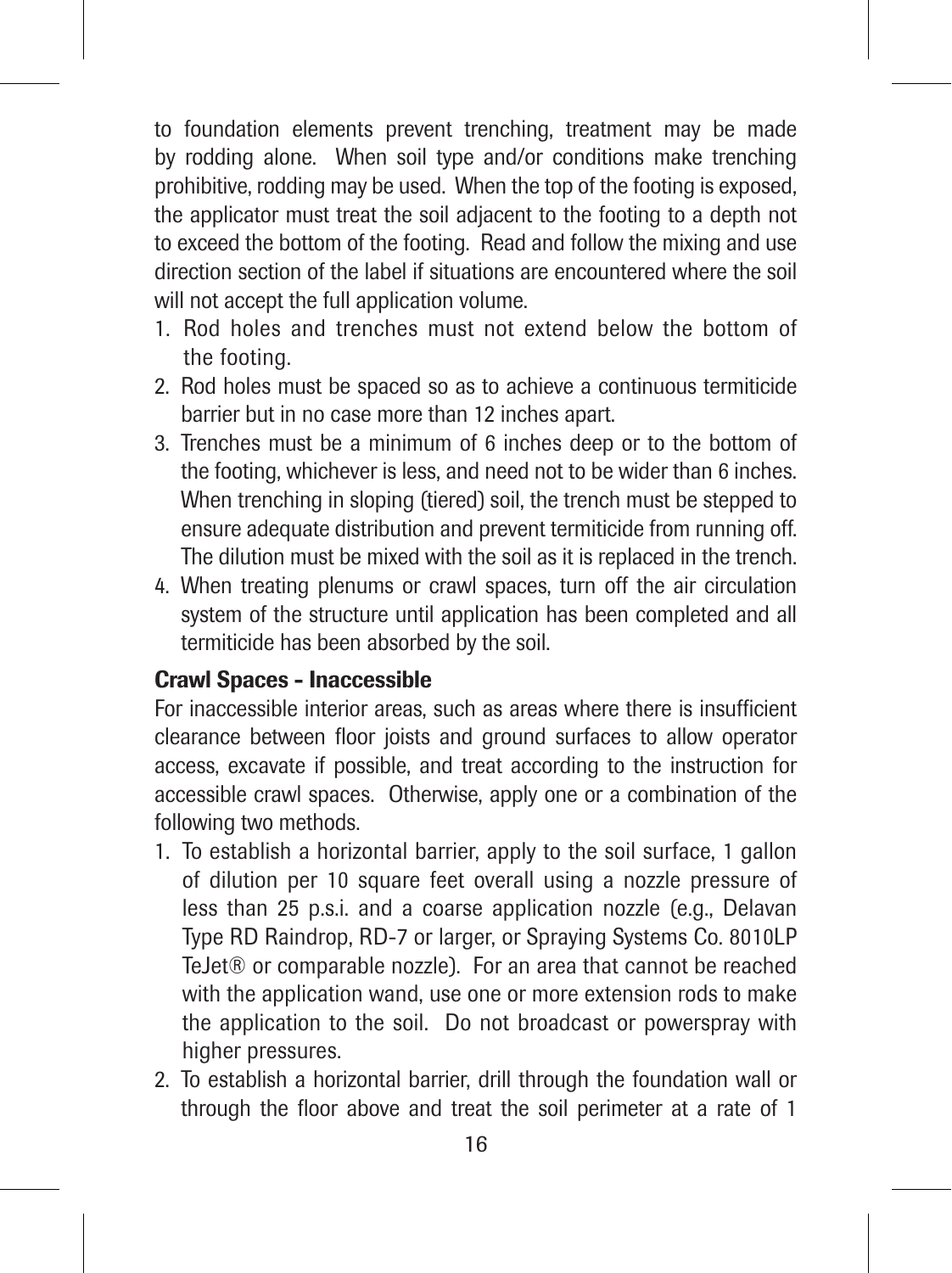gallon of dilution per 10 square feet. Drill spacing must be at intervals not to exceed 16 inches. Many states have smaller intervals, so check State regulations which may apply.

When treating plenums and crawl spaces, turn off the air circulation systems of the structure until application has been completed and all termiticide has been absorbed by the soil.

# Masonry Voids

Drill and treat voids in multiple masonry elements of the structure extending from the structure to the soil in order to create a continuous treatment barrier in the area to be treated. Apply at a rate of 2 gallons of dilution per 10 linear feet of footing, using a nozzle pressure of less than 25 p.s.i. When using this treatment, access holes must be drilled below the sill plate and should be as close as possible to the footing as is practical. Treatment of voids in block or rubble foundation walls must be closely examined: Applicators must inspect areas of possible runoff as a precaution against application leakage in the treated areas. Some areas may not be treatable or may require mechanical alteration prior to treatment.

All leaks resulting in the deposition of termiticide in locations other than those prescribed on this label must be cleaned up prior to leaving the application site. Do not allow people or pets to contact contaminated areas or to reoccupy the contaminated areas of the structure until the clean-up is completed.

NOTE: When treating behind veneer structures (walls, etc.) take proper care to not drill beyond the veneer. If concrete blocks exist behind the veneer, both can be drilled and treated simultaneously.

Not for use in voids insulated with rigid foam insulation.

**Excavation Technique:** When treating in troublesome areas (e.g., beside fieldstone or rubble walls, beside faulty foundation walls, and around pipes and utility lines leading downward from the structure to a well or pond) apply using the following technique:

a. Prepare a trench, placing the removed soil onto heavy-weight plastic sheeting or similar, water-impermeable material.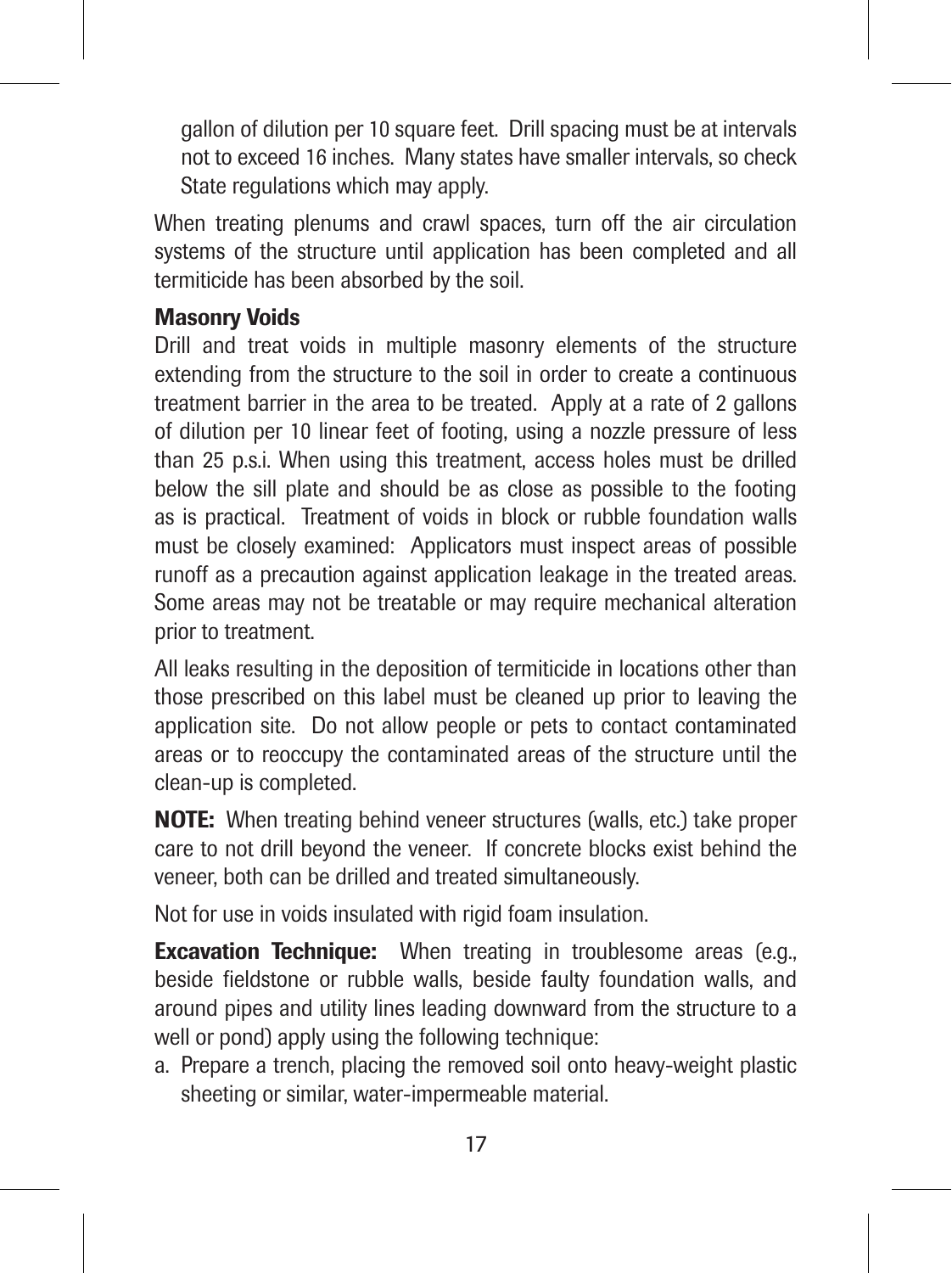- b. Treat the soil with 4 gallons of 0.06% dilution per 10 linear feet per foot of depth of the trench. Completely mix the dilution into the soil, exercising care to avoid liquid running off the sheeting.
- c. Place the treated soil back into the trench after it has absorbed the dilution.

Attention: Wear NIOSH approved respirator and unvented goggles when applying Bifen XTS in a confined area.

# Foam Applications

Bifen XTS dilution, from 0.06 to 0.12% may be converted to foam with 2X - 40X expansion characteristics and used to control or prevent termite infestations.

Depending on the circumstances, foam applications may be used alone or in combination with liquid emulsion applications. Applications may be made behind veneers, piers, chimney bases, into rubble foundations, into block voids or structural voids, under slabs, stoops, porches, or to the soil in crawlspaces, and other similar voids.

Foam and liquid application must be consistent with volume and active ingredient instructions in order to insure proper application has been made. The volume and amount of active ingredient are essential to an effective treatment. At least 75% of the labeled liquid emulsion volume of product must be applied, with the remaining percent delivered to appropriate areas using foam application. Refer to label and use recommendations of the foam manufacturer and the foaming equipment manufacturer.

Foam applications are generally a good supplement to liquid treatments in difficult areas, but may be used alone in difficult spots.

# Application Under Slabs or to Soil in Crawlspaces to Prevent or Control Termites

When making applications, Bifen XTS foam can be used alone or in combination with liquid dilution. Whether applied as a dilution, foam, or some of both, the equivalent of at least 4 gallons of 0.06% dilution (1.28 fluid ounces of Bifen XTS concentrate) per 10 linear feet must be applied for a vertical barrier, or at least 1 gallon of 0.06% dilution (0.32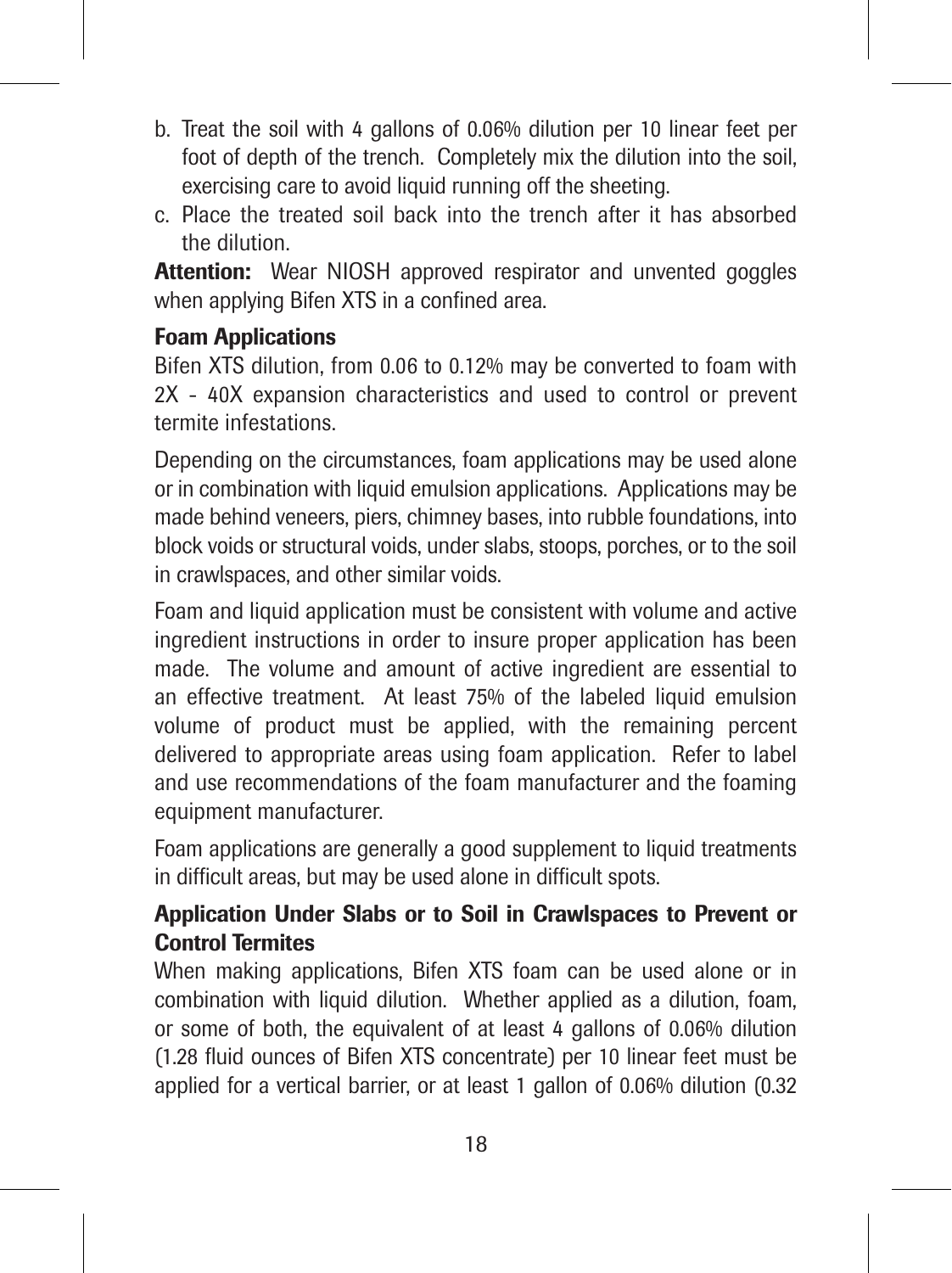fluid ounce of Bifen XTS concentrate) per 10 square feet must be applied for a horizontal barrier. For a foam only application, apply Bifen XTS concentrate in sufficient concentration and volume to equal 1.28 fluid ounces of concentrate per 10 linear feet or 1 ounce of concentrate per 10 square feet. For example, 2 gallons of 0.12% dilution converted to foam and used to cover 10 linear feet is the equivalent of 4 gallons of 0.06% dilution per 10 linear feet.

# Sand Barrier Installation and Treatment

As long as termites have access to soil that has not been treated and can avoid soil that has been treated with Bifen XTS, they can build mud tubes over surfaces that have been treated. Cracks and spaces should be filled with play box or builder's sand and then treated in the same manner as soil. Follow the rates listed on the Bifen XTS label.

Retreatment for subterranean termites can only be performed if there is clear evidence of reinfestation or disruption of the barrier due to construction, excavation, or landscaping and/or evidence of the breakdown of the termiticide barrier in the soil. These vulnerable or re-infested areas may be retreated in accordance with application techniques described in Bifen XTS's labeling. The timing and type of these retreatments will vary depending on factors such as termite pressure, soil types, soil conditions and other factors which may reduce the effectiveness of the barrier.

Annual re-treatment of the structure is prohibited unless there is clear evidence that reinfestation or barrier disruption has occurred.

# APPLICATION IN CONJUNCTION WITH THE USE OF ABOVE-GROUND TERMITE BAITS

As part of an integrated pest management (IPM) program for termite control, Bifen XTS may be applied to critical areas of the structure including plumbing and utility entry sites, bath traps, expansion joints, foundation cracks and areas with known or suspected infestations at a rate of 0.06% as a spot treatment or complete barrier treatment. Applications may be made as described in the post-construction treatment section of this label.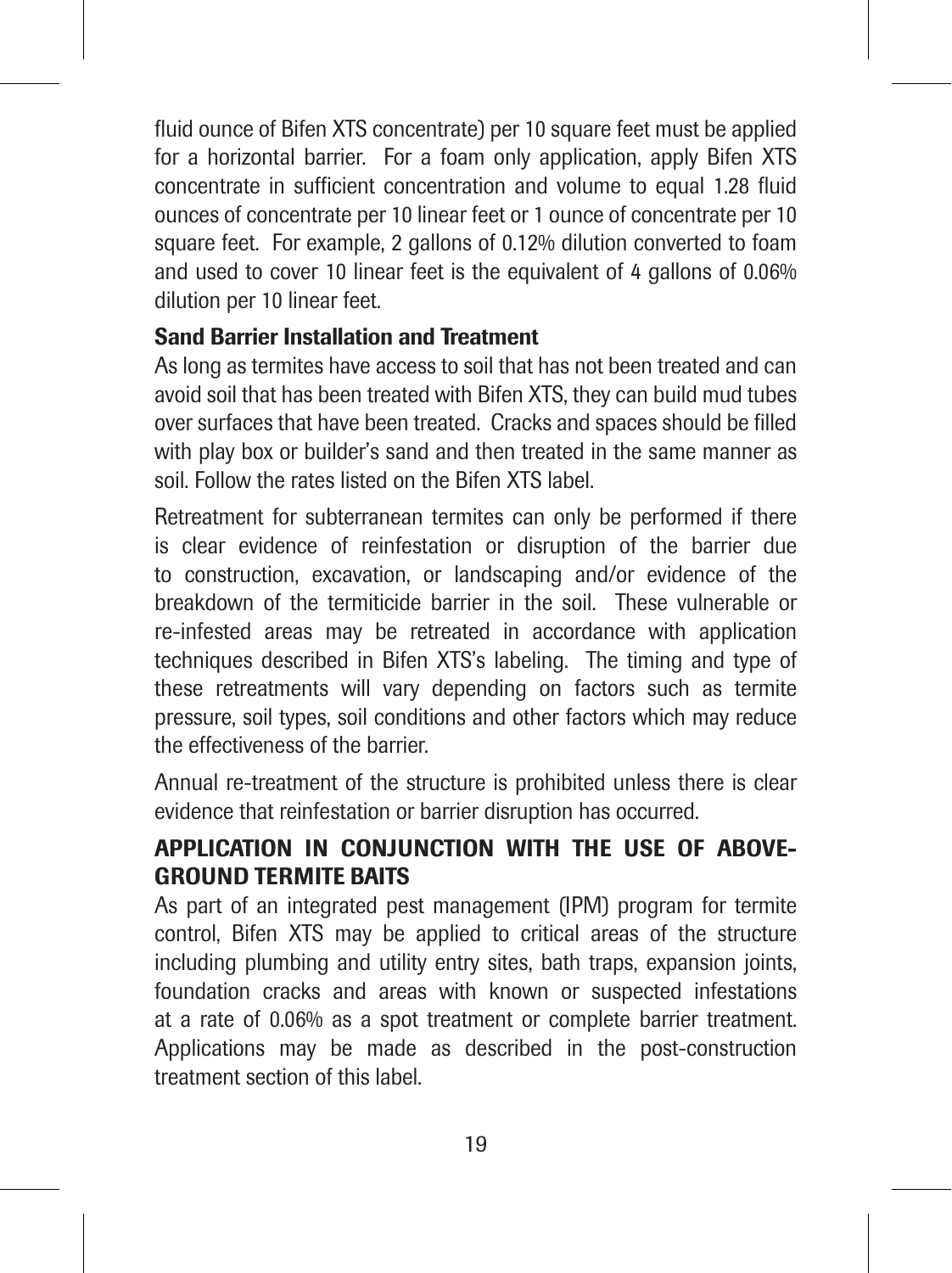# Specific Pest Control Applications

Underground Services (e.g. cables, conduits, pipes, utility lines, wires, etc.) may be in right-of-ways, inside of structures or to guard long range (miles) of installations of services.

Treat the soil using a 0.06 to 0.12% Bifen XTS dilution to prevent and control termite and ant infestations.

Treat the bottom of the trench with 2 gallons of dilution per 10 linear feet and let it soak into the soil. Place the services on the treated soil and cover with about 2 inches of fill soil. Apply another 2 gallons per 10 linear feet over the fill soil to complete the chemical barrier. Only threat the soil in the area near the services in wide trenches, but ensure a continuous barrier of treated soil surrounding the services.

In the event that the soil will not accept the volume stated above, 1 gallon of 0.12% Bifen XTS may be applied per 10 linear feet of trench over the soil that covers the services and to the base of the trench.

Fill the remainder of the trench with the treated fill soil. Where each service sticks out of the ground, the soil may be treated by trenching/ rodding no more than 1 to 2 gallons of dilution into the soil.

Precautions: Do not treat electrically active underground services.

# Posts, Poles, and Other Constructions

Around wooden constructions (signs, fences, and landscape ornamentation) an insecticidal barrier can be established by treating with a 0.06% dilution. Sub-surface injection and gravity-flow through holes in the bottom of the trench, are two treatment methods that can be used on poles and posts that have already been installed. Establishing a complete chemical zone around the pole can be accomplished by treating on all sides. For poles and posts that are fewer than 6 inches in diameter use 1 gallon of dilution per foot of depth and 1.5 gallons for larger poles, applying under the wood to a depth of 6 inches. 4 gallons per 10 linear feet per foot of depth should be used for larger constructions.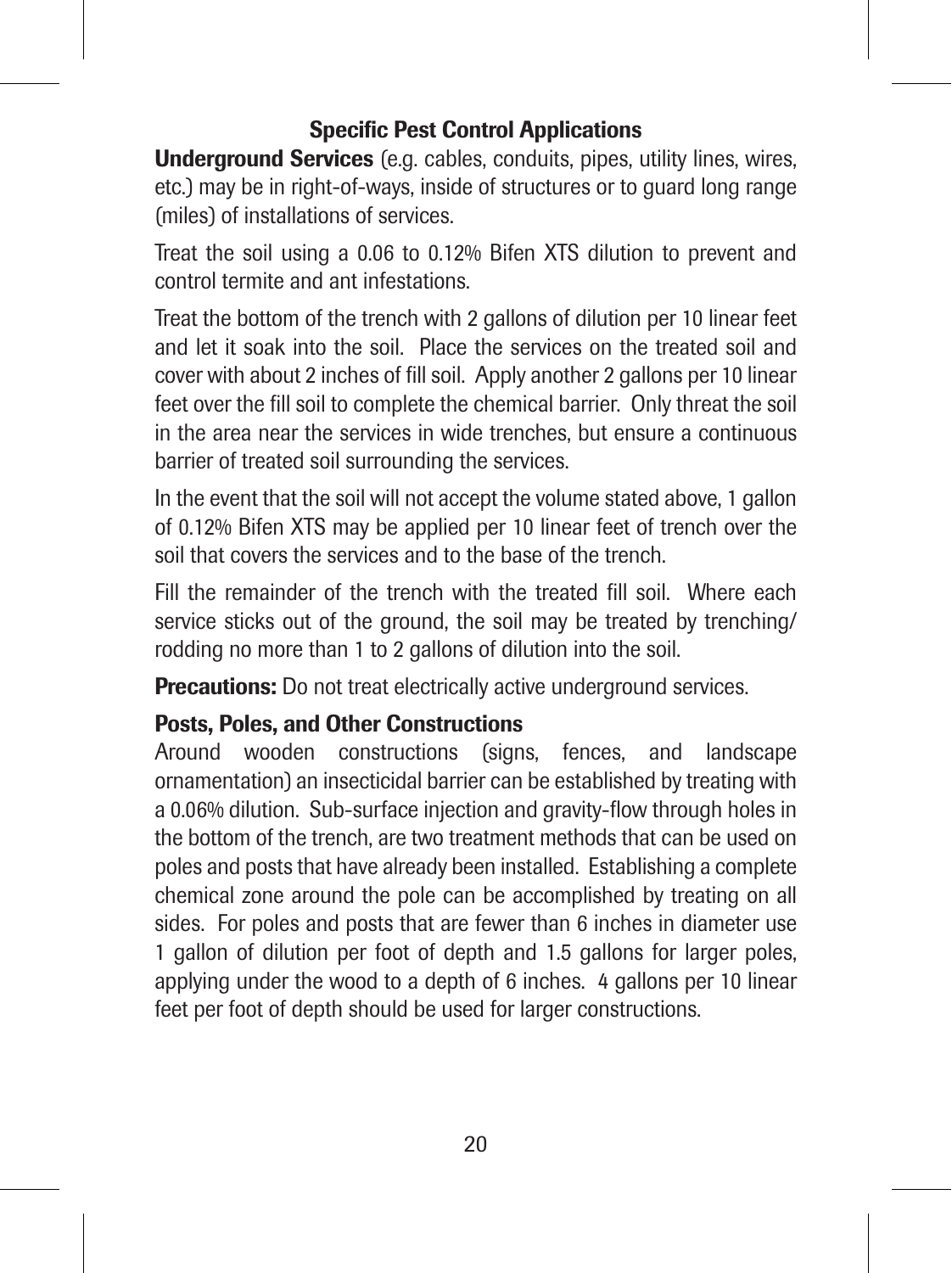# Control of Wood-Infesting Insects in Wood

(Localized Areas in Structures)

| <b>Insects</b>                                                                                                                      | <b>Application Rate</b>                                                                                                                                                                              | <b>Remarks</b>                                                                                                                                                                                                                                                                                                                                                                                                                                                                                                                          |
|-------------------------------------------------------------------------------------------------------------------------------------|------------------------------------------------------------------------------------------------------------------------------------------------------------------------------------------------------|-----------------------------------------------------------------------------------------------------------------------------------------------------------------------------------------------------------------------------------------------------------------------------------------------------------------------------------------------------------------------------------------------------------------------------------------------------------------------------------------------------------------------------------------|
| <b>Termites</b><br>Ants<br><b>Carpenter Ants</b><br>Wood-infesting<br>beetles<br>(including Old<br>House Borer<br>& Powder<br>Post) | Apply a 0.06%<br>dilution to voids<br>and galleries in<br>damaged wood and<br>in spaces between<br>wooden members<br>of a structure and<br>between wood and<br>foundations where<br>wood is at risk. | Can be applied as a paint<br>or fan spray.<br>Place plastic sheeting<br>under overhead areas<br>that are spot treated<br>except for soil surfaces<br>in crawl spaces.<br>Areas to which access<br>is difficult can be<br>treated by drilling, and<br>then injecting dilution<br>with a crack and<br>crevice injector into the<br>damaged wood or void<br>spaces. (Not intended<br>as a replacement for soil<br>treatment, mechanical<br>alteration or fumigation<br>to control widespread<br>infestation of wood-<br>infesting insects. |

Controlling termite carton nests in building voids can be accomplished by injecting with a 0.06% dilution. To obtain control, various depths of injection and numerous injection points may be needed. After treatment is complete and when feasible, remove the carton nest material from the building void.

To control Bees, Wasps, Hornets, and Yellow-Jackets, apply a 0.06% dilution late in the evening or when insects are at rest. Direct the spray at nest openings in the ground, bushes, and in cracks and crevices, where the insects may nest. Saturate the openings and contact as many insects as possible.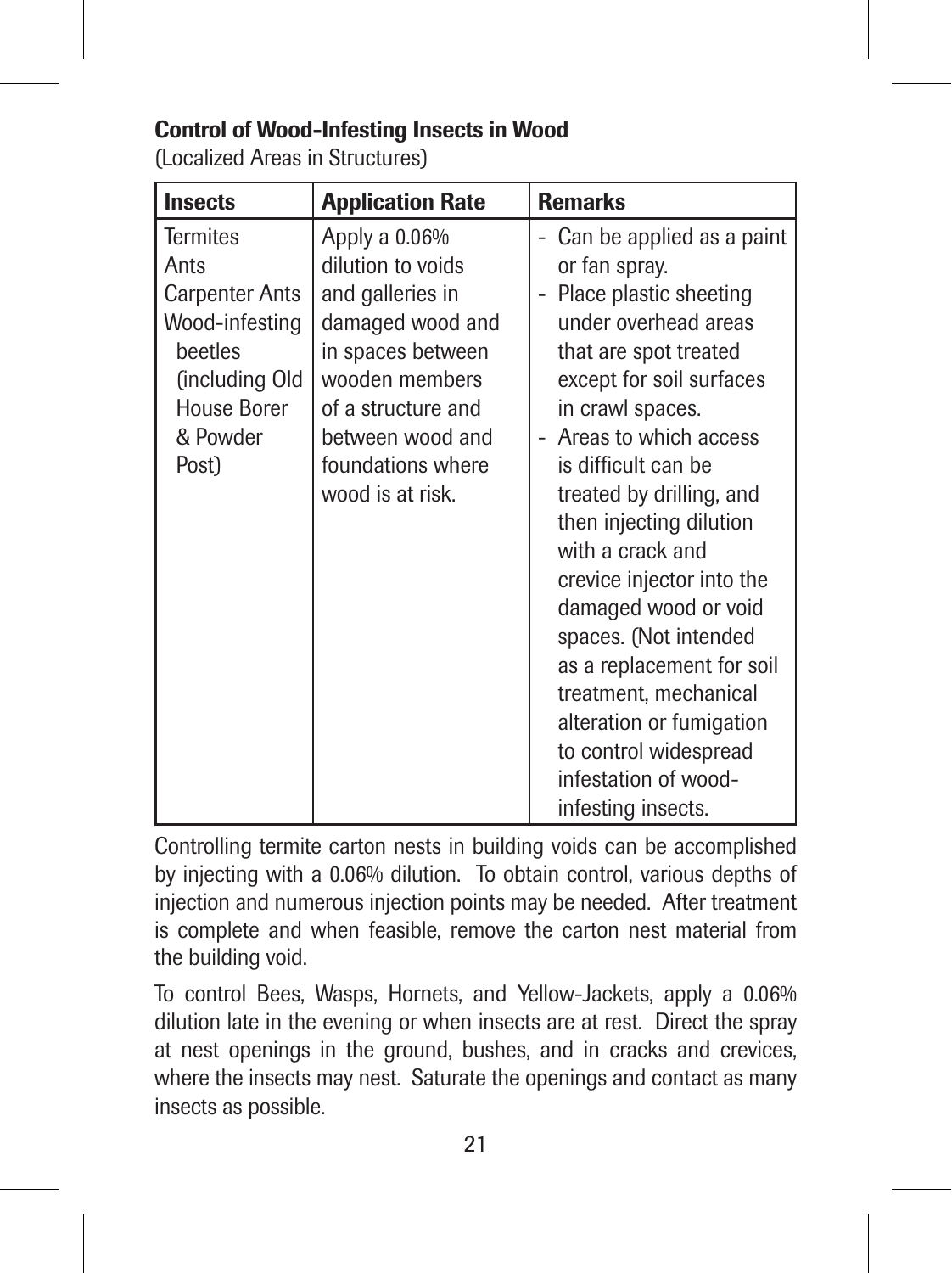**Important:** Locate, identify, and mark wells, electrical conduits, water and sewer lines, and radiant heat pipes prior to application of Bifen XTS. Do not puncture or inject Bifen XTS into such structures.

Do not apply into electrical fixtures, switches, or sockets.

In the home, all food processing surfaces and utensils in the treatment area should be covered during treatment or thoroughly washed before re-use. Remove pets, birds, and cover aquariums before spraying. Do not permit humans or pets to contact treated surfaces until the spray has dried.

During any overhead applications to overhead interior areas of structures, cover surfaces below with plastic sheeting or similar materials (except where exempt).

Wear protective clothing, unvented goggles, gloves and respirator, when applying to overhead areas or in poorly ventilated areas. Avoid touching sprayed surfaces until spray has completely dried.

Do not use in food/feed areas of food/feed handling establishments, restaurants or other areas where food/feed is commercially prepared or processed. Do not use in serving areas while food is exposed or facility is in operation. Serving areas are areas where prepared foods are served such as dining rooms but excluding areas where food may be prepared or held.

In the home, cover all food handling surfaces and cover or remove all food and cooking utensils, or wash thoroughly after treatment. Nonfood/feed areas of food/feed areas are areas such as garbage rooms. lavatories, floor drains (to sewers) entries and vestibules, offices, locker rooms, machine rooms, boiler rooms, garages, mop closers, and storage (after bottling or canning).

Not for use in Federally Inspected Meat and Poultry Plants.

# Control of Wood-Infesting Insects and Nuisance Pests (Outside of Structures)

In order to control listed wood-infesting insects active inside trees, utility poles and/or fences, inject 0.06% dilution into the infested cavity, which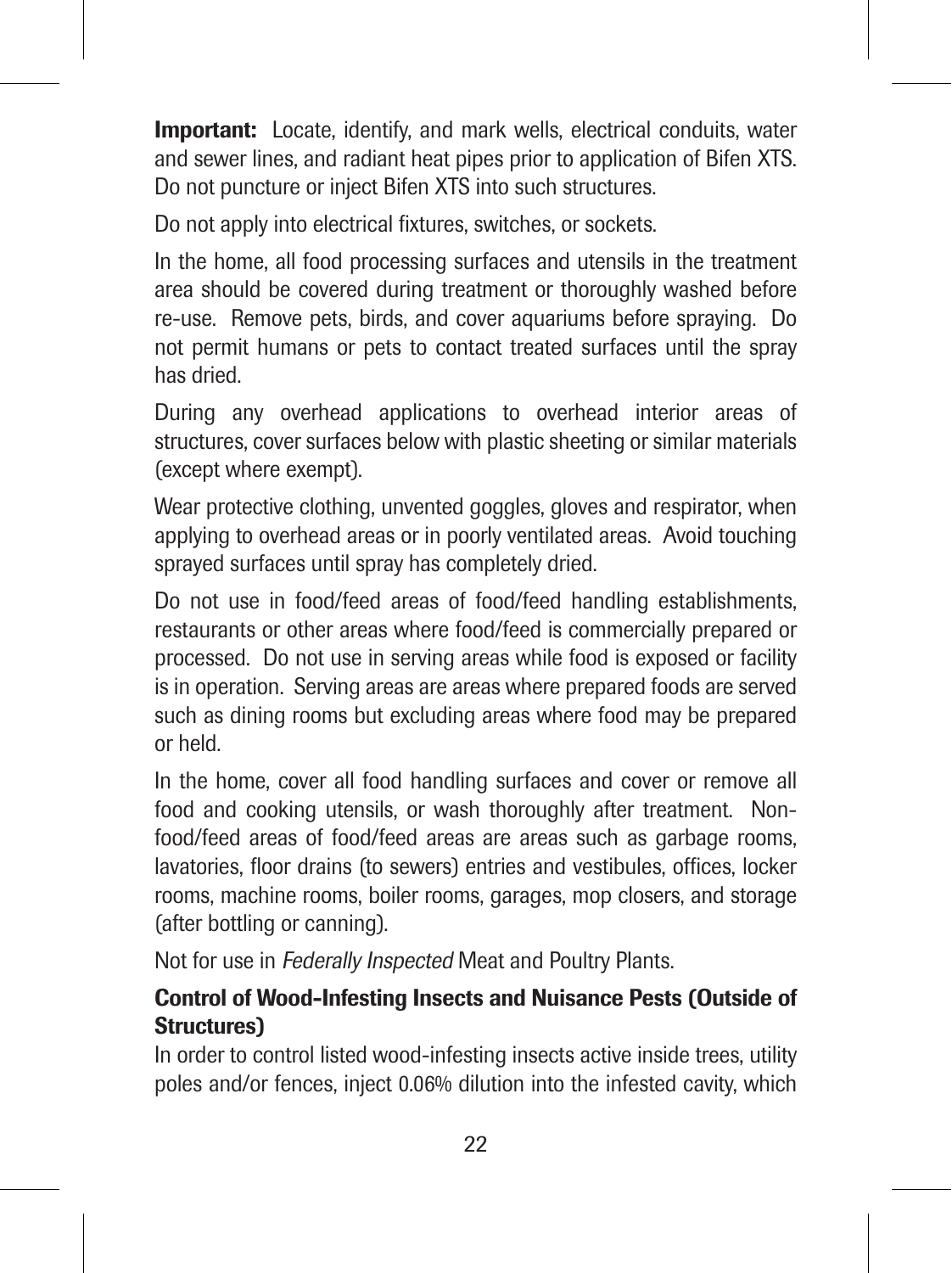can be found by drilling into the wood. If treating nuisance pests on the exterior of the structure, use a fan spray at a maximum pressure of 25 p.s.i. and apply up to the point of runoff. To control Bees, Wasps, Hornets, and Yellow-Jackets, apply late in the evening. Direct the spray at nest openings in the ground, bushes, and in cracks and crevices, where the insects may nest. Saturate the openings and contact as many insects as possible.

# Pests Under Slabs

To control infestations of Arthropods (e.g., ants, cockroaches, and scorpions) that live beneath the slab area, drill or horizontally rod and inject 1 gallon of a 0.06% to 0.12% dilution per 10 square feet or 2 gallons of dilution per 10 linear feet

# **Attention**

Do not apply to pets, crops, or sources of electricity.

Firewood is not to be treated.

Use only in well ventilated areas.

During any application to overhead areas of structure, cover surfaces below with plastic sheeting or similar material (except where exempt).

Do not allow spray to contact food, foodstuffs, food contacting surfaces, food utensils or water supplies.

Thoroughly wash dishes and food handling utensils with soap and water if they become contaminated by application of this product.

Do not treat areas where food is exposed.

During indoor surface applications do not allow dripping or run-off to occur.

# General Applications Instructions

Bifen XTS formulation mixes readily with water and other aqueous carriers, and controls listed insects and mites on trees, shrubs, foliage plants, non-bearing fruit and nut trees, and flowers in interiorscapes including hotels, shopping malls, office buildings, etc. and, outdoor plantscapes, including around residential dwellings, parks, institutional, recreational, athletic fields, and home lawns. Non-bearing crops are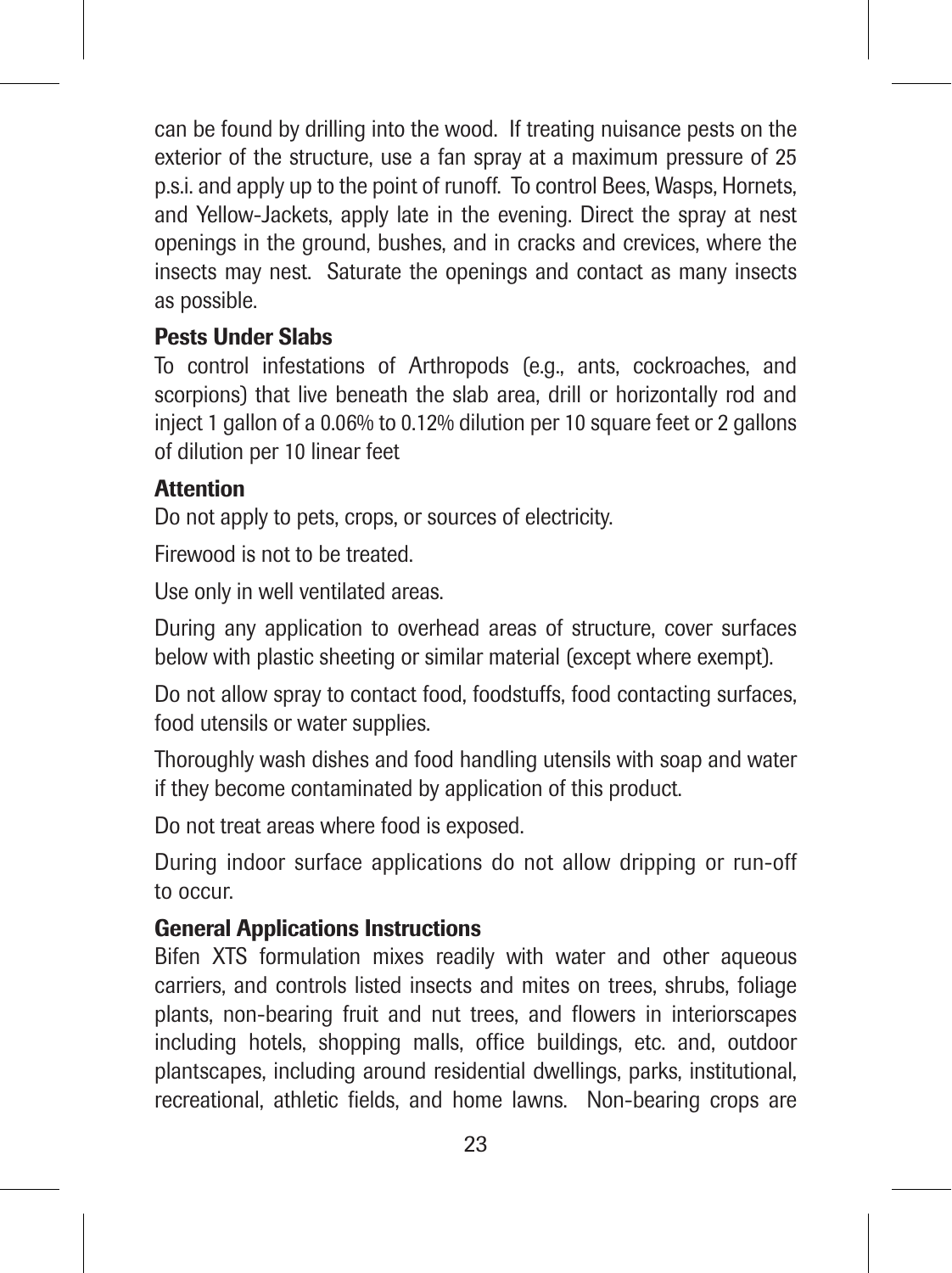perennial crops that will not produce a harvestable raw agricultural commodity during the season of application.

Bifen XTS may be tank-mixed with other products, including insect growth regulators. When tank mixing Bifen XTS with other products, observe all precautions and limitations on each separate product label. The addition of spreader stickers is not necessary. The physical compatibility of Bifen XTS may vary with different sources of pesticide products, and local cultural practices. Any tank mixture which has not been previously tested should be prepared on a small scale (pint or quart jar), using the proper proportions of chemicals and water to ensure the physical compatibility of the mixture.

The following procedure is for preparation of a new tank, mix, unless specified otherwise in label directions: (1) Add wettable powders to tank water, (2) Agitate, (3) Add liquids and flowables, (4) Agitate, (5) Add emulsifiable concentrates, and (6) Agitate. If a mixture is found to be incompatible following this order of addition, try reversing the order of addition, or increase the volume of eater. Note: If the tank-mixture is found to be compatible after increasing the amount of water, then the sprayer will need to be recalibrated for a higher volume application. Do not allow tank mix to stand overnight.

# **APPLICATION**

## **Lawns**

Bifen XTS may be used as a broadcast treatment. To accomplish uniform control when applying to dense grass foliage, use volumes of up to 10 gallons per 1000 square feet.

For low water volume usage, less than 2 gallons/1000 square feet, addition of a non-ionic or silicone based surfactant (0.25% v/v) is recommended, as is immediate irrigation of treated area with at least 0.25 inches of water following application to ensure efficacy of sub-surface pests including Mole Crickets.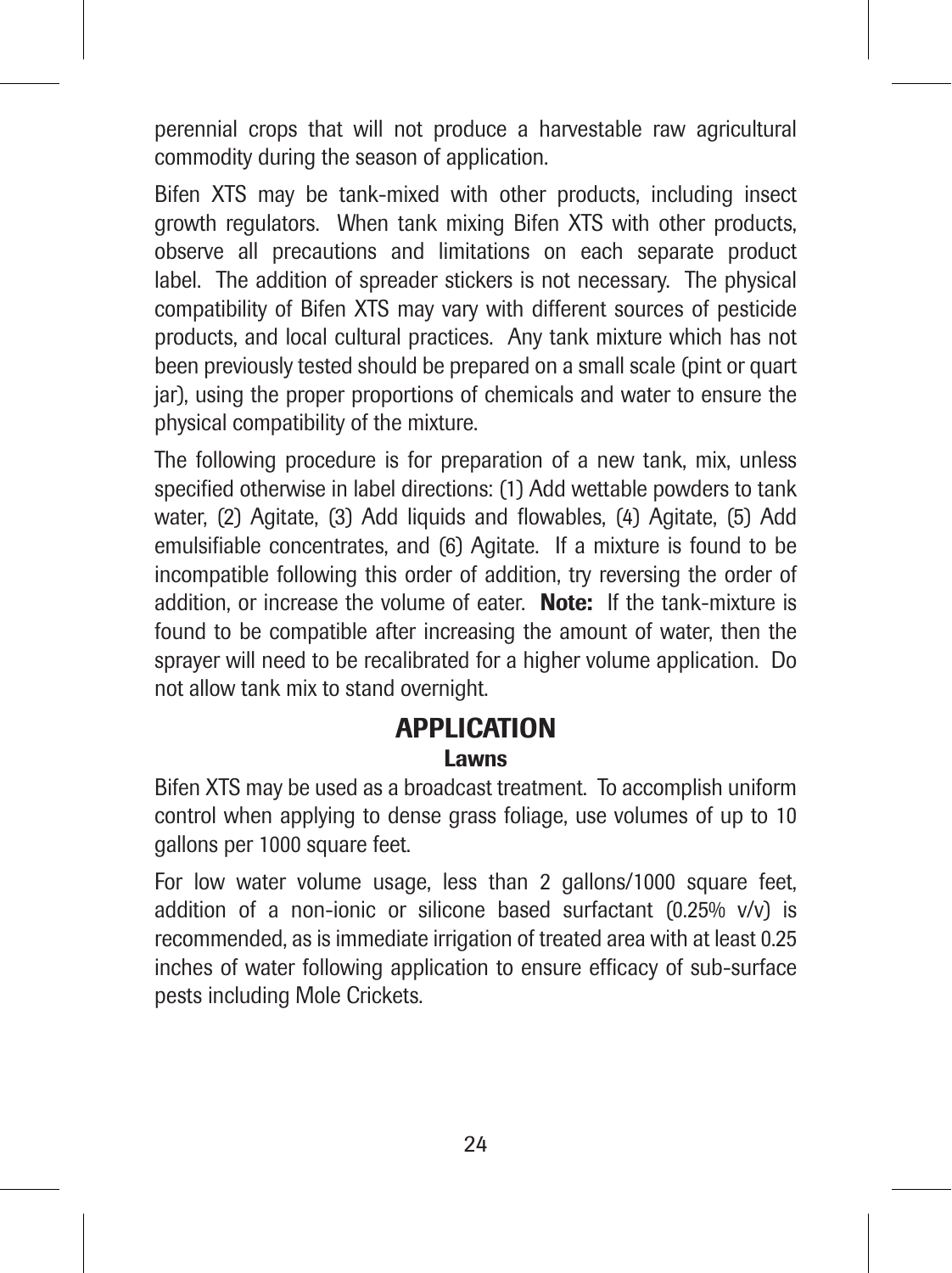| Ants<br>(anpe)<br>fl. ozs. per 1000<br>fl. ozs. per 1000<br>square teet<br>square feet<br>$0.07 - 0.30$<br>$0.07 - 0.15$<br>hours tollowing application.<br>control adult Mole Crickets.<br>"Use a lower rate in the early Spring to control overwintered | Pest                                                                                                                                                                                                                    | <b>Bifen XTS</b> | <b>Comments</b>                                                                                                                                                                                                                                                                                                                                                                                                                                                                                                                                                                                                                                         |
|-----------------------------------------------------------------------------------------------------------------------------------------------------------------------------------------------------------------------------------------------------------|-------------------------------------------------------------------------------------------------------------------------------------------------------------------------------------------------------------------------|------------------|---------------------------------------------------------------------------------------------------------------------------------------------------------------------------------------------------------------------------------------------------------------------------------------------------------------------------------------------------------------------------------------------------------------------------------------------------------------------------------------------------------------------------------------------------------------------------------------------------------------------------------------------------------|
|                                                                                                                                                                                                                                                           | <b>Armyworms</b><br>Billbugs                                                                                                                                                                                            |                  | Mole Crickets. Use the higher rate in late-Summer or early Fall to                                                                                                                                                                                                                                                                                                                                                                                                                                                                                                                                                                                      |
|                                                                                                                                                                                                                                                           | Spittlebugs<br>Sod Webworms<br>Grasshoppers<br>Fall Webworms<br>Earwigs<br>Cutworms<br><b>Crane Flies</b><br><b>Chinch Bugs</b><br><b>Mites</b><br><b>Crickets</b><br>Mole Crickets*<br>Fleas (adults, larvae)<br>Ticks |                  | Sod Webworms is achieved, postpone watering or mowing tor 24<br>special care to prevent run-off or puddling.<br>surfactant (0.25% v/y) in enough water to ensure the spray<br>surface pests, apply Bifen XTS with a non-ionic or silicone based<br>apply a non-ionic surfactant or a silicone based surfactant<br>to 0.5 inches of water immediately following application taking<br>To increase control of later Summer or Fall Adult Mole Crickets,<br>To ensure that the best control of Armyworms, Cutworms, and<br>penetrates to soil-thatch matrix. Water treated areas with 0.25<br>(0.25% v/v) as a tank-mix. To maximize efficacy against sub- |
|                                                                                                                                                                                                                                                           | Imported Fire Ants**<br>Japanese Beetles                                                                                                                                                                                |                  |                                                                                                                                                                                                                                                                                                                                                                                                                                                                                                                                                                                                                                                         |

In New York State, this product may not be applied to any grass or turf area within 100 feet of a water<br>body (lake, pond, river, stream, wedand, or drainage ditch). body (lake, pond, river, stream, wetland, or drainage ditch).In New York State, this product may not be applied to any grass or turf area within 100 feet of a water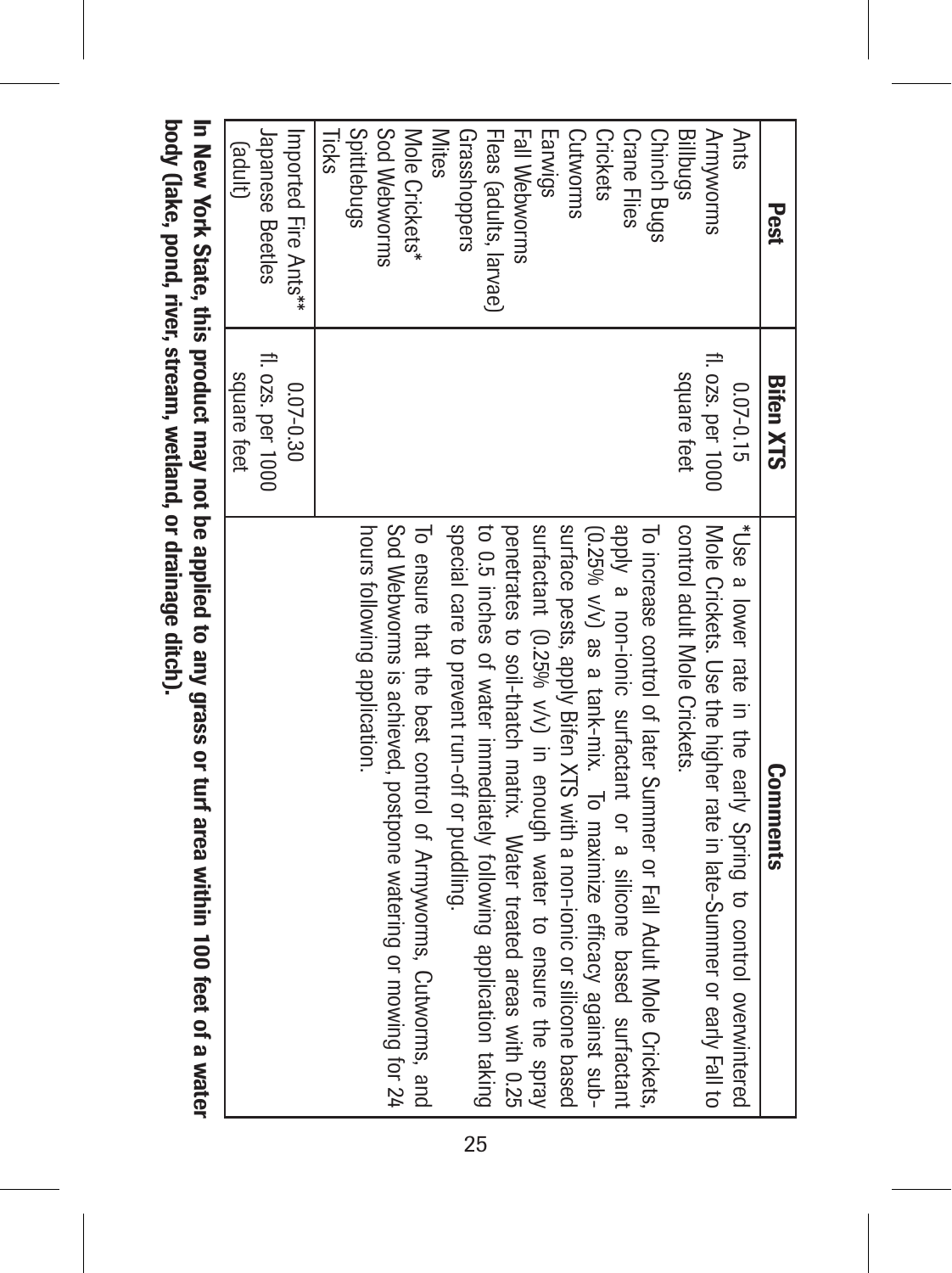# In New York State, do make a single repeat application of this product if there are signs of renewed insect activity, but not sooner than two weeks after the first application.

Do not apply when wind conditions favor downwind drift to nearby water bodies.

Do not apply when wind velocity exceeds 10 miles per hour.

Avoid application when wind gust approach 10 mph.

Apply using nozzles that provide the largest droplet size compatible with adequate coverage.

Ornamentals and Trees: Dilute 0.26 to 1.28 fl. oz. of Bifen XTS per 10 gallons of water and apply at the rate of 10 gallons per 4,356 square feet. One gallon of finish spray will treat 435 sq. ft. If a higher volume application is needed to sufficiently cover the plant canopy, Bifen XTS can be diluted in large volumes of water and applied through low volume equipment as long as the maximum label rate (1.28 fluid ounces per 4,356 square feet) is not exceeded.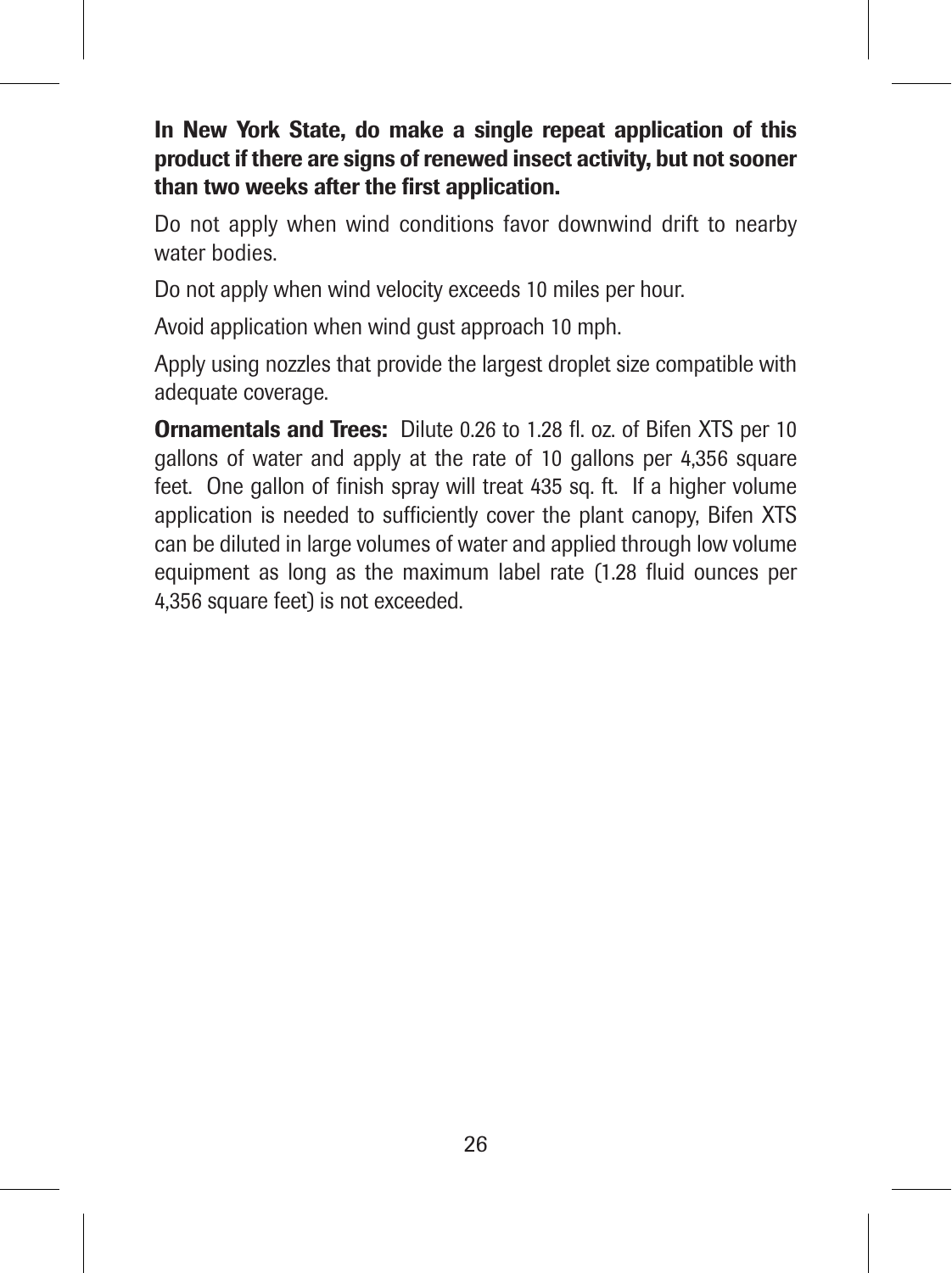| Pests                                                      | Kate                    |         | <b>Comments</b>                                                                                                        |
|------------------------------------------------------------|-------------------------|---------|------------------------------------------------------------------------------------------------------------------------|
|                                                            | in \ai                  | H. 0z./ |                                                                                                                        |
|                                                            | 10 Gallons   10 Gallons |         |                                                                                                                        |
| <b>Ants</b>                                                | 7000                    | 0.26    | Apply the specified rate as a full coverage foliar spray. As                                                           |
| <b>Aphids</b>                                              | đ                       |         | foliage and pest pressure increases, repeat application as                                                             |
| Bagworms                                                   | Z0°0                    | 1.28    | needed using higher rates.                                                                                             |
| <b>Black Vine Weevil</b><br>(Adults)                       |                         |         | Bagworm Control: Treat when larvae start to hatch. Spray<br>larvae directiy.                                           |
| <b>Broad Mites</b><br>Brown Soft Scales<br><b>Budworms</b> |                         |         | Applications will be most successful if they are made<br>when the larvae are young.                                    |
| California Red Scale                                       |                         |         | Scale Crawler and Twig Borer Control: Treat trunks, stems,                                                             |
| Centipedes<br>crawlers)                                    |                         |         | and twigs along with plant foliage.                                                                                    |
| <b>Clover Mites</b>                                        |                         |         | plants and observe for one week since certain cultivars<br>Before treating an entire planting, treat a small amount of |
| Crickets<br><b>Cutworms</b>                                |                         |         | may be sensitive to the final spray solution.                                                                          |
| Earwigs                                                    |                         |         | To prevent or postpone pest resistance to Bifen XTS, it                                                                |
| Elm Leaf Beetles<br>Fall Webworms                          |                         |         | is recommended to use an alternate class of chemistry.                                                                 |
|                                                            |                         |         | To achieve complete coverage, make sure enough water                                                                   |
| Flea Beetles                                               |                         |         | is used. Normal use rates are 10 gallons of spray per                                                                  |
| Fungus Gnats (adults)                                      |                         |         | 4,356 sq. tt.                                                                                                          |

# **ORNAMENTAL APPLICATION RATES** ORNAMENTAL APPLICATION RATES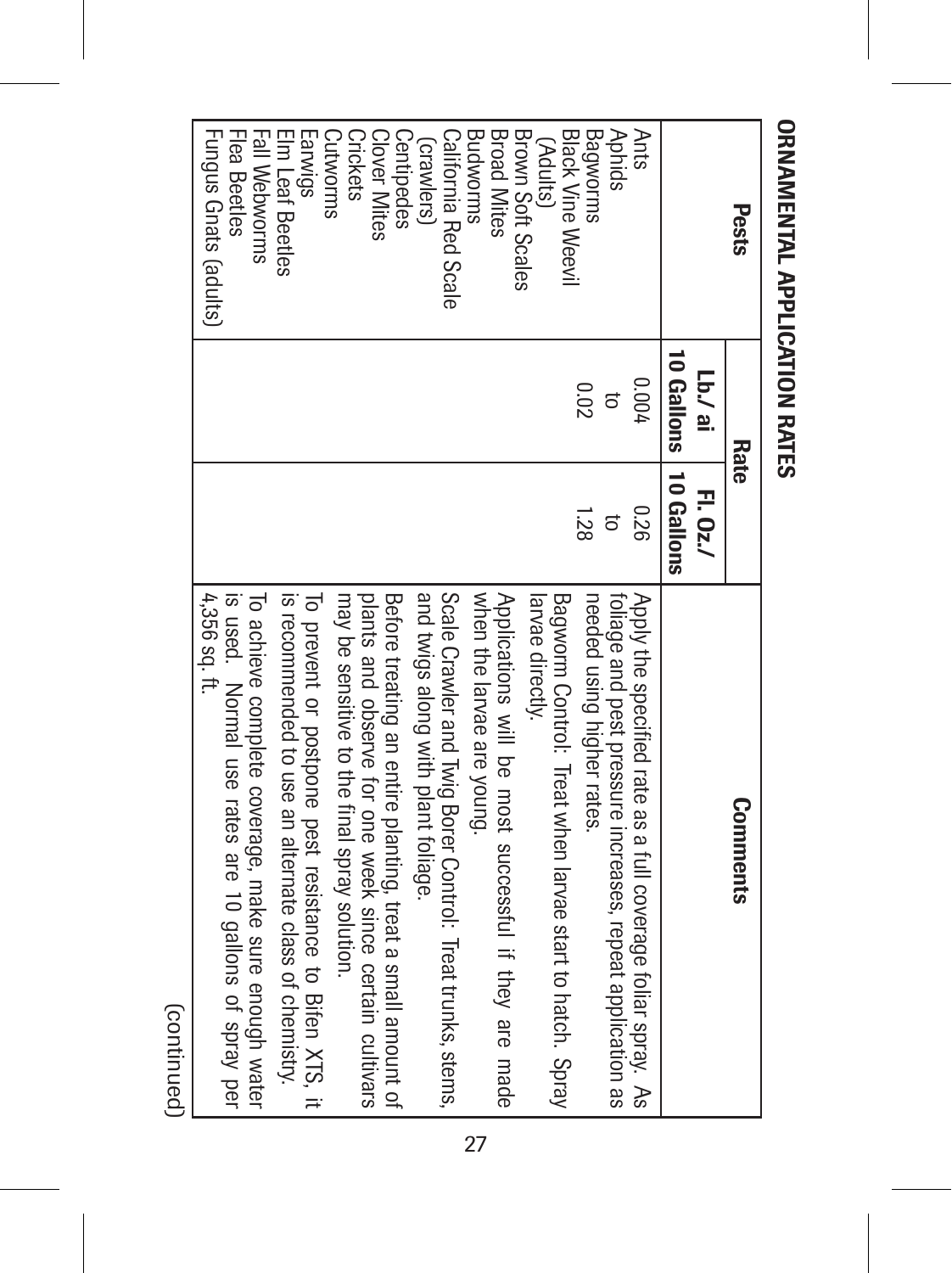| continued)                                         |              |                                           |                                                                                          |
|----------------------------------------------------|--------------|-------------------------------------------|------------------------------------------------------------------------------------------|
| Pests                                              | Rate         |                                           | <b>Comments</b>                                                                          |
|                                                    | Lb./ ai      | 10 Gallons   10 Gallons<br><b>FL.0z./</b> |                                                                                          |
| Grasshoppers                                       | 0.004        | 0.26                                      | Black Vine Weevil and Fungus Gnat Larvae Control:                                        |
| Leaf feeding Caterpillars<br>Lace Bugs Leafhoppers | 200<br>$\Xi$ | 1.28<br>$\overline{a}$                    | Apply as a drench at the rate of approximately 8 oz. of<br>finished spray per 6 inch pot |
| Mealybugs                                          |              |                                           | *Overwittered Mole Cricket Control: Early Spring-use                                     |
| <b>Millipedes</b>                                  |              |                                           | the lower rate                                                                           |
| Mole Crickets*                                     |              |                                           |                                                                                          |
| <b>Orchid Weevils</b>                              |              |                                           | Late-Summer or early Fall-use the higher rate.                                           |
| Pillbugs<br>Pillbugs                               |              |                                           |                                                                                          |
| (crawlers)                                         |              |                                           |                                                                                          |
| Plant Bugs (incl. Lygus                            |              |                                           |                                                                                          |
| (dds                                               |              |                                           |                                                                                          |
| San Jose Scales (crawlers)                         |              |                                           |                                                                                          |
| Spiders<br>Spudungs                                |              |                                           |                                                                                          |
| Spittlebugs                                        |              |                                           |                                                                                          |
| Tent Caterpillars                                  |              |                                           |                                                                                          |
| Tip Moths                                          |              |                                           |                                                                                          |
| <b>Weevils</b>                                     |              |                                           |                                                                                          |
| <b>Whiteflies</b>                                  |              |                                           |                                                                                          |

(continued) (continued)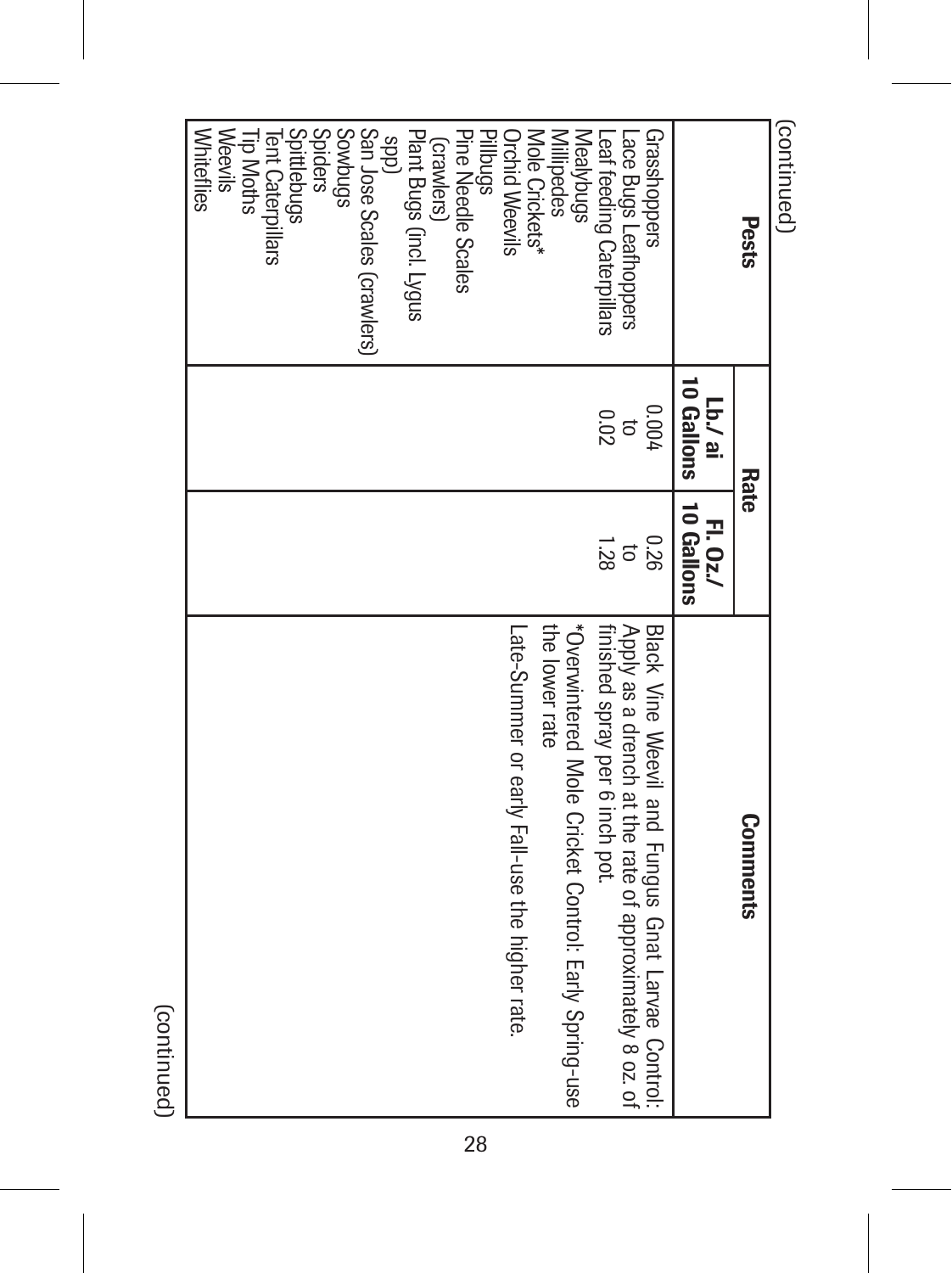| (continued)                                         |                    |                      |                 |
|-----------------------------------------------------|--------------------|----------------------|-----------------|
| Pests                                               | Rate               |                      | <b>Comments</b> |
|                                                     | in \ai             | H. 0z./              |                 |
|                                                     | 10 Gallons         | $\ddot{\phantom{a}}$ |                 |
|                                                     |                    | Gallons              |                 |
| Citrus Thrips                                       | 900°0              | 0.38                 |                 |
| Beet Armyworm                                       |                    |                      |                 |
| Diaprepes<br>_ (larvae, adult)<br>_ (larvae, adult) | $\frac{10}{20}$    | $\frac{1.28}{2}$     |                 |
| European Red Mite<br>Leafrollers                    |                    |                      |                 |
| Spider Mites<br>Thrips                              |                    |                      |                 |
| Twig Borers                                         |                    |                      |                 |
| Japanese Beetles                                    | 0.01               | 190                  |                 |
|                                                     | $\overline{\circ}$ | $\Xi$                |                 |
| (adult)<br>Leafminers<br>Pecan Leaf Scorch          | <b>200</b>         | 1.28                 |                 |
| Mite                                                |                    |                      |                 |
| <b>Black Vine Weevil</b>                            |                    |                      |                 |
|                                                     |                    |                      |                 |
| (larvae)<br>Fungus Gnats (larvae)                   |                    |                      |                 |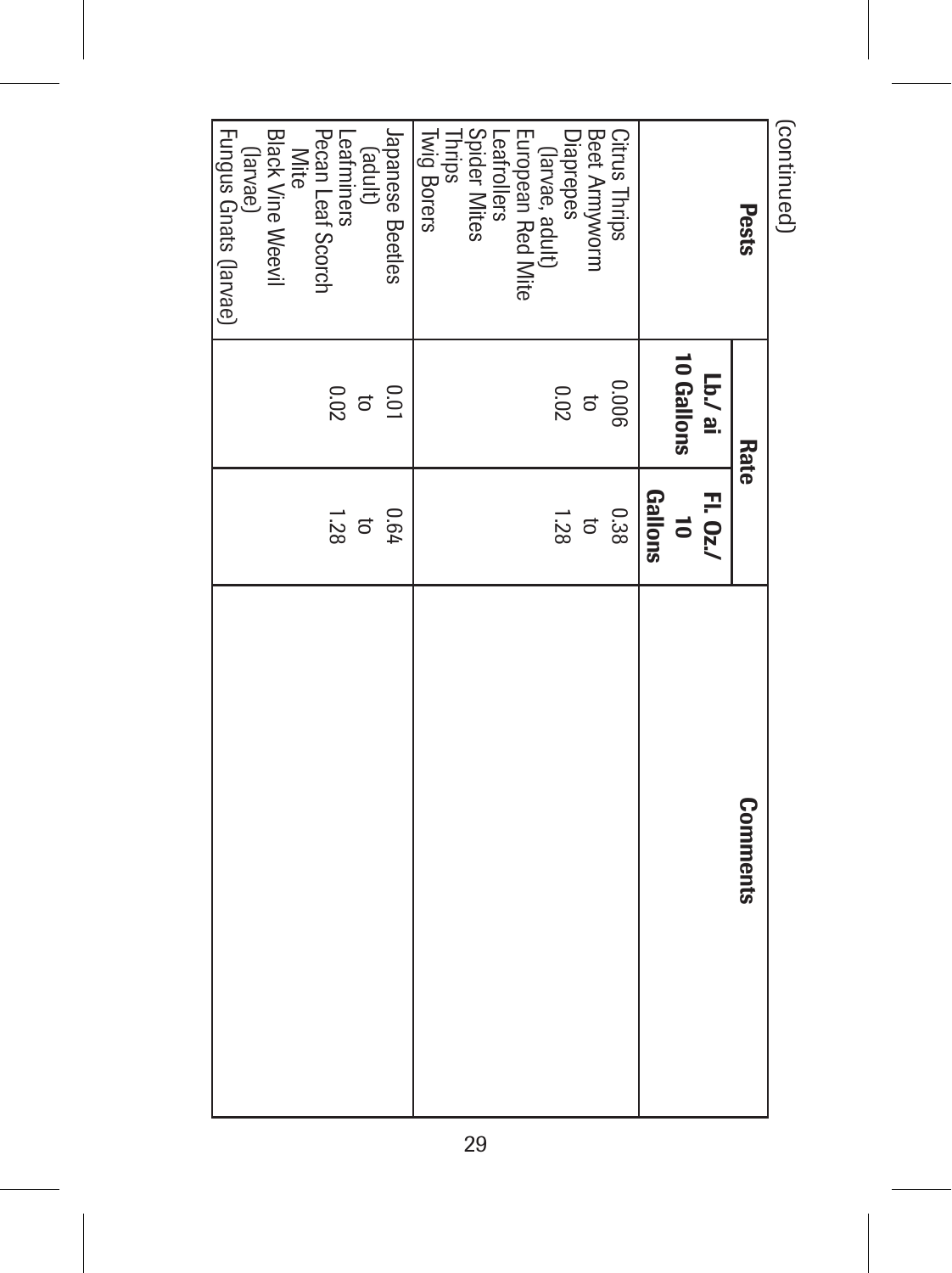# Pest Control on Outside Surfaces and Around Buildings

Follow Additional Application Restrictions for Residential Outdoor Surface and Space Sprays under DIRECTIONS FOR USE.

Applications to vertical exterior surfaces (e.g., foundations) are permitted to a maximum height of 3 feet from ground level. Sections of vertical exterior surfaces that abut non-porous horizontal surfaces can only be treated if either 1) these sections are protected from rainfall and spray from sprinklers or 2) they do not drain into a sewer, storm drain, or curbside gutter (e.g., not to sections that abut driveways or sidewalks that drain into streets.)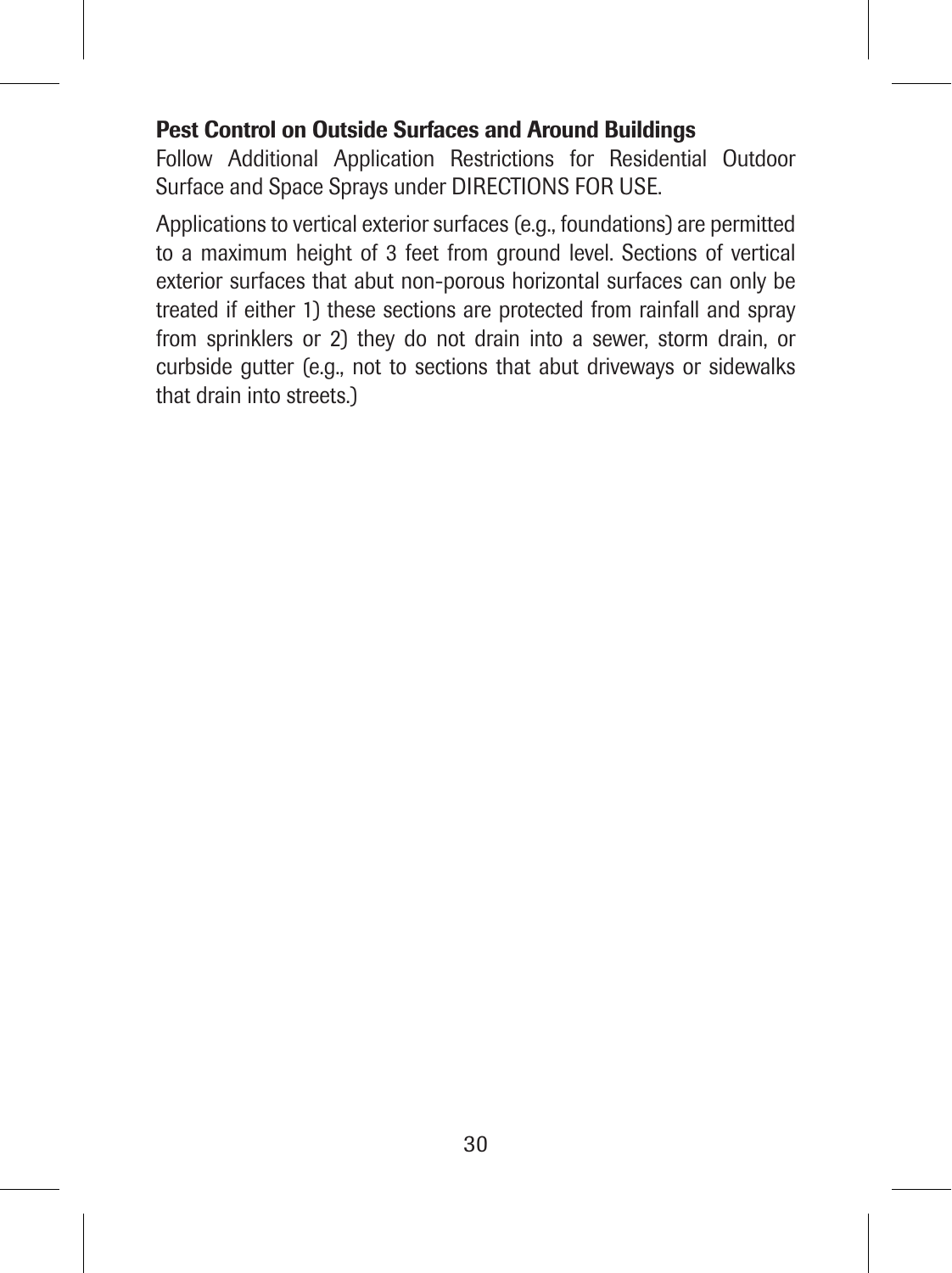| <b>Use Sites</b>                                                                                                                                                                                                                                                                                                                                                                                                                                                                              | <b>Pests</b>                                                                                                                                                                                                                                                                                                                                                                                                                                                                                  | Rate                                                                                                                                                                                                                 | <b>Comments</b>                                                                                                                                                                                                                                                                                                                                    |
|-----------------------------------------------------------------------------------------------------------------------------------------------------------------------------------------------------------------------------------------------------------------------------------------------------------------------------------------------------------------------------------------------------------------------------------------------------------------------------------------------|-----------------------------------------------------------------------------------------------------------------------------------------------------------------------------------------------------------------------------------------------------------------------------------------------------------------------------------------------------------------------------------------------------------------------------------------------------------------------------------------------|----------------------------------------------------------------------------------------------------------------------------------------------------------------------------------------------------------------------|----------------------------------------------------------------------------------------------------------------------------------------------------------------------------------------------------------------------------------------------------------------------------------------------------------------------------------------------------|
| Including:<br>Outdoor siding<br><b>Foundations</b><br>Porches<br>Window frames<br>Overhang and<br>eaves<br>Patios<br>Garages<br>Garbage sites<br>Soil<br>Trunks of<br>woodv<br>ornamentals<br>Lawns next to:<br>Private houses<br><b>Duplexes</b><br>Townhomes<br>Condos<br><b>Trailers</b><br>Apartments<br>Carports<br>Garages<br>Fence rows<br>Utility sheds<br><b>Barns</b><br>Residential<br>and non-<br>commercial<br>structures<br>Areas where<br>pests gather<br>or have been<br>seen | Ants (Carpenter<br>Ants and Fire<br>Ants)<br>Armyworms<br><b>Bees</b><br>Centipedes<br>Chiggers<br>Chinch Bugs<br><b>Clover Mites</b><br>Crickets<br>Cutworms<br>Dichondra Flea<br><b>Beetles</b><br>Earwigs<br>European Crane<br>Flies<br>Grasshoppers<br>Hornets<br>Millipedes<br>Mosquitoes<br>Moths<br>Roaches<br>(Cockroaches)<br>Scorpions<br>Sod Webworms<br>Sowbugs<br>(Pillbugs)<br>Spiders (Black<br>Widow<br>Spiders)<br>Springtails<br><b>Ticks (Brown</b><br>Dog Ticks)<br>Wasps | For a 0.03%<br>dilution mix<br>$1/6$ fl. oz. $/1$<br>gal, water<br>(1 fluid<br>$07. = 2$<br>tablespoons)<br>For a 0.06%<br>dilution mix<br>$1/3$ fl. oz. $/1$<br>gal, water<br>(1 fluid<br>$07. = 2$<br>tablespoons) | Apply Bifen XTS<br>as a residual<br>spray using a<br>$0.03$ to $0.06%$<br>dilution.<br>Do not use<br>household<br>utensils to<br>measure Bifen<br><b>XTS</b><br>For heavy pest<br>infestation,<br>auicker<br>knockdown or<br>longer residual<br>control, use the<br>higher rate.<br>To sustain<br>effectiveness.<br>repeat treatment<br>as needed. |

Perimeter Treatment: Apply to a 10 foot wide band of soil and vegetation around and next to the structure, and treat the foundation of the structure to a height of 2 to 3 feet. Use a spray volume of 2 to 10 gals. of dilution per 1000 sq. ft. If foliage is thick or there is mulch or leaf litter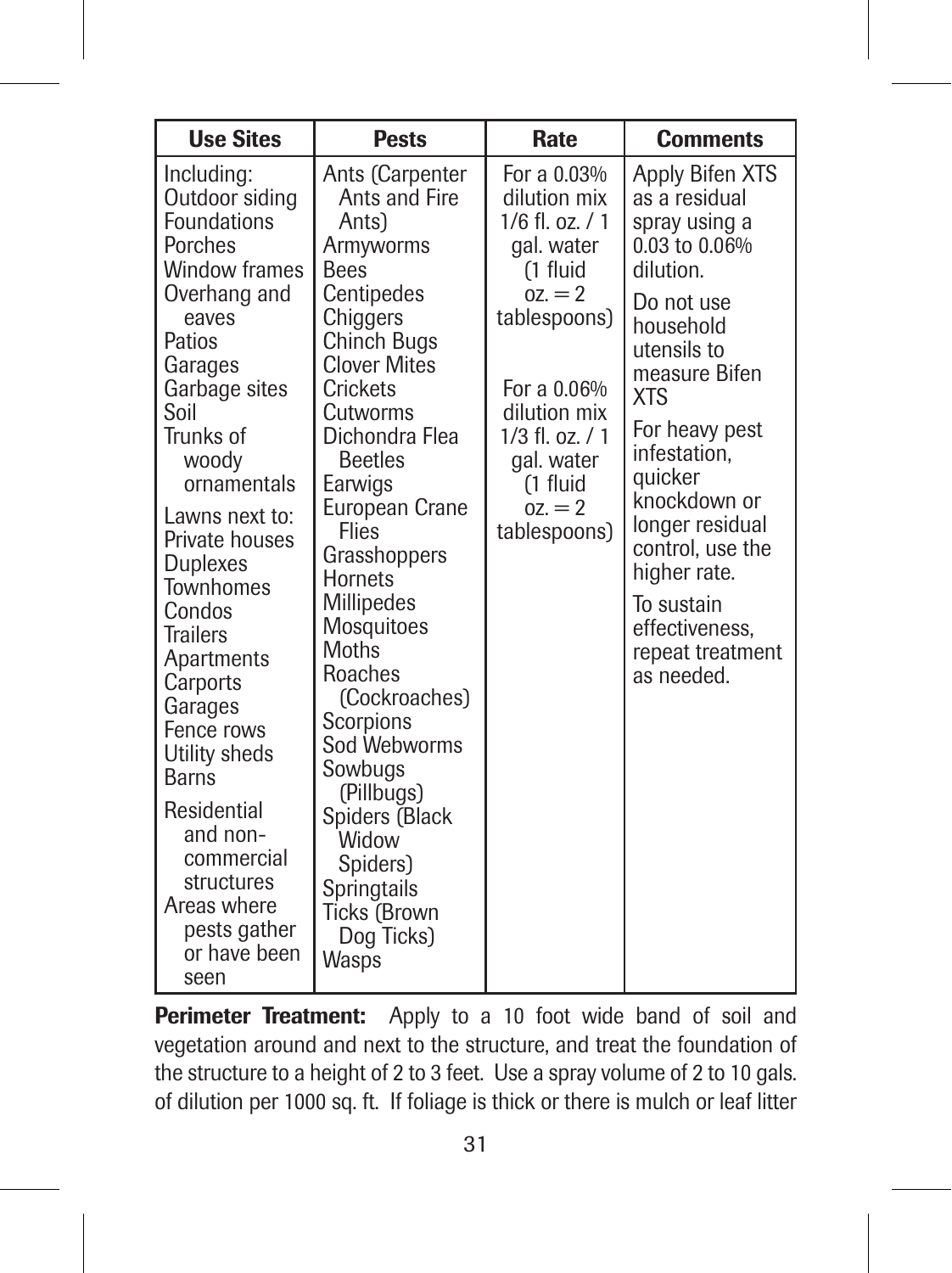nearby, higher volumes of water may be necessary. If certain pests such as Gypsy Moth adults and caterpillars, Boxelder Bugs, Elm Leaf Beetles, Earwigs or Silverfish are nearby, apply to house siding.

For sections of foundation that abut non-porous horizontal surfaces, the treated areas must be protected from rainfall and spray from sprinklers or they do not drain into a sewer, storm drain, or curbside gutter (e.g. not to sections that abut driveways or sidewalks that drain into streets.)

For Optimal Control of Ant and Fire Ant Mounds use Bifen XTS 0.06% dilution as Drench Method: Sprinkle the mound, using 1-2 gallons of dilution, until it is wet and apply to a 4 foot diameter circle around the mound. When treating mounds larger than 12", use the higher volume. Do not treat in the heat of the day and for optimum results, apply in cool weather, such as in early morning or late evening hours.

Application to Home Lawns: Apply Bifen XTS as a broadcast treatment in 2 to 10 gallons of carrier per 1000 sq. ft. When treating thick grass foliage, use higher volumes to get complete, uniform coverage.

Attention: Keep children and pets off treated areas following application until the spray has dried.

# TRUNK SPRAYS TO ORNAMENTAL TREES

To control *Dendroctonus* bark beetles such as Black turpentine beetle, mountain pine beetle, western pine tip beetle, southern pine tip beetle, and engraver beetles (*lps* spp.)

Preventative Control: In the spring, or when trees nearby have become infested posing a threat, treat the trunk of the tree with a hydraulic sprayer using a mixture that contains 1.0 to 2.0 pints of Bifen XTS per 100 gallons (0.25 to 0.5 lbs. ai/100 gallons) of water. Treat the main trunk from the base of the tree to at least halfway into the live crown spraying the tree directly and until the bark is completely wet (usually 1 to 4 gallons of spray per tree). Do not apply more than 0.2 lbs. ai (12.8 fl. oz.) of Bifen XTS to trees per acre. If reinfestation is probable it may be necessary to repeat treatment. Depending on certain local variables and target pests, application rates and timing will differ. Check with your local State Extension specialist or other qualified expert for specific recommendations.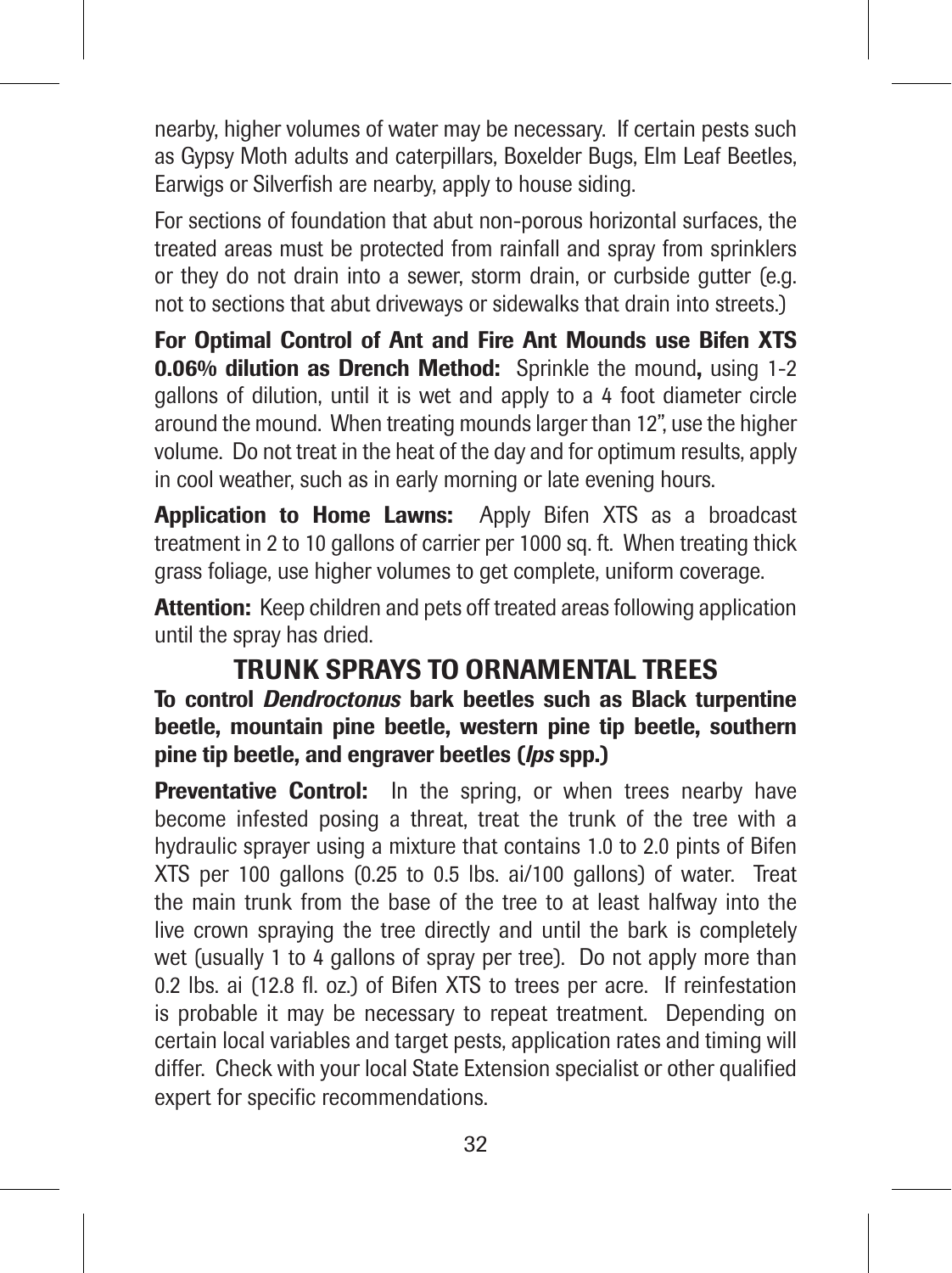Treatment of Infested Trees: To control emerging brood, treat trees that still have beetles in the bark by using a spray mixture containing 2.0 pints of Bifen XTS per 100 gallons of water. Treat the main trunk from the base of the tree to at least halfway into the live crown spraying the tree directly and until the bark is completely wet (usually 1 to 4 gallons of spray per tree). Do not apply more than 0.2 lbs. ai (12.8 fl. oz.) of Bifen XTS to trees per acre. Trees that have needles that have all turned brown normally have been vacated and should not be treated unless infestation is evident. Scrape off the outer bark to determine whether or not the tree is infested. If trunks are currently infested, fell the infested trees and cut into sections. Spray the trunk and large limbs of the sections thoroughly to treat the entire surface area. Do not apply more than 0.2 lbs. ai (12.8 fl. oz.) of Bifen XTS per acre.

# To control other beetles including Ambrosia beetles, elm bark beetles and Emerald Ash borer

Preventative Control: In the early spring or before adult beetle flight and tree infestation, treat the trunk, scaffolding and limbs of the tree with a hydraulic sprayer using a spray mixture containing 1.0 to 2.0 pints of the product per 100 gallons (0.25 to 0.5 lbs. ai/100 gallons) of water. Spray the tree until the bark is completely wet (usually 6 to 12 gallons of spray per tree). Do not to apply more than 0.2 lbs. ai to trees per acre. If reinfestation is probable it may be necessary to repeat treatment. Depending on certain local variables and target pests, application rates and timing will differ. Check with your local State Extension specialist or other qualified expert for specific recommendations.

# OTHER BORERS ON ORNAMENTAL TREES

To control other boring insects see the table below. Depending on geographic location and environmental conditions, application rate and timing will differ. Spray the tree until the bark is completely wet (usually 1 to 4 gallons of spray per tree). Do not apply more than 100 gallons of diluted spray mixture to trees on a treated acre. Check with your local State Extension specialist or other qualified expert for specific recommendations.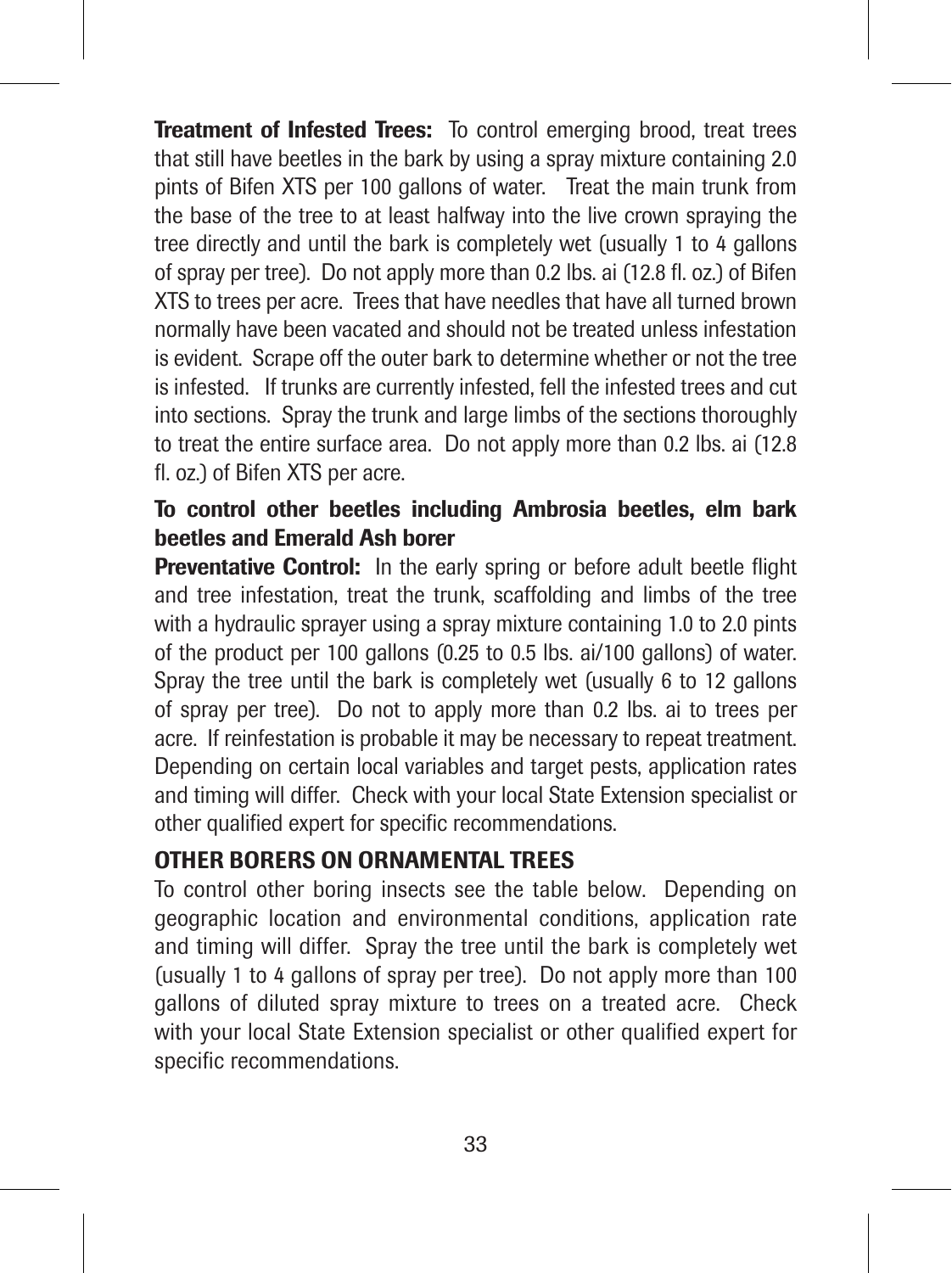| Pest                                                                                                                                    | Rate                                             | <b>Comments</b>                                                            |
|-----------------------------------------------------------------------------------------------------------------------------------------|--------------------------------------------------|----------------------------------------------------------------------------|
| <b>Clearwing Moth borers</b><br>Ash borer, banded ash clearwing,<br>Dogwood borer, Lesser<br>peachtree Borer, Lilac borer,<br>Oak borer | 6.4 to 12.8<br>$fl.$ $07.$<br>per<br>100 gallons | <b>Treat trunks</b><br>and lower<br>branches<br>before adult<br>emergence. |
| Coleopteran borers<br>Bronze birch borer, Flatheaded<br>Appletree borer                                                                 | 6.4 to 12.8<br>$fl.$ $07.$<br>per<br>100 gallons |                                                                            |
| For maximum residual control of<br>the above listed pests.                                                                              | 12.8 fl. oz.<br>per<br>100 gallons               |                                                                            |

# STORAGE AND DISPOSAL

Do not contaminate water, food or feed by storage or disposal.

Storage and Spill Procedures: Store upright at room temperature. Avoid exposure to extreme temperatures. In case of spillage or leakages, soak up with an absorbent material such as sand, sawdust, earth, Fuller's earth, etc. Dispose of with chemical waste.

Pesticide Disposal: Pesticide, spray mixture or rinse water that cannot be used according to label instructions must be disposed of at or by an approved waste disposal facility.

## Container Disposal:

For Containers equal to or less than 5 Gallons: Nonrefillable container. Do not reuse or refill this container. Clean container promptly after emptying. Triple rinse as follows: Empty the remaining contents into application equipment or a mix tank and drain for 10 seconds after the flow begins to drip. Fill the container  $V_4$  full with water and recap. Shake for 10 seconds. Pour rinsate into application equipment or a mix tank or store rinsate for later use or disposal. Drain for 10 seconds after the flow begins to drip. Repeat this procedure two more times. Offer for recycling if available. If recycling is not available: then dispose of container in a sanitary landfill or, if allowed by State and local authorities, by burning. If burned, stay out of smoke.

(continued)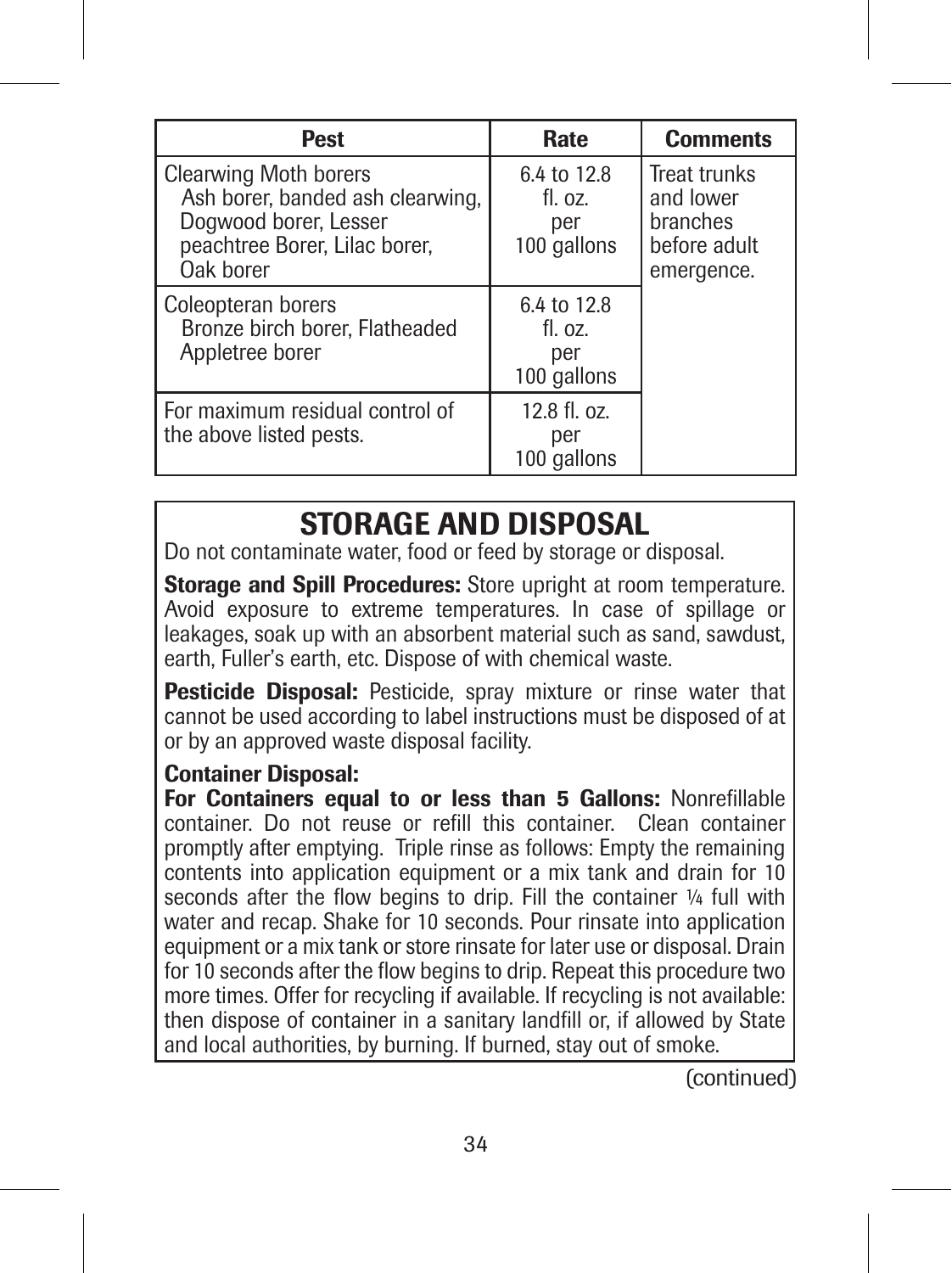STORAGE AND DISPOSAL (continued)

For Containers greater than 5 Gallons: Nonrefillable container. Do not reuse or refill this container. Clean container promptly after emptying. Triple rinse as follows: Empty the remaining contents into application equipment or a mix tank. Fill the container 1/4 full with water. Replace and tighten closures. Tip container on its side and roll it back and forth, ensuring at least one complete revolution, for 30 seconds. Stand the container on its end and tip it back and forth several times. Turn the container over onto its other end and tip it back and forth several times. Empty the rinsate into application equipment or a mix tank or store rinsate for later use or disposal. Repeat this procedure two more times. Offer for recycling if available. If recycling is not available: then dispose of container in a sanitary landfill or, if allowed by State and local authorities, by burning. If burned, stay out of smoke.

For Bulk containers: (Refillable Container) Refill this container with pesticides only. Do not reuse this container for any other purpose*.* Cleaning the container before final disposal is the responsibility of the person disposing of the container. Cleaning before refilling is the responsibility of the re-filler. To clean the container before final disposal, empty the remaining contents from this container into application equipment or mix tank. Fill the container about 10 percent full with water. Agitate vigorously or re-circulate water with the pump for 2 minutes. Pour or pump rinsate into application equipment or rinsate collection system. Repeat this procedure two more times.

Distributors Should Sell in Original Packages Only.

Terms of Sale or Use: On purchase of Bifen XTS buyer and user agree to the following conditions: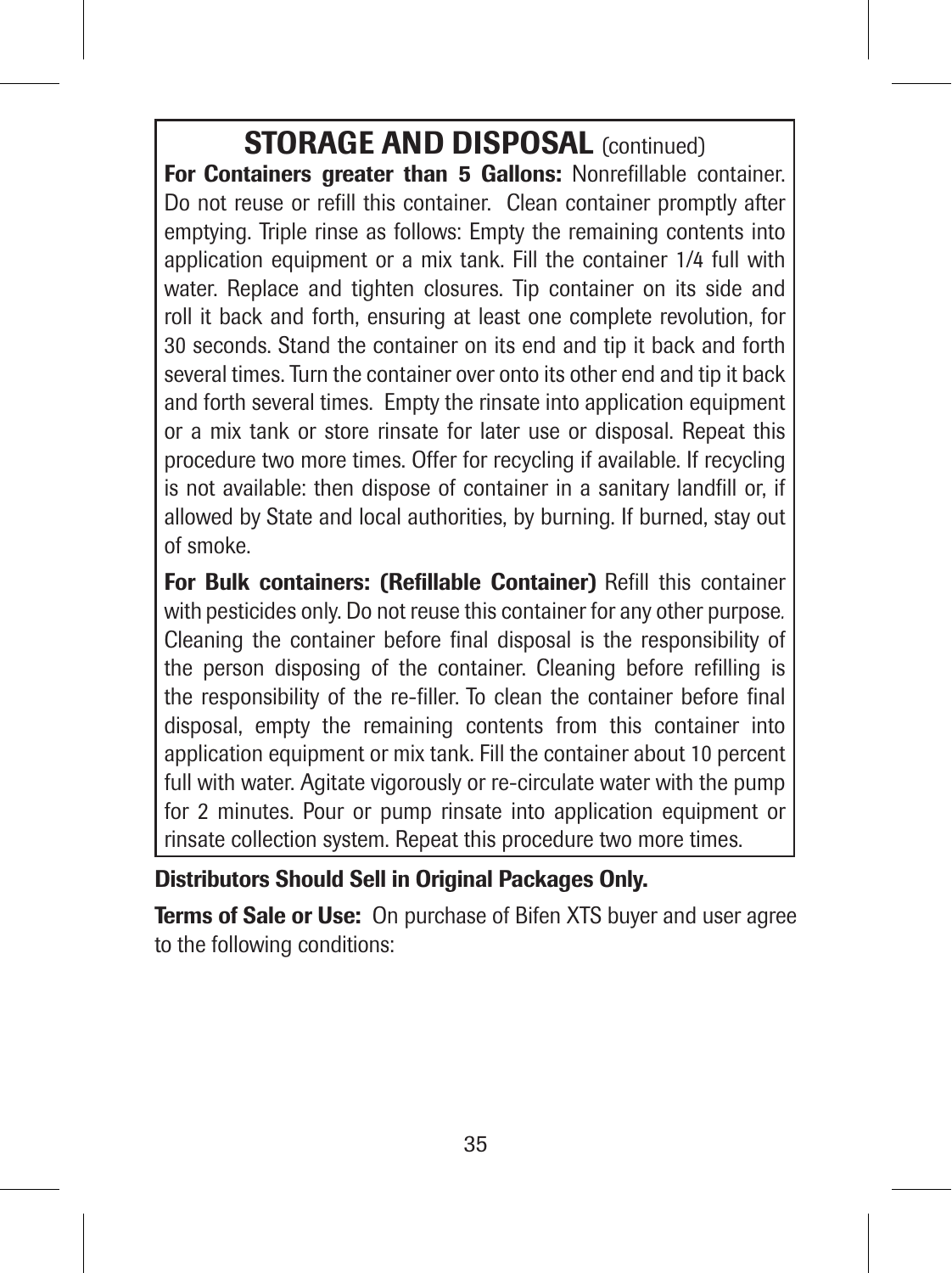# LIMITATION OF WARRANTY AND LIABILITY

Read the entire direction for use, conditions of warranties and limitations of liability before using this product. If terms are not acceptable, return the unopened product container at once. By using this product, user or buver accepts the following **CONDITIONS**, DISCLAIMER OF WARRANTIES, and LIMITATIONS OF LIABILITY.

CONDITIONS: The directions for use of this product are believed to be adequate and must be followed carefully. However, it is impossible to eliminate all risk associated with the use of this product. Crop injury, ineffectiveness or other unintended consequences may result because of such factors as weather conditions, presence of other materials, or the manner of use or application, all of which are beyond the control of Control Solutions, Inc. All such risks shall be assumed by the user or buyer.

DISCLAIMER OF WARRANTIES: To the extent consistent with applicable law, Control Solutions, Inc. makes no other warranties, express or implied, of merchantability or of fitness for a particular purpose or otherwise, that extend beyond the statements made on this label. No agent of Control Solutions, Inc. is authorized to make any warranties beyond those contained herein or to modify the warranties contained herein. To the extent consistent with applicable law, Control Solutions, Inc. disclaims any liability whatsoever for special, incidental or consequential damages resulting from the use or handling of this product.

LIMITATIONS OF LIABILITY: To the extent consistent with applicable law, the exclusive remedy of the user or buyer for any and all losses, injuries or damages resulting from the use or handling of this product. whether in contract, warranty, tort, negligence, strict liability or otherwise, shall not exceed the purchase price paid or at Control Solutions, Inc election, the replacement of product.

> Control Solutions Inc. 5903 Genoa-Red Bluff Pasadena, Texas 77507